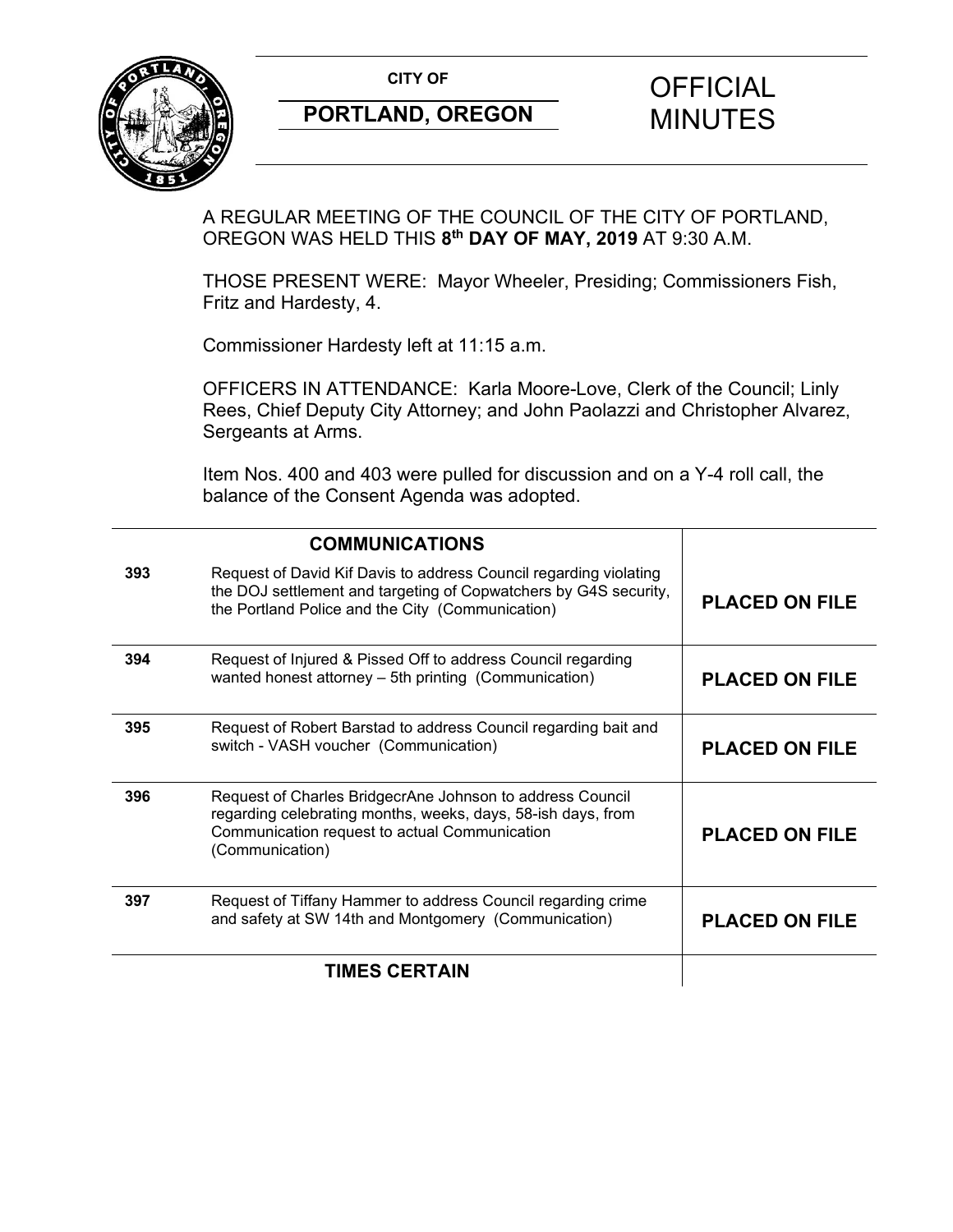|        | May 8-9, 2019                                                                                                                                                                                                                                                                                                                                                                                                                                                                                                                                                                                                                                                                                                                                                                                                                                                                                                                                                                                      |                             |
|--------|----------------------------------------------------------------------------------------------------------------------------------------------------------------------------------------------------------------------------------------------------------------------------------------------------------------------------------------------------------------------------------------------------------------------------------------------------------------------------------------------------------------------------------------------------------------------------------------------------------------------------------------------------------------------------------------------------------------------------------------------------------------------------------------------------------------------------------------------------------------------------------------------------------------------------------------------------------------------------------------------------|-----------------------------|
| *398   | TIME CERTAIN: 9:45 AM - Adopt the FY 2018-19 Spring<br>Supplemental Budget and make other budget-related changes<br>(Ordinance introduced by Mayor Wheeler; add Code Section<br>5.04.570) 30 minutes requested<br>Motion number 1 introduced by Wheeler to substitute exhibits<br>#1-3 to reflect technical corrections to budget tables: Moved<br>by Wheeler and seconded by Fish. (Y-4)<br>Motion number 2 introduced by Fritz to decrease General<br>Fund program carryover for Portland Fire & Rescue by<br>\$642,511 and return resources to the General Fund: Moved by<br>Fritz and seconded by Fish. (Y-4)<br>Motion number 3 introduced by Hardesty to decrease bureau<br>expenses in the Commissioner of Public Affairs General Fund<br>by \$50,000 and set aside funds for program carryover and<br>allocation in the FY 2019-2020 budget for community events<br>and engagement: Moved by Hardesty and seconded by Wheeler.<br>(Y-1 Hardesty; N-3 Fritz, Fish, Wheeler. Motion failed.) | 189487<br><b>AS AMENDED</b> |
|        | $(Y-4)$                                                                                                                                                                                                                                                                                                                                                                                                                                                                                                                                                                                                                                                                                                                                                                                                                                                                                                                                                                                            |                             |
|        | <b>CONSENT AGENDA – NO DISCUSSION</b>                                                                                                                                                                                                                                                                                                                                                                                                                                                                                                                                                                                                                                                                                                                                                                                                                                                                                                                                                              |                             |
|        | <b>Mayor Ted Wheeler</b>                                                                                                                                                                                                                                                                                                                                                                                                                                                                                                                                                                                                                                                                                                                                                                                                                                                                                                                                                                           |                             |
|        | <b>Bureau of Planning &amp; Sustainability</b>                                                                                                                                                                                                                                                                                                                                                                                                                                                                                                                                                                                                                                                                                                                                                                                                                                                                                                                                                     |                             |
| *399   | Authorize a three-year Intergovernmental Agreement with Portland<br>State University in the amount of \$168,654 to implement Portland's<br>Public Event Recycling Program 2019-2022 (Ordinance)<br>$(Y-4)$                                                                                                                                                                                                                                                                                                                                                                                                                                                                                                                                                                                                                                                                                                                                                                                         | 189482                      |
|        | <b>Office for Community Technology</b>                                                                                                                                                                                                                                                                                                                                                                                                                                                                                                                                                                                                                                                                                                                                                                                                                                                                                                                                                             |                             |
| *400   | Amend Utility License Law to clarify audits and enforcement of<br>audits and provide for administrative appeals (Ordinance; amend<br>Code Chapter 7.14)<br>Rescheduled to May 9, 2019 at 2:00 p.m.<br>$(Y-5)$                                                                                                                                                                                                                                                                                                                                                                                                                                                                                                                                                                                                                                                                                                                                                                                      | 189491                      |
|        | <b>Office of Management and Finance</b>                                                                                                                                                                                                                                                                                                                                                                                                                                                                                                                                                                                                                                                                                                                                                                                                                                                                                                                                                            |                             |
| *401   | Authorize a competitive solicitation and contract with the lowest<br>responsible bidder and provide for payment for the SmartPark<br>Elevator Modernization project for an estimated \$3.6 million<br>(Ordinance)<br>$(Y-4)$                                                                                                                                                                                                                                                                                                                                                                                                                                                                                                                                                                                                                                                                                                                                                                       | 189483                      |
|        | <b>Portland Housing Bureau</b>                                                                                                                                                                                                                                                                                                                                                                                                                                                                                                                                                                                                                                                                                                                                                                                                                                                                                                                                                                     |                             |
| *402   | Approve application under the Multiple-Unit Limited Tax Exemption<br>Program under the Inclusionary Housing Program for 18th &<br>Salmon located at 1715 SW Salmon St (Ordinance)<br>$(Y-4)$                                                                                                                                                                                                                                                                                                                                                                                                                                                                                                                                                                                                                                                                                                                                                                                                       | 189484                      |
| $*403$ | Approve application under the Multiple-Unit Limited Tax Exemption<br>Program under the Inclusionary Housing Program for ART Tower<br>located at 1510 SW Alder St (Ordinance)                                                                                                                                                                                                                                                                                                                                                                                                                                                                                                                                                                                                                                                                                                                                                                                                                       | 189492                      |
|        |                                                                                                                                                                                                                                                                                                                                                                                                                                                                                                                                                                                                                                                                                                                                                                                                                                                                                                                                                                                                    |                             |

Rescheduled to May 9, 2019 at 2:00 p.m.

(Y-5)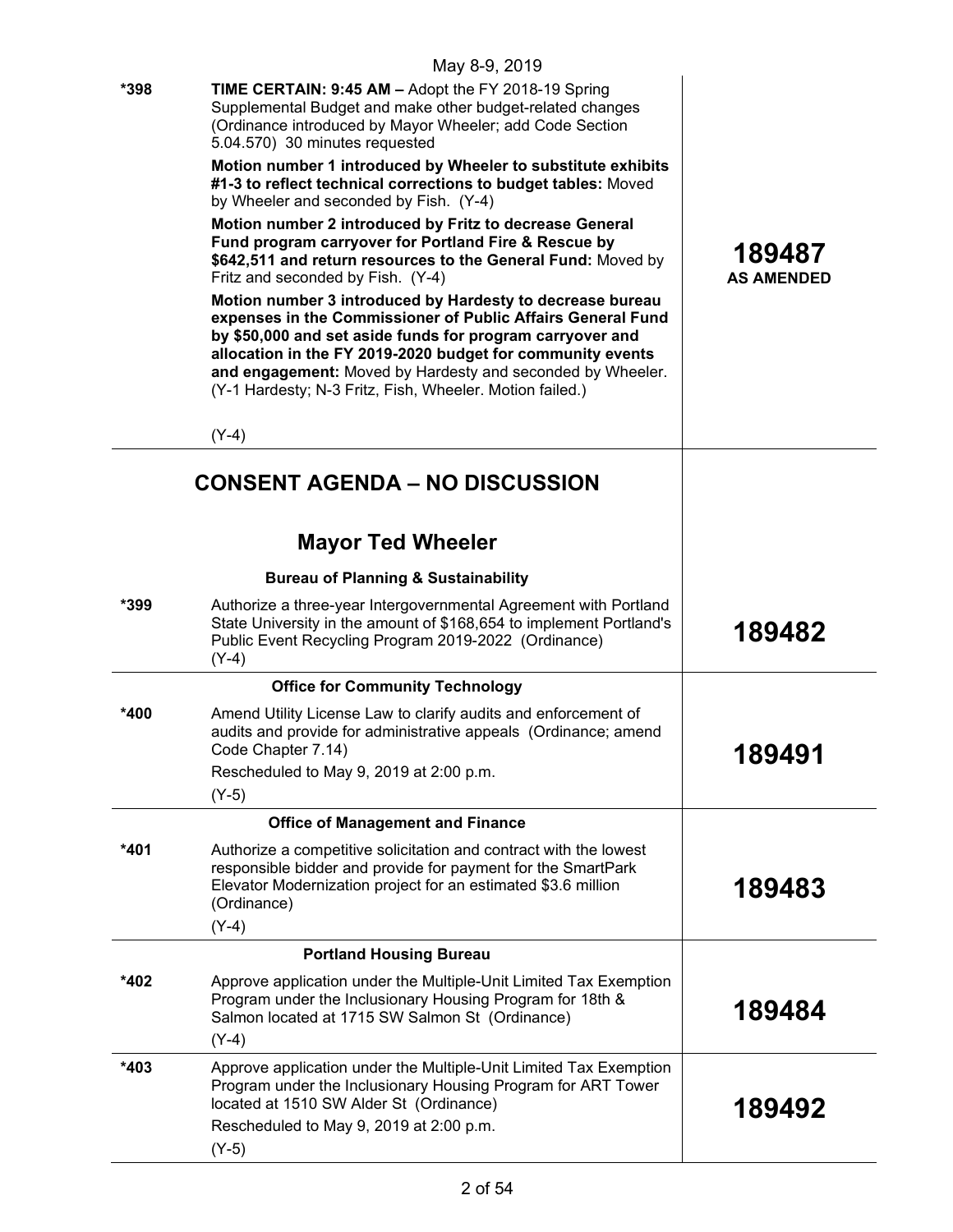|        | May 8-9, 2019                                                                                                                                                                                                                                                                        |                                                                |
|--------|--------------------------------------------------------------------------------------------------------------------------------------------------------------------------------------------------------------------------------------------------------------------------------------|----------------------------------------------------------------|
| *404   | Approve application under the Multiple-Unit Limited Tax Exemption<br>Program under the Inclusionary Housing Program for North<br>Lombard Apartments located at 6183 N Lombard St (Ordinance)<br>$(Y-4)$                                                                              | 189485                                                         |
|        | <b>Commissioner Nick Fish</b>                                                                                                                                                                                                                                                        |                                                                |
|        | <b>Bureau of Environmental Services</b>                                                                                                                                                                                                                                              |                                                                |
| *405   | Authorize Joint Funding Agreement between the Bureau of<br>Environmental Services and the U.S. Geological Survey, U.S.<br>Department of the Interior to provide water quality modeling for<br>Crystal Springs Lake in the Johnson Creek basin for \$75,000<br>(Ordinance)<br>$(Y-4)$ | 189486                                                         |
|        | <b>REGULAR AGENDA</b>                                                                                                                                                                                                                                                                |                                                                |
| 406    | Establish parameters of cooperation between Portland Police<br>Bureau and the Federal Bureau of Investigation's Joint Terrorism<br>Task Force (Resolution introduced by Mayor Wheeler and<br>Commissioner Hardesty) 20 minutes requested                                             |                                                                |
|        | Motion to amend seventh paragraph to replace "is reasonable<br>suspicion of criminal activity" with "are reasonable grounds<br>to suspect the subject of the information is or may be<br>involved in criminal conduct": Moved by Fritz and seconded by<br>Fish. $(Y-4)$              | 37424<br><b>AS AMENDED</b>                                     |
|        | $(Y-4)$                                                                                                                                                                                                                                                                              |                                                                |
|        | <b>Mayor Ted Wheeler</b>                                                                                                                                                                                                                                                             |                                                                |
| $*407$ | Approve funding recommendations made by Children's Levy<br>Allocation Committee for July 1, 2019 - June 30, 2020 (Ordinance)<br>20 minutes requested                                                                                                                                 |                                                                |
|        | Rescheduled to May 9, 2019 at 2:00 p.m.                                                                                                                                                                                                                                              |                                                                |
|        | (Y-3 Eudaly, Fish, Fritz; N-2 Hardesty, Wheeler. Motion failed.)                                                                                                                                                                                                                     | 189493                                                         |
|        | Motion to reconsider: Moved by Wheeler and seconded by<br>Eudaly. (Y-5)                                                                                                                                                                                                              |                                                                |
|        | (Y-4; Hardesty absent)                                                                                                                                                                                                                                                               |                                                                |
|        | <b>Bureau of Planning &amp; Sustainability</b>                                                                                                                                                                                                                                       |                                                                |
| 408    | Amend Title 33 to update the Neighborhood Contact regulations<br>(Second Reading Agenda 382; Ordinance; amend Title 33)                                                                                                                                                              | 189488                                                         |
|        | (Y-3; Hardesty absent)                                                                                                                                                                                                                                                               | <b>AS AMENDED</b>                                              |
|        | <b>Bureau of Police</b>                                                                                                                                                                                                                                                              |                                                                |
| 409    | Authorize an agreement with Multnomah County to address youth<br>and gang violence in an amount not to exceed \$109,835<br>(Ordinance) 15 minutes requested<br>Motion to amend finding #6 to replace "Mayor's Office of                                                              | <b>PASSED TO</b><br><b>SECOND READING</b><br><b>AS AMENDED</b> |
|        | <b>Youth Violence Prevention" with "Police Special Revenue</b><br><b>Fund":</b> Moved by Wheeler and seconded by Fritz. (Y-3; Hardesty<br>absent)                                                                                                                                    | <b>MAY 15, 2019</b><br><b>AT 9:30 AM</b>                       |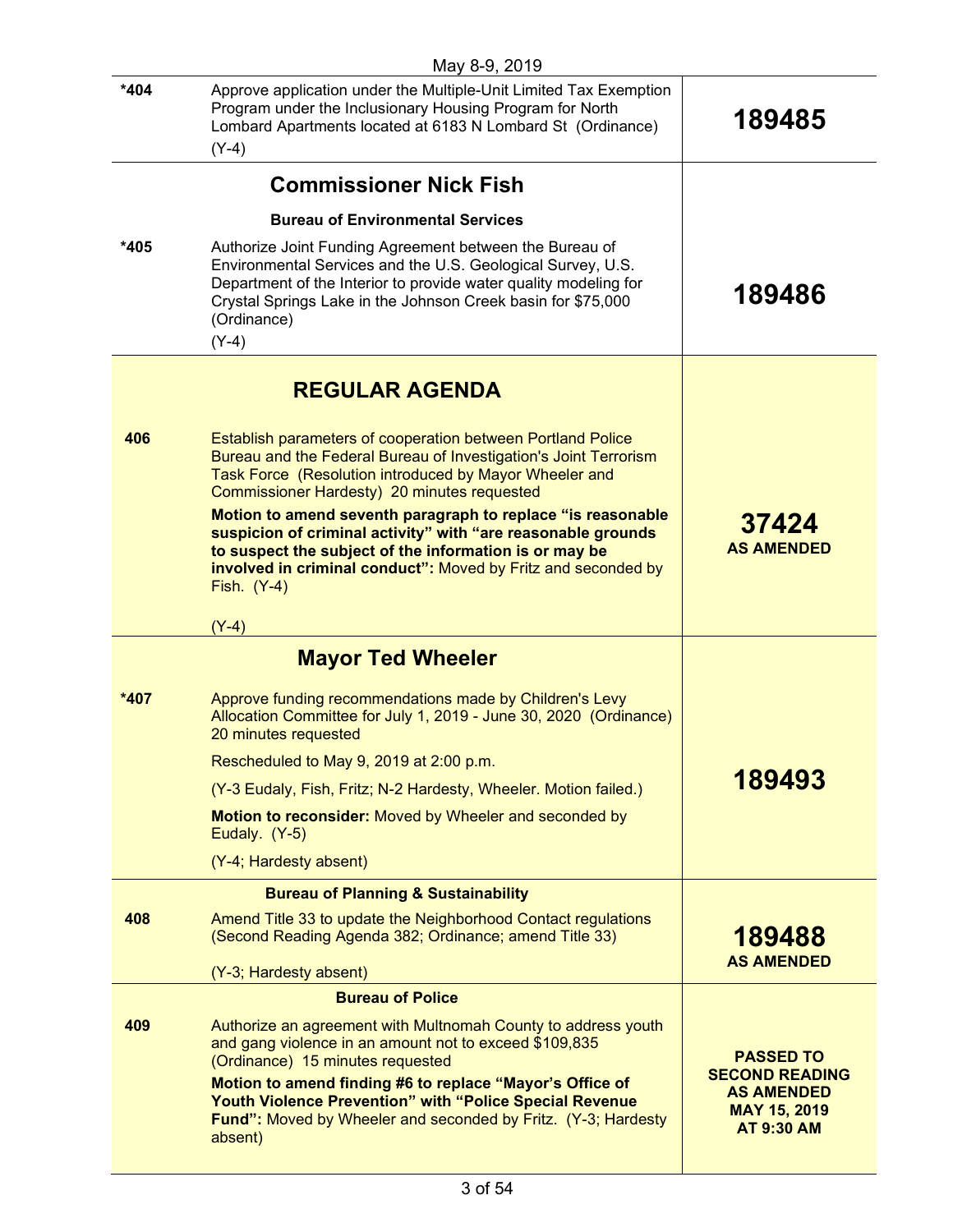|          | May 8-9, 2019                                                                                                                                                                                                                                                                                                            |                                                                                       |
|----------|--------------------------------------------------------------------------------------------------------------------------------------------------------------------------------------------------------------------------------------------------------------------------------------------------------------------------|---------------------------------------------------------------------------------------|
| 410      | Extend contract with Cascadia Behavioral Healthcare, Inc. to June<br>30, 2022 and increase the not to exceed amount to \$3,223,577 for<br>mental health clinician services (Ordinance; amend Contract No.<br>30003831) 15 minutes requested                                                                              | <b>PASSED TO</b><br><b>SECOND READING</b><br><b>MAY 15, 2019</b><br><b>AT 9:30 AM</b> |
|          | <b>Office of Management and Finance</b>                                                                                                                                                                                                                                                                                  |                                                                                       |
| $S-411$  | Authorize a class exemption to implement Job Order Contracting<br>for asphalt paving, repair and concrete work (Second Reading<br>Agenda 385)                                                                                                                                                                            | <b>SUBSTITUTE</b><br>189489                                                           |
|          | (Y-3; Hardesty absent)                                                                                                                                                                                                                                                                                                   |                                                                                       |
|          | <b>Commissioner Nick Fish</b>                                                                                                                                                                                                                                                                                            |                                                                                       |
|          | <b>Bureau of Environmental Services</b>                                                                                                                                                                                                                                                                                  |                                                                                       |
| 412      | Authorize a competitive solicitation and contract with the lowest<br>responsible bidder and provide payment for the construction of the<br>South Portland - Burlingame Phase 1 Sewer Rehabilitation Project<br>No. E10680, for an estimated cost of \$2,112,000 (Second<br>Reading Agenda 387)<br>(Y-3; Hardesty absent) | 189490                                                                                |
|          | <b>FOUR-FIFTHS AGENDA</b>                                                                                                                                                                                                                                                                                                |                                                                                       |
|          | <b>Mayor Wheeler</b>                                                                                                                                                                                                                                                                                                     |                                                                                       |
|          | <b>Office of Management and Finance</b>                                                                                                                                                                                                                                                                                  |                                                                                       |
| $*412-1$ | Authorize a competitive solicitation and contract with the lowest<br>responsible bidder and provide for payment for the Justice Center<br>Elevator Modernization project for an estimated \$1,570,910<br>(Ordinance)                                                                                                     | 189494                                                                                |
|          | Rescheduled to May 9, 2019 at 2:00 p.m.                                                                                                                                                                                                                                                                                  |                                                                                       |
|          | (Y-4; Hardesty absent)                                                                                                                                                                                                                                                                                                   |                                                                                       |
|          | At 11:58 a.m., Council recessed.                                                                                                                                                                                                                                                                                         |                                                                                       |

| <b>WEDNESDAY, 2:00 PM, MAY 8, 2019</b>                              |  |
|---------------------------------------------------------------------|--|
| DUE TO LACK OF AGENDA THERE WILL BE<br>NO WEDNESDAY 2:00 PM MEETING |  |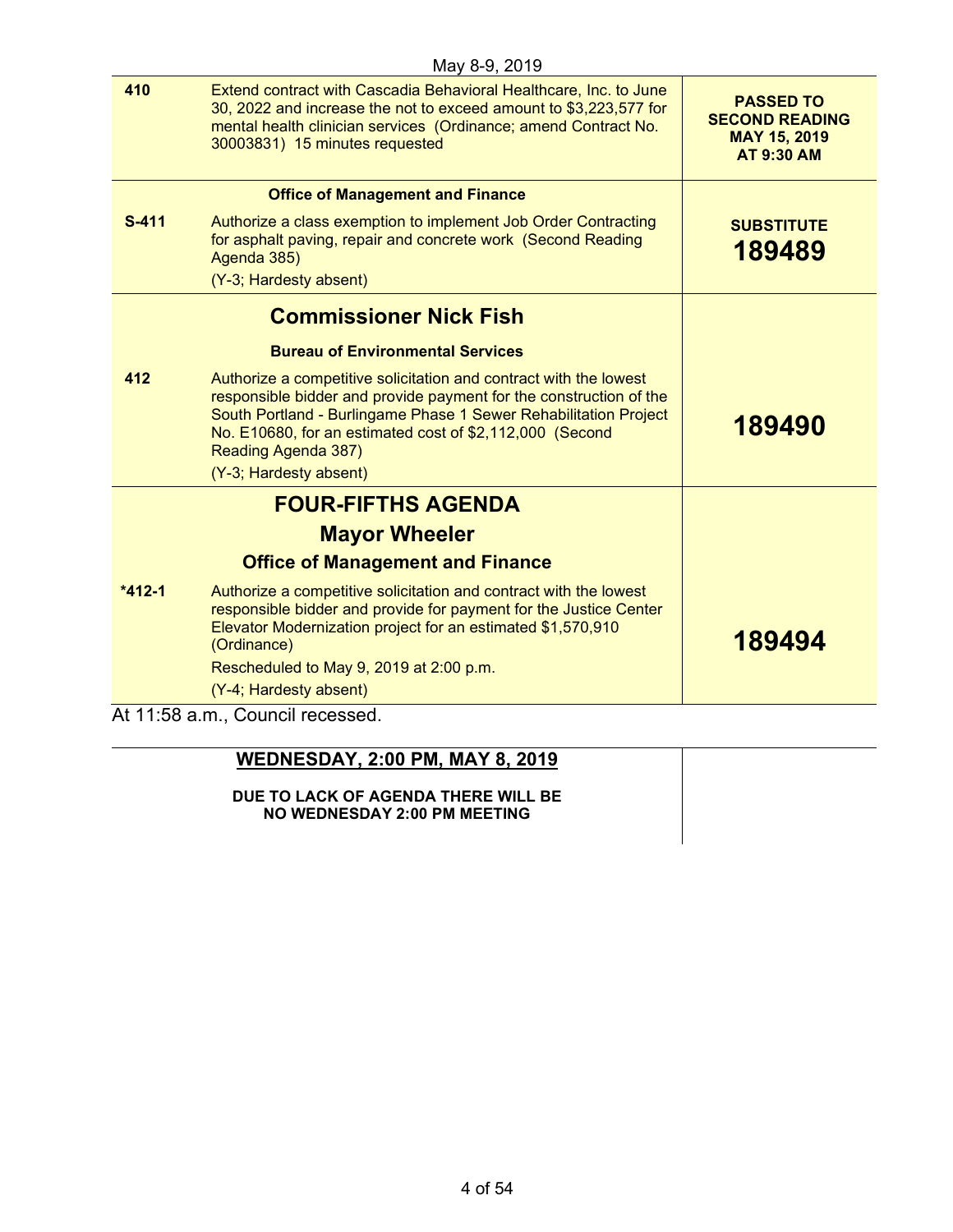A RECESSED MEETING OF THE COUNCIL OF THE CITY OF PORTLAND, OREGON WAS HELD THIS **9th DAY OF MAY, 2019** AT 2:00 P.M.

THOSE PRESENT WERE: Mayor Wheeler, Presiding; Commissioners Eudaly, Fish, Fritz and Hardesty, 5.

Commissioner Hardesty arrived at 2:02 p.m.

OFFICERS IN ATTENDANCE: Karla Moore-Love, Clerk of the Council; Lory Kraut, Senior Deputy City Attorney; and John Paolazzi and Rafael Duenas, Sergeants at Arms.

At 2:27 p.m., Council adjourned. At 2:27 p.m., Council convened as Prosper Portland Budget Committee

**413 TIME CERTAIN: 2:00 PM –** Council to convene as Prosper Portland Budget Committee to receive the Proposed Budget for FY 2019-20 (Mayor convenes Council as Prosper Portland Budget Committee) 1 hour requested

**PLACED ON FILE**

At 3:18 p.m., Council adjourned as Prosper Portland Budget Committee

# **MARY HULL CABALLERO**

Auditor of the City of Portland

By Karla Moore-Love Clerk of the Council

For a discussion of agenda items, please consult the following Closed Caption File.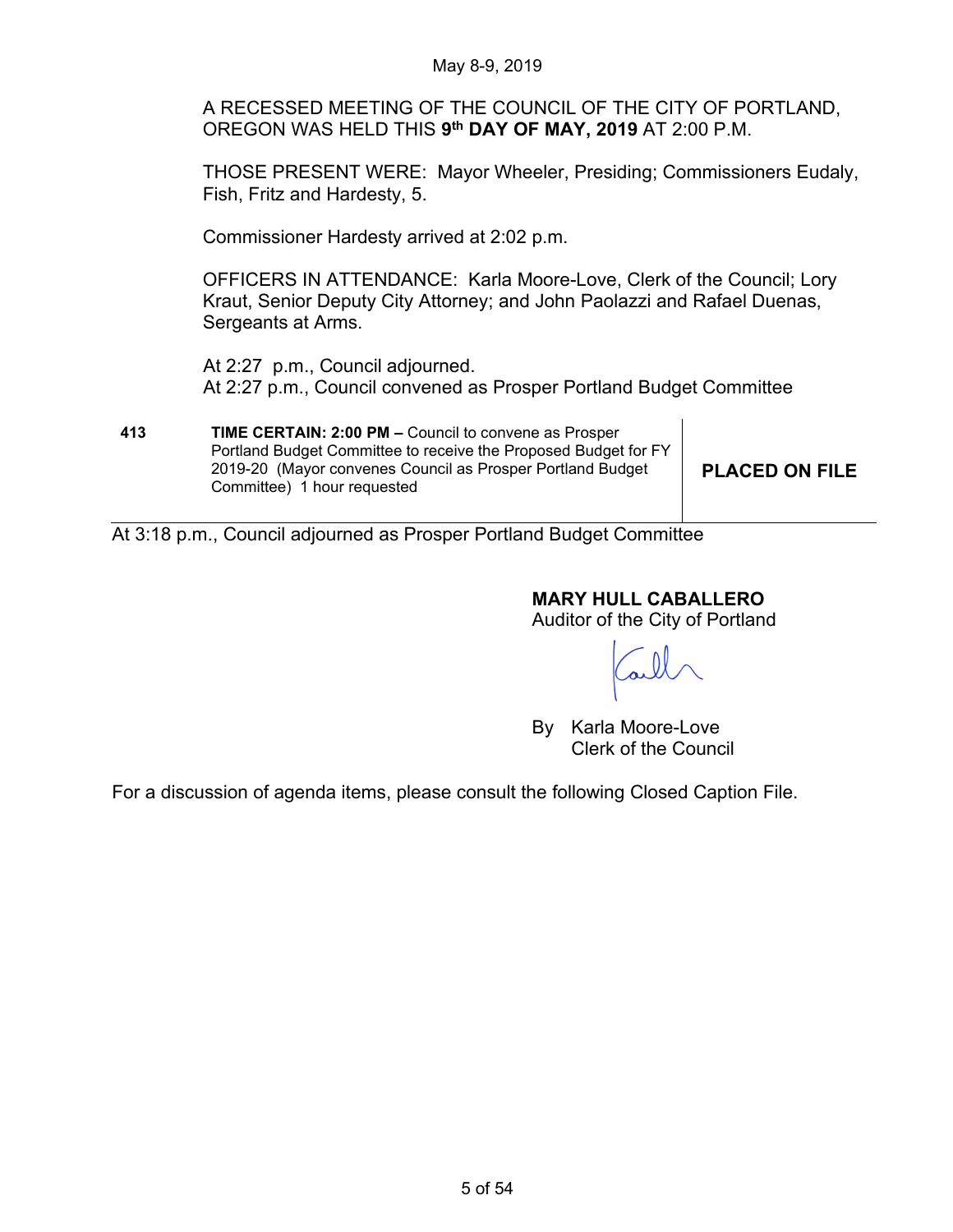# **This file was produced through the closed captioning process for the televised City Council broadcast and should not be considered a verbatim transcript. Key:** \*\*\*\*\* **means unidentified speaker.**

# **May 8, 2019 9:30am**

**Wheeler:** Karla, can you please call the roll?

**Fish:** Here. **Hardesty:** Here. **Eudaly: Fritz:** Here.

**Wheeler:** Here, good morning. We will now hear about the rules of order and decorum from legal counsel. Good morning.

**Linly Rees, Chief Deputy City Attorney:** Good morning, welcome to the Portland city council. The city council represents all Portlanders and meets to do the city's business. The presiding officer preserves order and decorum during the city council meetings so everyone can feel welcomed, comfortable, respected and safe. To participate in the council meetings, you may sign up in advance with the council clerk's office for communications to briefly speak about any subject. You may also sign up for public testimony on resolutions or the first readings of ordinances. Your testimony should address the matter being considered at the time. If it does not, you may be ruled out of order. When testifying, please state your name for the record. Your address is not necessary. Please disclose if you are a lobbyist. If you are representing an organization, please identify it. The presiding officer determines the length of testimony. Individuals generally have three minutes to testify unless otherwise stated. When you have 30 seconds left, a yellow light goes on, when your time is done, a red light goes on. If you are in the audience, would like to show your support for something that is said, please feel free to do a thumbs up. If you want to express that you do not support something, please feel free to do a thumb's down. Please remain seated in council chambers unless entering or exiting. If you are filming the proceedings, please do not use bright lights or disrupt the meeting. Disruptive conduct such as shouting or interrupting testimony or council deliberations will not be allowed. If there are disruptions, a warning will be given that further disruption may result in the person being ejected for the remainder of the meeting. After being ejected, a person who fails to leave the meeting is subject to arrest for trespass. Thank you for helping your fellow Portlanders feel welcome, comfortable, respected and safe.

**Wheeler:** Thank you very much. First up is communications.

**Item 393.**

**Wheeler:** Next individual, please.

**Item 394.**

**Wheeler:** Good morning.

**Injured and Pissed Off:** I swear my name is injured and pissed off. The last time I spoke here was February 13 of this year and that's the a.m. session. My next meeting date that I am talking here is July 3rd, 2013, and it's for a request that I want an honest attorney, Helen Keller, plus the aclu. Even Helen Keller wasn't deaf, dumb, and blind. She was a founding member of the aclu, and they recently lost a case that I didn't know that against the Portland police, they addressed individuals with several rights violations. The woman had her nose broken by the Portland police and, they lost the case, and so apparently, they represent people other than just incarcerated people. My address is 1212 southwest clay, apartment 217. That's Portland, Oregon, 97201, and if you look at the cases, or look at google and type in injured and pissed off, a person can research the times and dates that I had spoke here as well as presented evidence such as the unwanted guest, article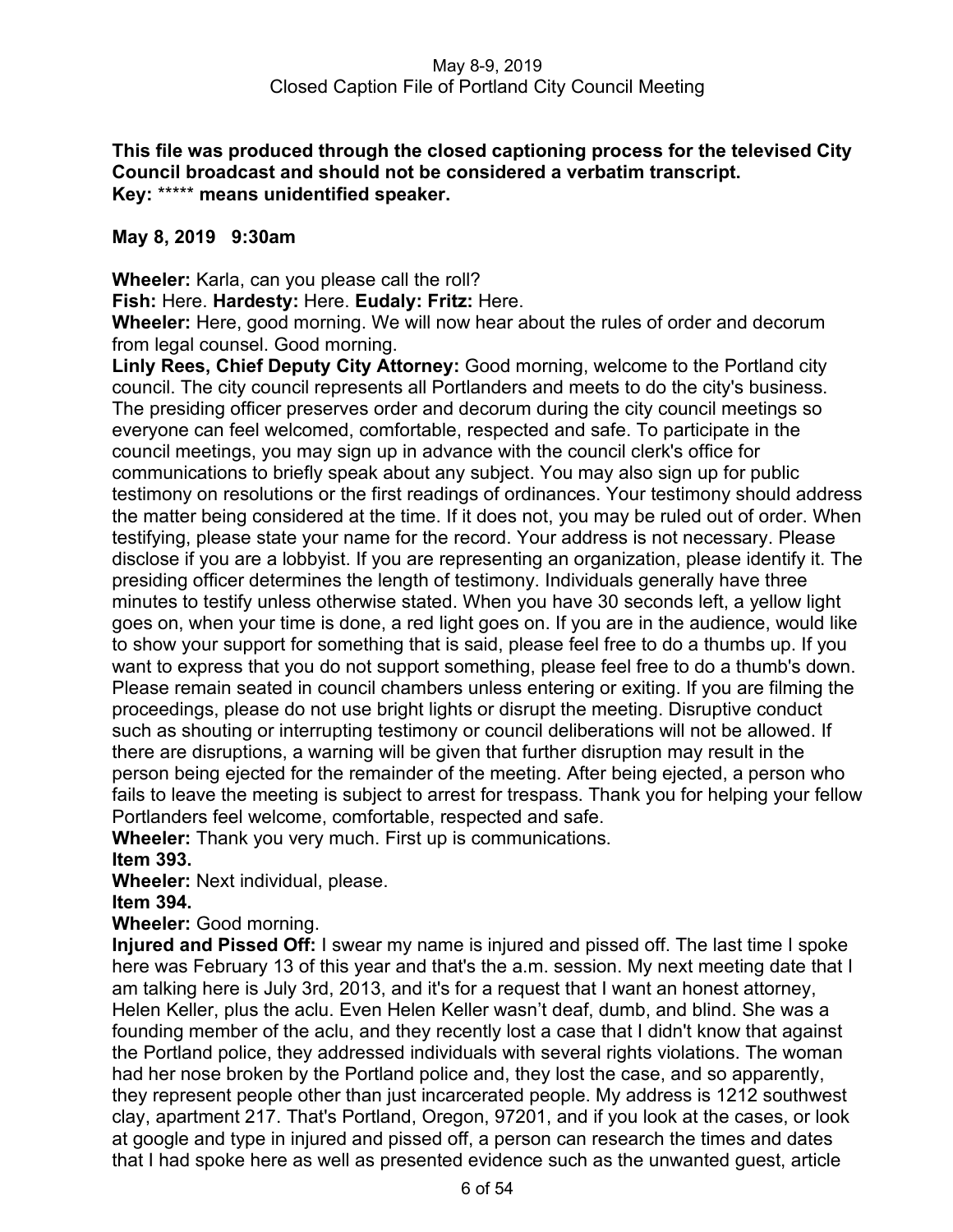from Willamette week of august 9 of 2006, and what this is, is several conspiracy and conflict of interest of the city of Portland and the county, when I spoke here the 13th of April, I had said that it was city court that the county attorney had dismissed the case. It was county court is where they had dismissed a valid restraining order after six dog attacks by the same dog, in less than six years, and actually ended up as seven within six years, and, of course, there is the county animal control that you, yourself, ted wheeler were in charge of and wrote a letter after me explaining that the Oregon state laws on service animal attacks being against the law to interfere, and by the way, they apparently got rid of cascade management, my building, after running it for 20 years. **Wheeler:** Thank you. Appreciate it. Next individual, please, Karla.

# **Item 395**

**Wheeler:** Good morning.

**Robert Barstad:** Nice to see you all.

**Wheeler:** Nice to see you, too.

**Robert Barstad:** My name is Robert barstad. We have a few challenges going. I do have an associate in applied science and paralegal, so I feel bad being here, but I moved into an apartment, they will show you one, okay, we have got you one but not the one that they showed you. Okay. I can live with that, and now I am not process of getting a one bedroom apartment, and I started the paperwork, and by the time that we came to are you moving or do we need to do more paperwork, they gave that unit to somebody else. And now, the problem is I relied on article 2, ucc on the manager's expertise. This one neighbor and I just don't click. And since I am on the hud vash program, I have had v.a. meetings in my apartment and these people stand outside your door and listen to see what's going on. There is no right to privacy. They gossip, slander, defamation of character. I had to go to the hospital, and they are calling up there, inquiring and stirring up trouble. I am thinking privity and standing is none of their business, but I have an apartment now. It's good, but they stalk and harassing me from the day one, and so I put on my thinking hat, and I've been making little files along the way. I might type up some paper and get a pro bono lawyer and rattle their treehouse.

**Wheeler:** Thank you.

## **Item 396**

**Wheeler:** Good morning.

**Charles Bridgecrane Johnson:** Good morning, counselors. Charles bridgecrane johnson. Got to love this thing, the echo, thank you. So, it's actually even -- as you noted, when Karla read, it's difficult almost to schedule what to talk about because we live in a very chaotic, tumultuous world where a lot of things have changed in 58 days, but as mr. Injured and pissed off pointed, if a current event really resonated with a citizen and they wanted to speak to the city council and went to Karla's office, it would be in July before they would be able to address you. Some of you know a better way because you used to serve as the chair of the Multnomah County board of commissioner, and you know that body does much better than the Portland city council at transparency, especially at constituent inclusion. Any person can show up the same day and request to engage publicly like this with their elected officials, but no big shock that Portland city council has not tried to emulate better governments. There, are however, some sad similarities in the shortcomings of the Multnomah board of commissioners and the -- here our Portland city council members. Together you fund the joint office of homeless services, which of course, is a misnomer because it provides zero services. It really just funds services through other people, primarily, contracts through tpi, almost a single source provider, although there is homeless solutions and all that. Sometimes here, especially across the street at the board of commissioners, there are budget modifications when one bureau or department wants to adjust even half of an fte. Unfortunately, through the joint office of homeless services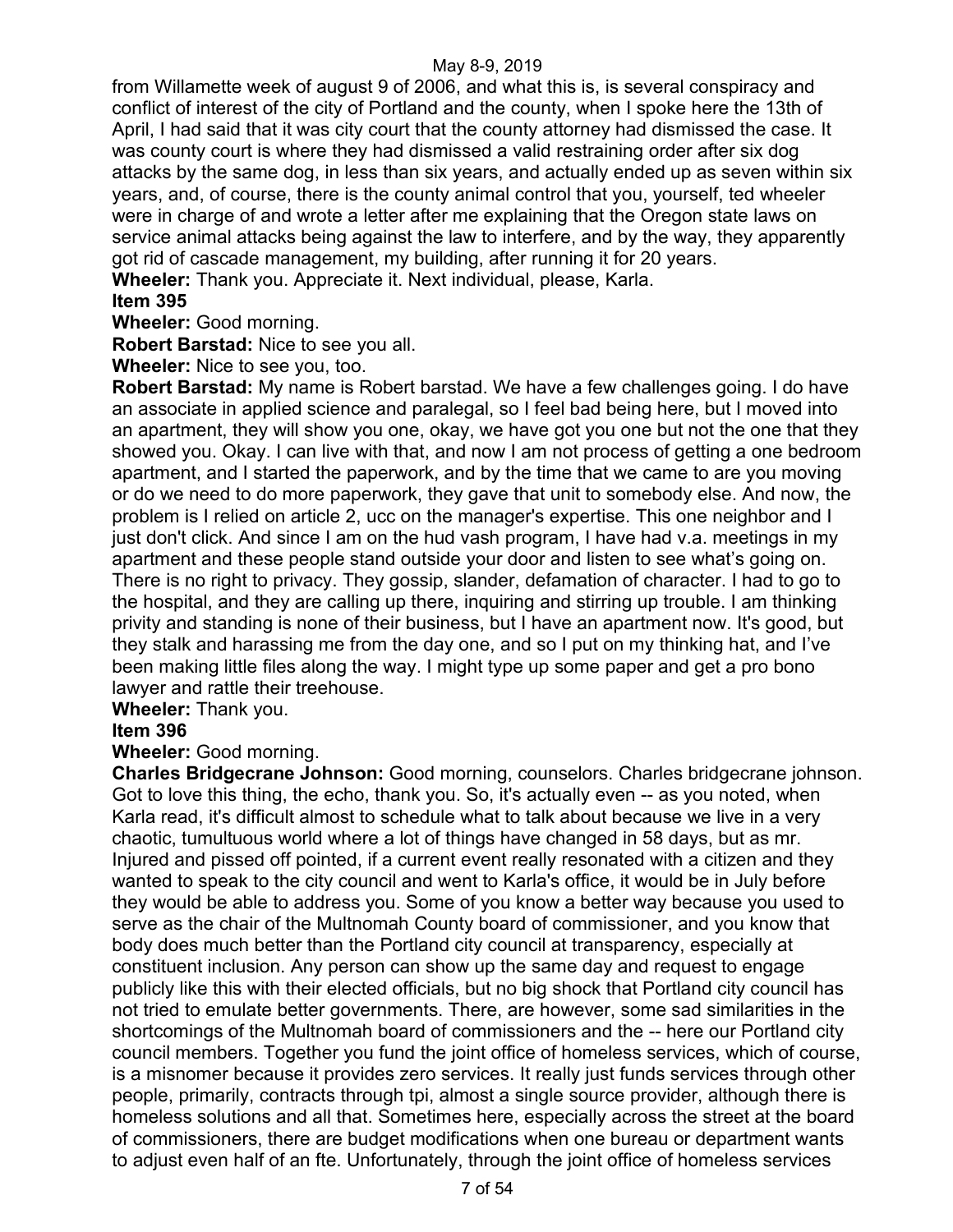and their providers, we don't have anything close to that level of oversight or accountability. Transition projects funded through the joint office of homeless services just decided to reduce their weekday service hours by 27%, so we think you are assisting homeless people and your primary homeless service provider that use to open at 7:00 a.m. Now opens one hour later and closes two hours earlier. That place is kind of toxic, so although, I did go there this morning, I didn't ask if that means that they are open during their formerly closed lunch hour. They used to close at noon and reopen at 1:00. Hopefully you can find out -- have more resilience to deal with those people than I do, and you can ask them if they are open from noon to 1:00 or if they really did chop 3.75 hours off their open hours. You really shouldn't be having to ask this question. When the joint office of homeless services, \$100,000 year director does the budget for the \$150,000 director, annual director of transition projects, you guys should have gotten a white paper and report saying how this is going to improve anything. Supposedly they are keeping the same number of ftes on staff and will do some miraculous super work in the middle of the day but there is not one piece of paper because there is zero accountability. Thank you. **Hardesty:** Excuse me, Charles.

**Johnson:** Yes, commissioner

**Hardesty:** When was this decision made to cut the hours?

**Johnson:** It was implemented on Monday. I don't know anything about the decisionmaking process. When I spoke to the director of the Portland rescue mission, at the home for everyone board meeting last week, it took him by surprise. I don't think they communicated with a single other service provider in the city, so you will have to ask them about what their process was and when it started, but it took effect on Monday morning. **Hardesty:** So it's really going to have an impact on people who are accustomed showing up at 7:00 am.

**Johnson:** One thing you might mention is homeless people often have android phone devices. If you go to google and look at transition projects on the map, you can see that google tracks what android phones connect and when, but there is no indication that they did any kind of that research or check their own database to see how many people they are shifting from the last two hours the day into the middle of the day and how they are going to address them. Thank you very much.

**Hardesty:** Thank you. Appreciate it.

**Wheeler:** One more individual. Karla?

## **Item 397**

**Wheeler:** Good morning. Thanks for being here.

**Tiffany Hammer:** Good morning. I would like to thank mayor wheeler and commissioners for your time. I am tiffany hammer, and I am here to share a story, and raise awareness and change. I am not a professional speaker, so I apologize, however I am a homeowner over at SW 14<sup>th</sup> and Montgomery at the base of the southwest hills goose hollow one block from psu campus. In the last year, we've noticed an increasing number of legal campers on ODOT land around psu, goose hollow in our street. Many of us here in this room have had multiple attempted break-ins, homes robbed, unwanted visitors in our homes and requiring police to physically remove them. Most importantly, we have been attacked and threatened, I won't mention the loss of possessions not bolted down, or daily car break-ins. We all know, I am more concerned about personal safety. In august of 2017 there were two legal campers across the street plotting to rob my house. They watched me leave but I came back too soon. One hid in my bush by my front door as the look out while the other camper jumped my fence to break into the back. I parked my car, with my son and I walked up to put the key in the door when I noticed it was the very same camper who broke into my house a month prior was there again She was yelling into my backyard to someone else saying the cops are coming, and then brain Langford came barreling over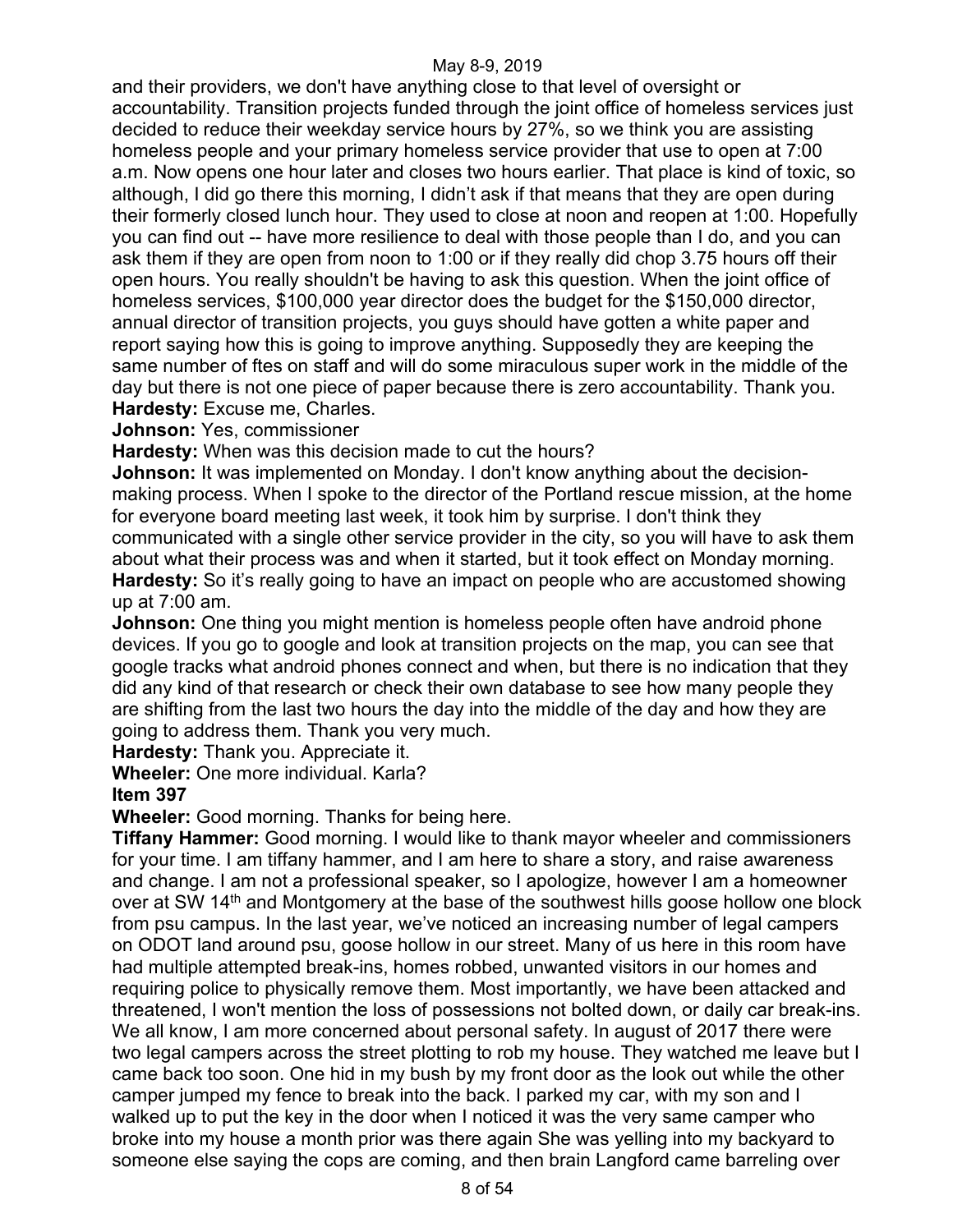the fence with a three foot tree branch in his hand, he was yelling and followed us and got me and my son locked in our car. We were trapped in our car. He became aggressive waving a stick at the car and striking the ground. I called 9-1-1 screaming for help. The cops came and took the weapon, and they let him go with no arrest and no bed available and warned him not to come to my street or property because I was prosecuting for aggravated assault and attempted burglary. Two hours later he came back and he stood in front of my place again. I called the police again and they cleared the entire odot encampment. No prosecution happened. This is considered a petty crime, right? We understand there is a direct correlation living next to an encampment and suffering the higher crime and threats to your personal safety, also the shared, helpless feeling from being the victim. In the past two weeks alone, my neighbor whom helps me water the roses out in the ODOT land, we've adopted was attacked by a legal camper who threw a brick at him twice and this career criminal is living at the portable toilet covered station as was out on probation. Is this a petty crime too? My other neighbors randomly attacked and beat down in the face while walking out of our neighborhood PSU Starbucks a block down from the commerce station like a week and a half ago. Another petty crime. Last year my neighbor's house had a brick thrown through the front window, from a camper looking to break in, but they were home. The same home still traumatized over the brick and lack of prosecution suffered yet another petty crime in January. A camper attempting to break into the back door, caught on video, the cops came and removed the camper onto our street, they went into my other neighbors' home and did the same thing. These petty crimes are a big deal to us, especially, if you have to stare into the eyes of the petty crime offender, legally camping and standing in front of your home. In addition, these now criminal campers are showing warning signs to all of us, throwing verbal threats saying they are going to F us up when we walk by or claiming their territory by holding weapons, like lead pipes, machetes, and knives. I encourage you to walk around these encampments around SW Montgomery, especially near dusk when the camps settles in or during the summer when we hit are violent peek. Keep in mind these campers are using portable gas tanks now, we have suffered in our neighborhood five propane tank explosions This, alone, is alarming to our personal safety, and these explosions are happening in warmer weather, not the cold months. Even more discouraging after my home break-in I am reading the Oregonian in June of 2018, I'm sure you know this article, they featured Brian Langford as the homeless camper unfairly being targeted for arrests by police, over 220 now, I couldn't believe that they would use Langford as the poster boy for policy change we see in Portland today. The very same man that threatens people, including me and my child. Have we lost our way? This man is clearly so broken and does not accept services he's provided. I feel sad and helpless for every resistant camper not accepting the services offered to them daily now Brian and other violent criminals should not be in our public, do we need to be stabbed and killed for prosecution? Can we put a cap on how many offenses a person can do? This is unacceptable if you hit the 220 mark. I now keep a log of the criminals at my encampment who get arrested and released. Fish: You're a little over time. Let me step in with a question or two.

**Hammer:** Sorry I sped up.

**Wheeler:** No worries. We have your written testimony, as well.

**Fish:** We have a significant handout from you that has photographs. You mentioned in your opening remarks that this is largely ODOT property. Is there any property with Portland Parks and Rec involved?

**Hammer:** Yes.

**Fish:** Where's that?

**Hammer:** On 14th and hall, as well. It's an odot land the city adopted in terms of the landscaping and whatnot next to it and all those public sidewalks that are on 14th avenue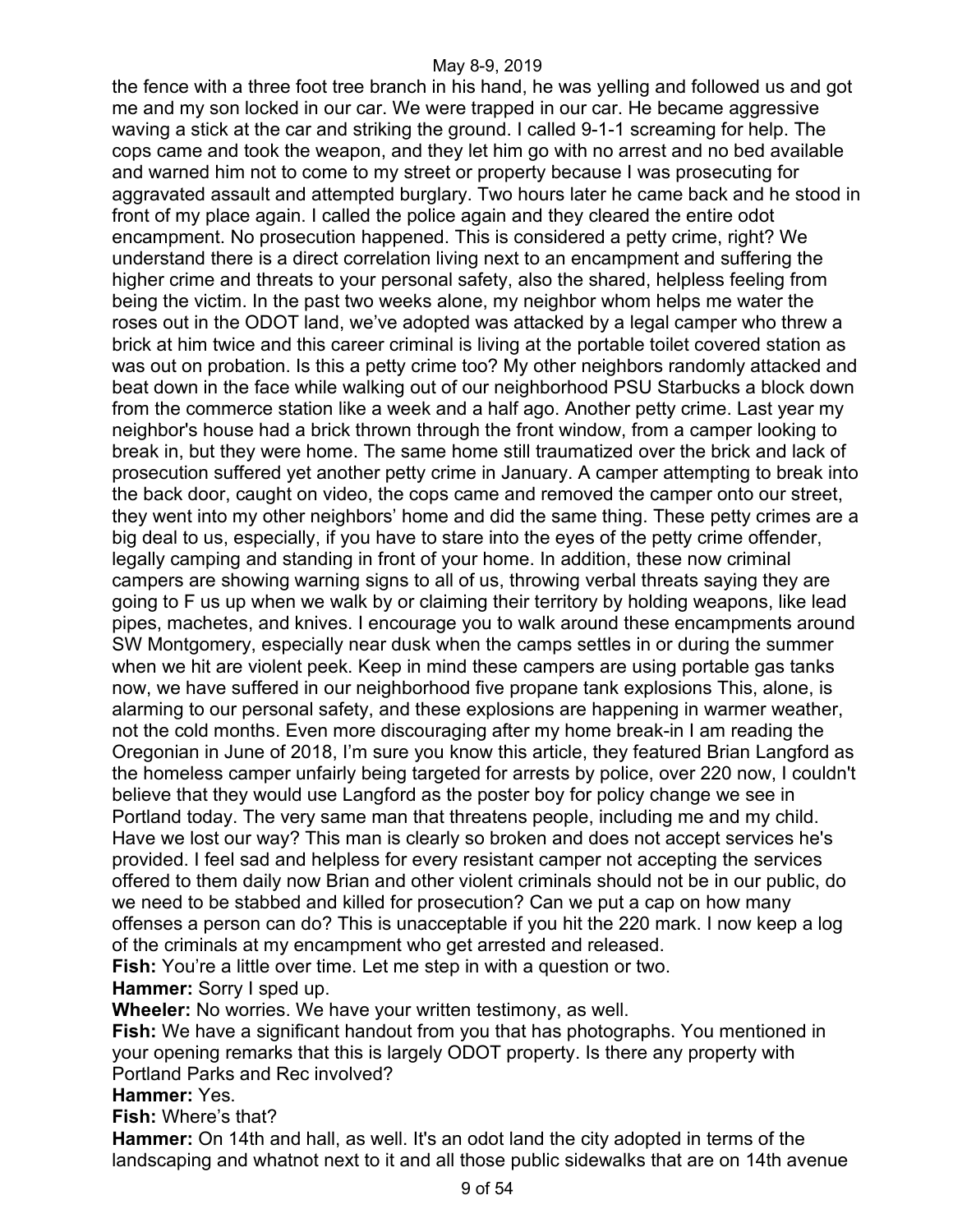in Montgomery, which Portland state students use to access the classes and also the farmers market, and our only way into downtown. If you live in the southwest hills you probably know this street too well.

**Fish:** You have -- I am looking through the materials here, did you press charges against any of the individuals you mentioned?

**Hammer:** I have tried, several times, and it is still only in process, I am almost up to my statute of limitations. It is a hard process which I don't understand, but I know there is financial restraints with the district attorney's office, but a lot of us who have pending district attorney cases know that this game all too well. It's hard. **Fish:** Thank you.

**Wheeler:** I just had a brief comment, apparently, I have a new microphone, as well. First, thank you for being here. I have received many calls from the neighborhood, and I have had many conversations with many people, so I want you to know that I am keenly aware of this situation. I want to thank you for planting the roses that you planted. I think that they are nice addition to that area, so thank you for doing that, and I know you took some heat for that. Not from me, I want to be clear. I do believe the police are doing the best that they can with the resources they have. I know senior level people from the police bureau have met with people in that immediate neighborhood. I don't know if they met with you specifically but they have gone out there to try to better ascertain the needs and how they could be of help. We have also had social service providers more engaged both on the property immediately adjacent to i-405 and the on-ramp, and people keep cutting the fence and going onto the odot property in the middle of I-405, as well, and I know that we've been expending considerable resources in that area as well. What we do not control here is the rest of the criminal justice system. The police, when they are called, they will eventually make it, depending upon their workload, but we do not control the jail capacity. We do not control the prosecutorial capacity, that's the independently elected district attorney. We do not control the court system and the frustration that you have explained about police, ultimately, in a public safety environment, like the guy throwing the brick. They will come and do their job, and they will see the person back on the street a few hours later. As frustrating to them and to me as it is to you that there are not adequate consequences for truly violent behavior. We are redoubling our efforts around keeping that and all of the odot right-of-ways cleaned. That was part of the, frankly, what created the frustration in my mind about the need for the city to take over the odot right of ways and maintain those right of ways. I think that we are better at it. I think that we are better at providing social service interventions for people who need it in a humane way, and we are better at remediating the camps once they are there, particularly, creating a public health or an environmental hazard s they are in that particular location, so we are doing the best that we can. We hear you. We understand that it is very frustrating for you and others in your neighborhood, but I don't want you to think that we are blowing you off. We most certainly are not. I am keenly aware of that, and I am in communication with a lot of people on a very regular basis about it. I really appreciate you coming.

**Hammer:** I want to thank you and I also want to thank the police. I've been given great customer service and listening to our pleas.

**Wheeler:** I am glad to hear that. Commissioner Fritz.

**Fritz:** Thank you for coming in and taking the time in and great testimony. Very well delivered. Have you spoken at the county board?

**Hammer:** To where?

**Fritz:** To the Multnomah county board of commissioners.

Hammer: That's my next stop I am not -- I don't know much about the political system in terms of where I go to exercise my voice, but I am learning a lot with this safety thing that's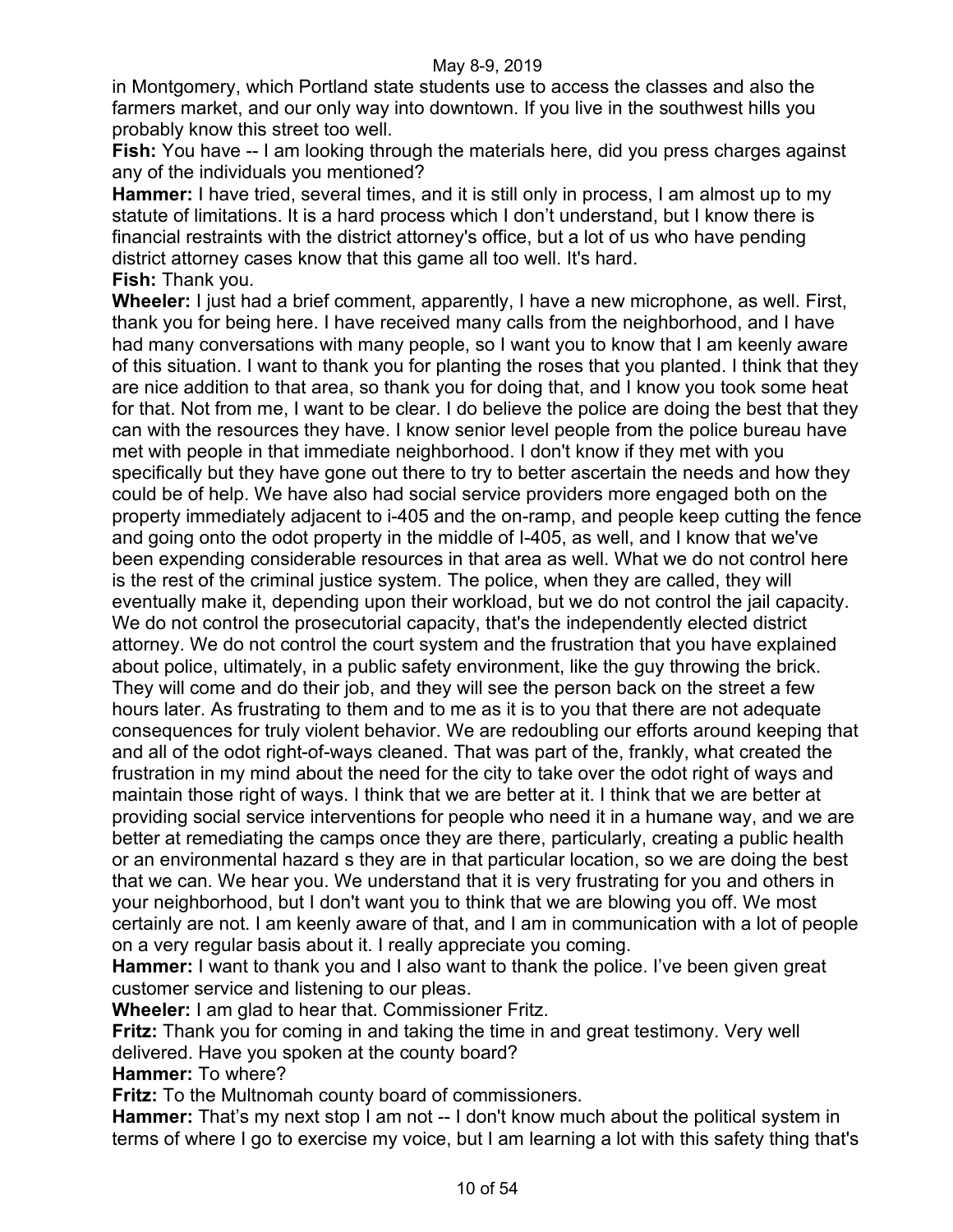affected my kids and my street, so now I am more aware of where to go and who to talk to and reach out to all of you guys for support.

**Fritz:** As a former activist, I say you should raise your voice wherever anybody will listen. **Hammer:** It takes a mama bear to step up and do something.

**Fritz:** I think the county board has the opportunities for testimony, and I am glad you are going to speak up.

**Hammer:** Thank you. Any other questions?

**Fish:** I want to say, first of all, your mom is Susan hammer? Is that right? **Hammer:** My aunt, sue hammer.

**Fish:** Your aunt. She's very highly regarded person in our community as a mediator and former city club leader, so that's the family connection? She's your aunt? **Hammer:** Yes, she is.

**Fish:** Very good. Look, we are very clear here, we are not talking about status. We are talking about behavior, and your materials make it clear you are talking about behaviors, and behaviors where people engage in illegal conduct is not sanctioned under any circumstances. Status, people who are forced to live outside because of economic reasons or health reasons or whatever is a different matter. You frame this in terms of the behavior, and I will talk to my park rangers and see what our jurisdiction is in that area, and we will work with the mayor's office, and we thank you for taking the time to come in and share your concerns.

**Wheeler:** Appreciate it. That completes -- oh, I am sorry, commissioner hardest. My fault. Sorry joining that's okay.

**Hardesty:** I want to thank you for coming, and I received several letters from your neighbors, as well, saying you would be their voice in this chamber today. We have many big issues in the city of Portland. One of them is a lack of housing people can afford to live in. Another is a lack of services for people when they need it. Another is clearly you have great pictures of people committing criminal activities, and so I can feel your frustration as a community member who says, but look, it's not like I am just telling you this is what I think I have a picture and then to see no outcome from that. I would really, really encourage you and your neighbors to stay focused on criminal behavior, right because criminal behavior is something that we can do something about, but for grace, none of us know whether we would be sleeping under a bridge, so I am very empathetic that your children have to walk by some of this garbage. Supposedly, we put more garbage cans on the street so maybe a low level solution is to put more garbage cans in that community because clearly there is an increase of houseless people in that community. Again, thank you very much for coming. Your voice is strong and powerful. You don't have to know how government works to know it does not always work well and your voice will help us be able to make better decisions. So thank you for coming. Thank you, quite frankly, for really addressing issues of criminal behavior because that's what we can do something about. **Fish:** Mayor, can I do one more thing?

**Wheeler:** Commissioner Fish.

**Fish:** Tiffany you have the advantage of someone not showing up so you have a bit more time. Since you took the time we are engaging you. I think you also said that there are neighbors of yours that are here?

**Hammer:** Yes, I have the actual victims.

**Fish:** Could people either stand if they are able or raise their hands so we know who is joining us today? Very good. You have done a good job organizing, so thank you very much.

**Wheeler:** Thank you, everyone, for coming in. Thank you. Karla, have any items been pulled from the consent agenda?

**Moore-Love:** Yes, we have item 400 and 403.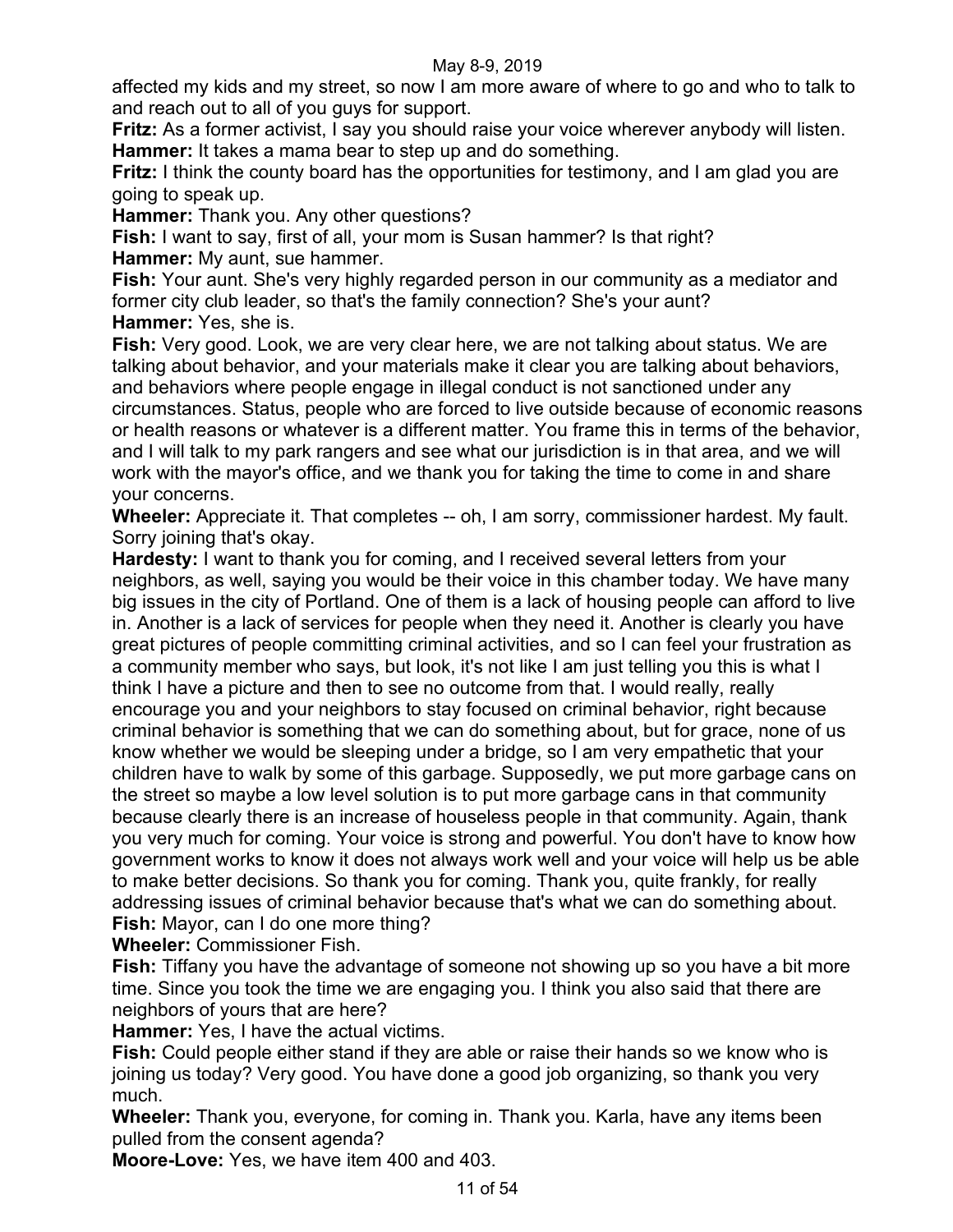**Wheeler:** 400 and 403. Call the roll on the remainder of the consent agenda. **Fish:** Aye **Hardesty:** Aye. **Fritz:** Aye.

**Wheeler:** Aye. Consent agenda is adopted. Please call the first time certain item, 398. **Item 398.**

**Wheeler:** Colleagues just an administrative not commissioner Hardesty is absent at 11:30. We have a number of emergency items, so I may change the order to some degree in order to make sure that we get through the emergency items. Colleagues before us we have the spring supplemental budget, otherwise known as the spring bump. We discussed my proposed spring bump at the work session last week. The spring bump is primarily meant to provide year end financial projections, make current year budget adjustments, and true up costs between fiscal years. This includes general fund program carryovers, which total \$10.4 million in my proposed supplemental budget. Bureaus may also request compensation set-asides for cost of living adjustments and health benefit increases. My proposed supplemental budget allocates \$8.1 million in requested compensation set aside resources. Bureaus may also appropriate new resources or requests of general fund contingency for urgent and unforeseen needs that cannot be accommodated within their current budget year allocation. In my proposed spring supplemental budget I am allocating \$262,000 for the office of community technology relocation, \$600,000 to close an anticipated current year budget gaps for Portland park and recreation, and setting aside \$500,000 in contingency to provide parks with some level of assurance that they may encumber necessary materials and services costs before the year end. This morning, interim budget director Jessica Kinard will walk us through the current ordinance, and then we will hear second amendments to the ordinance, and after that we will provide opportunity for public testimony before final deliberations in voting. I will now turn this over to interim director Kinard to talk about the spring supplemental budget ordinance. Good morning.

**Jessica Kinard, Interim Director, City Budget Office:** Good morning. Thank you, mayor, and members of the board of council. My name is Jessica Kinard and I'm the interim city budget director, and I am here with Jane Marie Ford, our budget supplemental coordinator. As the mayor mentioned we held a work session last week on April 30 where we reviewed the details of the mayor's proposed supplemental budget. Today we are going to review again the mayors proposed bump briefly, discuss proposed amendments and have public testimony. For the benefit of listeners in the audience and at home, I want to briefly provide contextual information related to the bump that we discussed last week. The spring bump is the second of three budget monitoring processes we undertake it each year. It is meant as the mayor mentioned to provide year end financial projections, make current year budget adjustments and look at costs between fiscal years, in total proposed bump changes will leave a balance of \$1 million in unrestricted general fund contingency to address any needs through the remainder of the current year, and in addition, \$32.2 million has been budgeted in general fund contingency policy set-aside, which includes \$6.6 million for the Anderson lawsuit repayment, \$2 million for overhead true up, \$10.4 for program carryovers to be budgeted in next years budget, \$500,000 for parks to be able to request for encumbrance carryovers, and \$2 million for capitol set asides, and finally \$10.6 million which will also be allocated as part of the 19/20 budget process. While bump processes focus on the current year budget during the spring bump there is opportunity for council to make decisions which simultaneously influence next year's budget process, and so primarily done through program carryovers, and by setting aside one-time resources for allocation in next year's budget. As such there is some alignment, there is alignment with the mayor's proposed bump, and resources that have been allocated in the mayor's 19/20 proposed budget, and our office will ensure any amendments that are approved today which effect next years budget will also be incorporated into the approved budget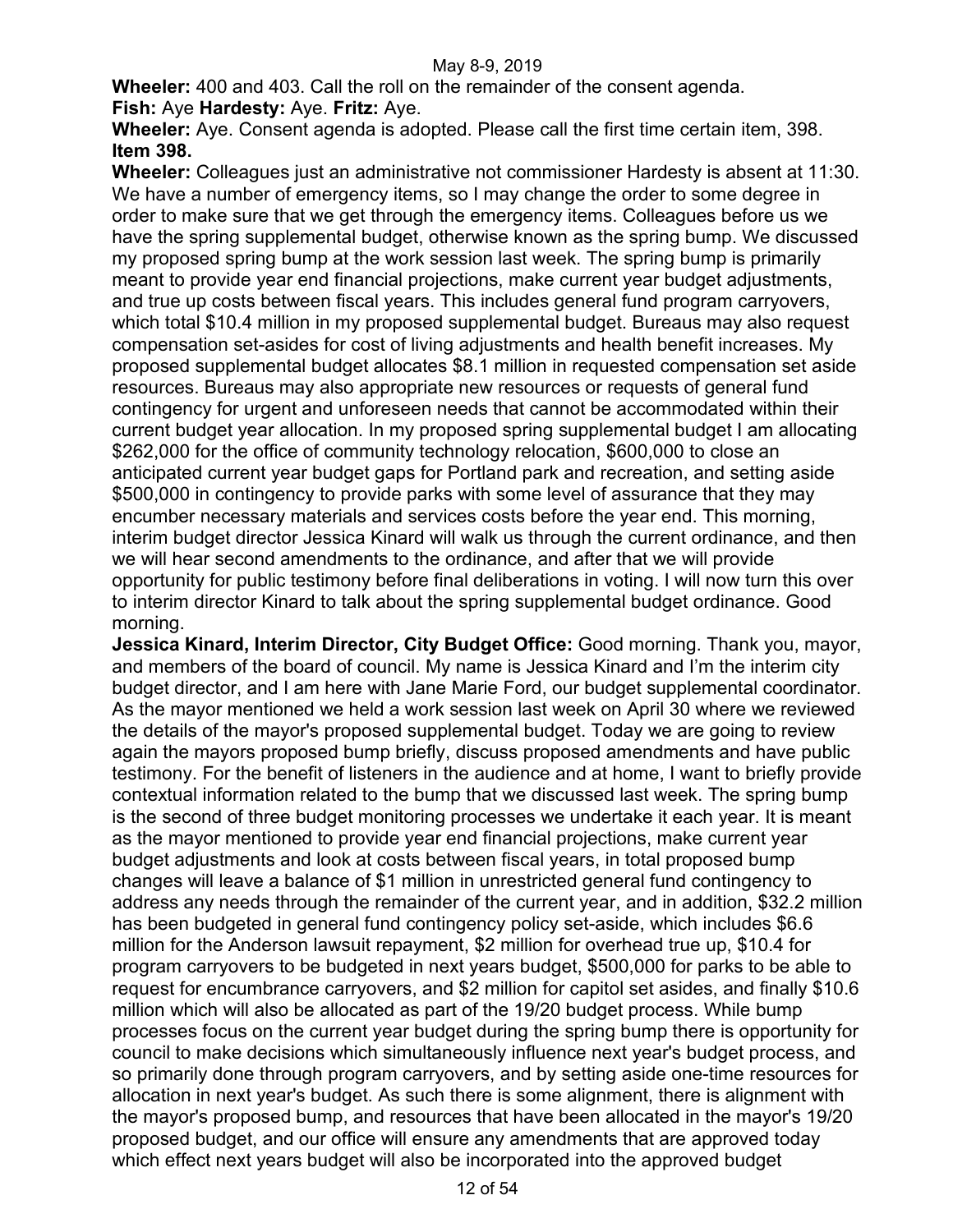discussion that we will be having with you all next week. In relation to the cannabis fund resources, I know that there is a desire to have increased transparency around the resources, so I wanted to mention that last week commissioner Hardesty had asked if there were any changes to the cannabis fund, I want to highlight the mayor's office proposed bump does include a carryover of \$700,000 in unspent cannabis funds in civic life's budget from the current fiscal year rebudgeting that into the 19/20 for community grants related to workforce development and records expungement. There are also a few technical adjustments to the cannabis fund to balance the fund allocation accounts based on changes that -- just technical adjustments from the fall bump. These funds and other projected fund balances will be explicitly discussed as part of the approved budget work session next Tuesday. One other change of note, the spring bump ordinance authorizes the creation of a new affordable housing development fund to track transactions related to the funding of affordable housing projects, primarily from proceeds from g.o. bonds approved under 26179 and resources provided by other government entities. So this new fund is being created in response to the change in the service delivery model for both Portland and metro projects which enables us to give those to third party developers. Moving from the city owned construction back towards again to the bureau's traditional gap financing model. So there is one in terms of the amendments we have heard there is one technical amendment that the mayor will be introducing which updates exhibits 1-3, as you are aware, we are implementing a budget software, and this is the first supplemental budget in the new system, so there were technical issues that we remedied and need to be entered into the record. We have heard of, I think you have in front of you the amendments that we are aware of in the Tuesday memo yesterday, and we are also open, of course, to entering into the record and hearing any other amendments that folks would like to bring on the floor. If there are questions, I would be happy to answer those, otherwise, we could move forward the amendment process.

**Wheeler:** If there is no questions on the technical amendments, I will go ahead and move those.

## **Fish:** Second.

**Wheeler:** I will go ahead and read it into the record. Substitute exhibits 1-3 to reflect technical corrections to budget tables reflecting debt service adjustments to various funds, grant fund appropriation true up and adjustments and the workers comp self insurance operating fund, and solid waste management fund. If that does not sound exciting, what does? Commissioner Fish seconded it. It's on the table. Is there any further discussion? I will leave it open until after testimony. Commissioner Hardesty.

**Hardesty:** Thank you, mayor, and thank you, Jennifer. I had a question. I was hoping you would explain the reserve fund carryover from the fire bureau and what that request was and what the budget office decision was around that request.

**Kinard:** Thank you, commissioners. So, the fire bureau has requested \$2.45 million carryover of general fund resources into next year to fund the replacement of their breathing apparatus equipment. This was funding that was appropriated by council as part of this years budget the 2018-2019 budget. There were three sources that it came from, \$1.1 million was allocated from capital set aside. A little over \$700,000 was allocated through a carryover from the 17-18 budget, and \$640,000 was allocated in one-time general fund resources. Council, at the time, determined this was an urgent need and an urgent equipment that needed to be replaced. The bureau has since gone through the procurement process and actually been successful in acquiring a fema grant in the amount of \$2 million. The original estimate was, I believe, around \$3 million for the equipment, so they have -- they are anticipated having an excess balance and in this year they requested, sorry, for 19/20's budge they requested that council set aside funds to start fostering a reserve to ensure that they don't need to come back to council to ask for \$3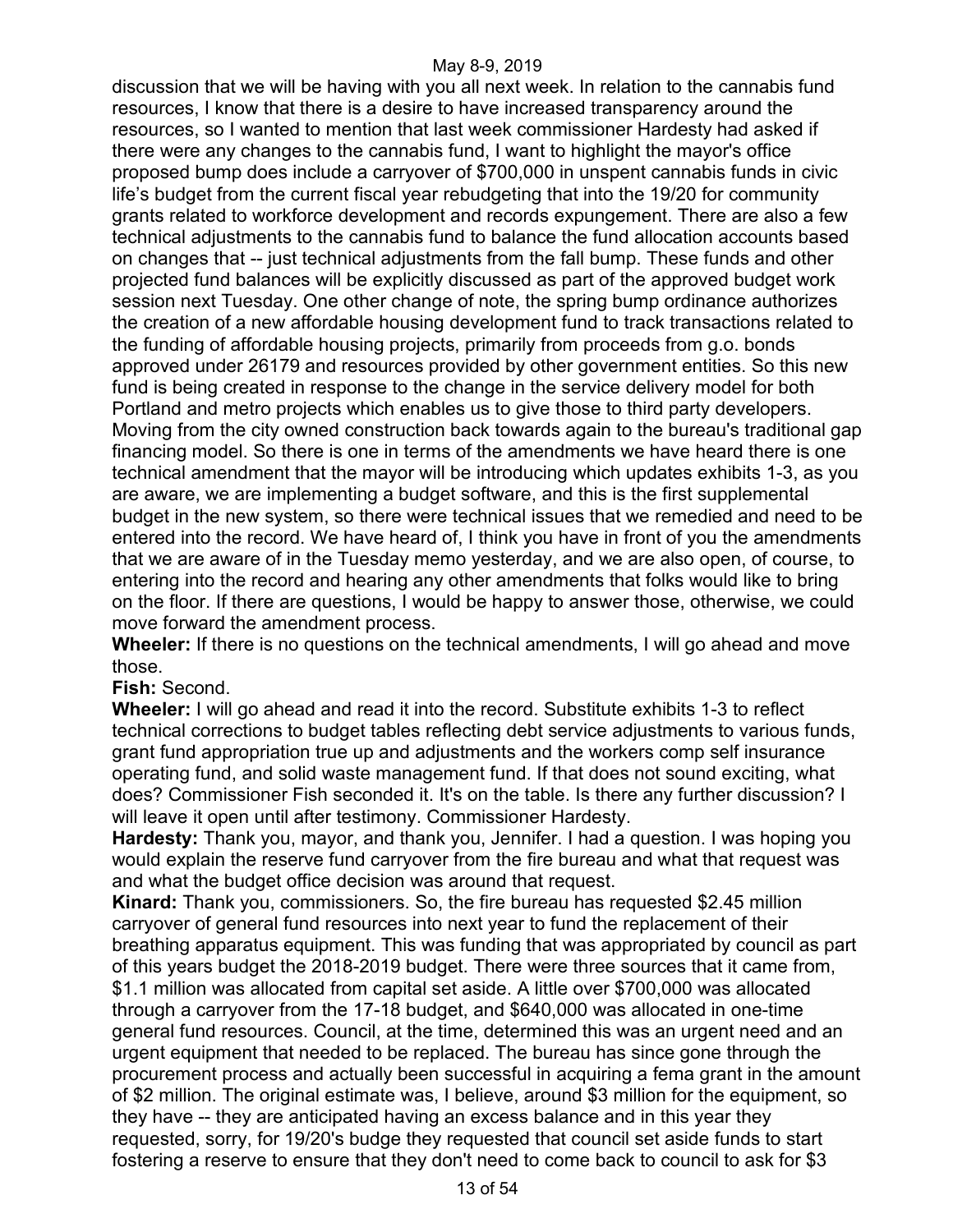million again when it comes time to replace the equipment again. The city budget office's recommendation, rather than allocate new resources for a reserve, was to allow the bureau to carry over the full balance that they have currently, and then whatever they anticipate finalizing the procurement in July, whatever was left over, we recommended that be placed as a jumpstart into a reserve. It is anticipated that there will be available balance, and the exact amount is not known, but it could be up to \$1 million. So, it is resources, again, and it's part of the mayor's office proposed, as well, that money would go into a reserve for the next appropriation of the equipment.

**Hardesty:** Thank you. I appreciate that.

**Wheeler:** Commissioner Fritz.

**Fritz:** To this point, I support having a reserve that the bureau builds a reserve to pay for the equipment in 15 years, given the number of urgent needs we have in this years budget. It does not seem reasonable to set aside the general fund one-time that we gave last year and leave it to the bank for 15 years for a purpose that it's not -- it's not like a transportation or parks maintenance need that if we don't address it, it gets worse. The equipment works for 15 years. So, I have an amendment to decrease the general fund program carryover for the Portland fire and rescue. You can pass this out, thank you, by \$642,511, which was the amount allocated in the general fund discretionary one-time resources last year and return these resources to the general fund for allocation in the general fund contingency policy set aside for appropriation and financial year -- in 2019- 2020 and update exhibits 1-6 to reflect this change.

**Fish:** For purposes of discussion, I will second this.

**Wheeler:** Fritz number one, and we will leave that open for public testimony as well and commissioner Hardesty, do you have an amendment?

**Hardesty:** Yes, mayor. I thought we had submitted an amendment requesting a carryover of \$50,000 from our office budget. Our plan is to use those resources to continue to engage the community and help them to better understand how city government operates and how to get their needs met. That was resources carried over from the last administration, and that was the request that we are putting in front of this body today. I'm sorry Jennifer, you do have that request in front of you?

**Kinard:** Yes, and I think it is at the bottom of the page that has been handed out to you all. I could read it into the record if you'd like.

# **Hardesty:** Please.

**Kinard:** Motion to make the following adjustments to the supplemental budget as proposed. Decrease bureau expenses in the commissioner of public affairs general fund by \$50,000 and set aside funds for program carryover and allocation in the year 2019- 2020 budget for community events and engagement. The office plans to hold at least five listening sessions to engage community members about issues that are important to them. This funding will allow the office to rent spaces for events, pay for interpretation services, and other associated materials and services. Savings exist primarily with impersonal services to fully fund this request. The resources to hold these events will not be available in the fiscal year 2019-20 budget without this carryover. Update exhibits 1-6 as needed to reflect this change.

**Wheeler:** I did not support this, but I will second it for the purposes of discussion and keep it open for public testimony. Are there any other amendments that we have missed? Very good. Without -- with those on the table then, let's go ahead and open this up to public testimony.

**Moore-Love:** We have two people signed up.

**Wheeler:** Very good.

**Moore-Love:** Charles bridgecrane Johnson and Maggie.

**Wheeler:** Good morning.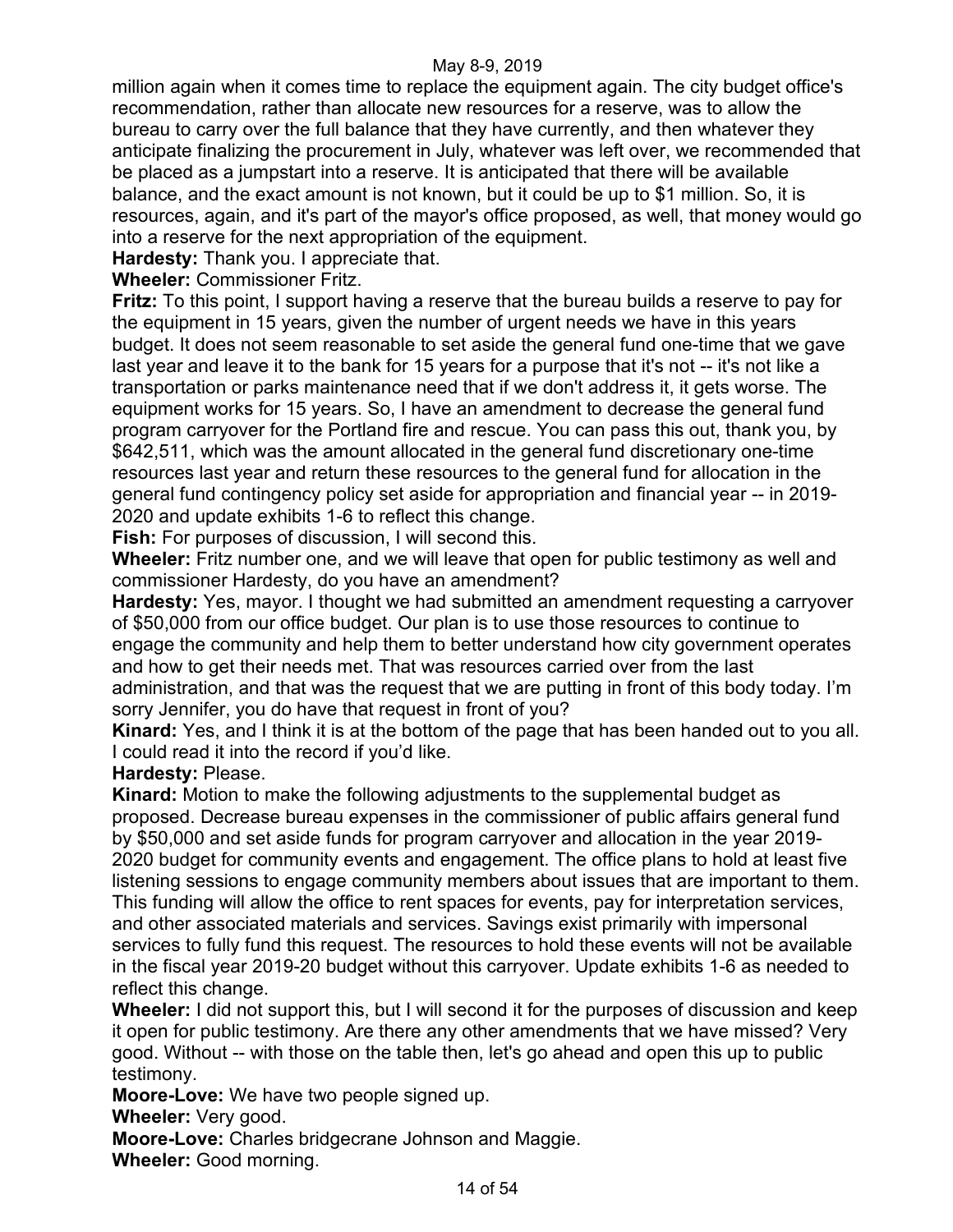**Charles BridgecrAne Johnson:** Good morning again, counselors. Charles bridgecrane Johnson and I hope that you mayor Wheeler are on the fence about the reallocations of the carrying forward of the \$50,000 for the position two's seat, commissioner Hardesty, to do what all of you I hope are committed to and that is the maximum engagement with your constituents to help constituents maximize their power, so we can help the city get through the tragic homeless crisis and make sure that we are into equally and respect the rights of our neighbors. The budget's huge complicated I think the sound byte takeaway on funding for houseless and homelessness, I think you were quoted, about a \$33 million project that goes through that process at different times, different good things have happened. Recently the county directly got funded \$2 million for the diane wade house, but they have been able to make it work with O'Nesha the director there and they let her go and that indicates I think that indicates that as a city, through the joint office, we need to really redouble on employing real lived experienced people who can work with people who experienced homelessness or imprisonment or both, and not have just maintain employment of less connected people, the fact that I caught you off guard with what George Devendorf has done in this 29 hour change, that's not in the supplemental budget, but I hope will raise questions about are you even getting respected by the people you are paying? Are they engaging with you about the work they are supposedly contracted to do? So, again, on the supplemental budget, the issue is I think that if during the transition from commissioner Saltzman to commissioner Hardesty, not all the funds got expended for constituent engagement, I hope those will be carried forward by your vote. Thank you very much.

**Wheeler:** Thank you, good morning.

**Maggie:** I just want to say that I agree with Charles.

**Fish:** Can you put your name in the record.

**Maggie:** Maggie Portland homeless town hall, and I want to agree with Charles about the way that the county allows people to come forward and communicate their concerns about what's going on in the community and the difference between the way the city does it, which actually blocks civic engagement from happening in a real-time basis where people can address issues as they are happening rather than waiting five months. Talking about the budget, I think we need housing that has had input by disabled people of all different types to engineer the physical structures and to engineer the programs so that they are accessible and usable by people with disabilities, and what often happens as with the joint office of homeless services is they don't take into account that when you take able bodied people to design a system for disabled people is they don't understand disabled people, and so they design a lousy building and a lousy program and if there is more civic engagement and more input, but it does not seem that they want that. They don't seem to care about that. I know what's good for you, and here, I am handing you this. It's that moral problem of, I know what's good for you, when in fact, they don't. It's not about the budget. It's about how you use the money, and I think you need more input from the types of people who are going to be housed in supportive housing and any kind of, you know, physical structure you make or program. In the Bushong building, you are going to be, you know, shunting off some peer coordinator who you are going to pay off into a corner office where they are going to offer resources, but they are not going to offer input into how you are designing and making programs that, you know, that people will use not be able to use very well.

**Wheeler:** Thank you. Appreciate it. Very good. Jessica, why don't you come back up interim director Kinard and are there any further discussions on amendment 1, technical amendments sections 1-3? Please call the roll. **Fish:** Aye.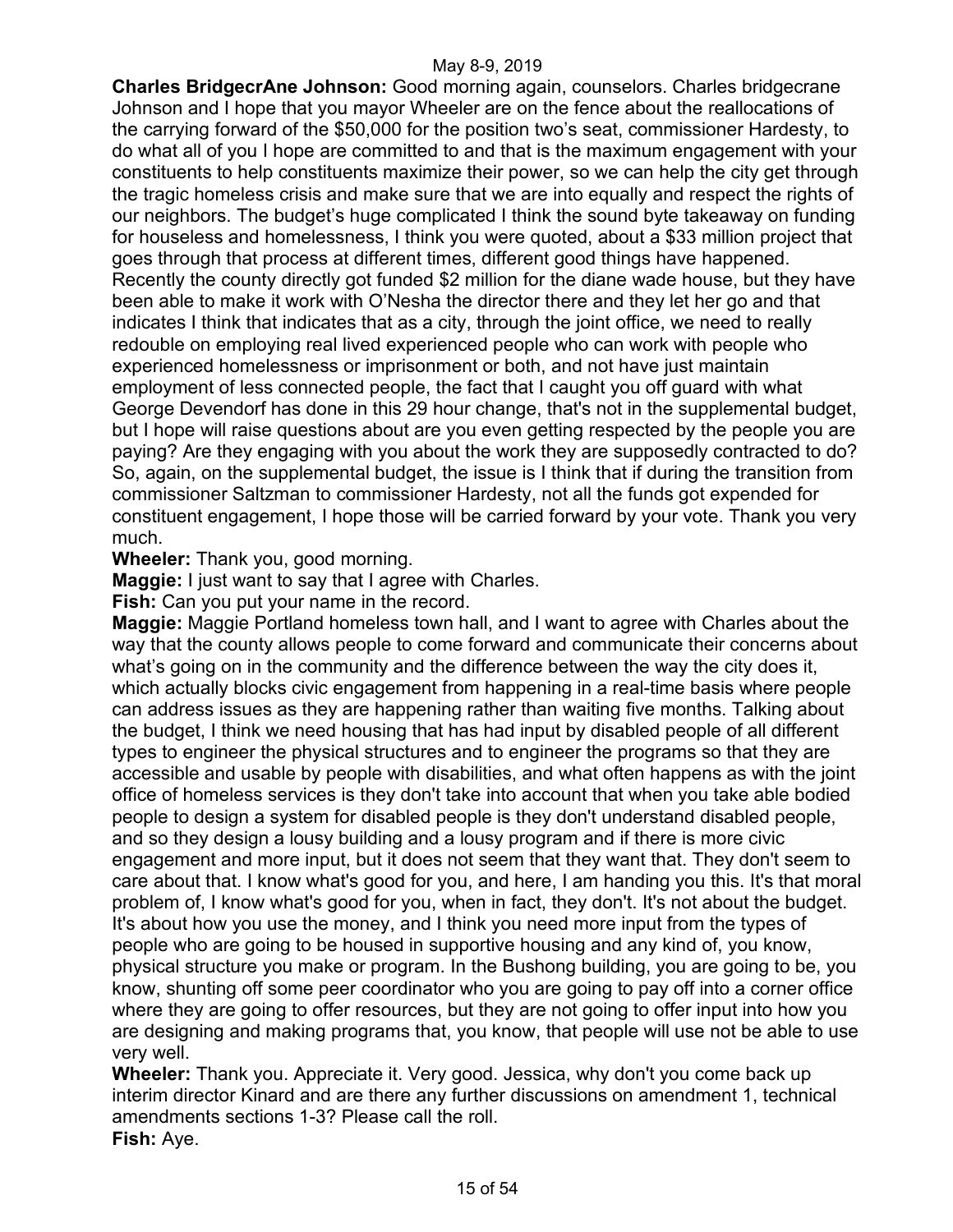**Hardesty:** I am -- I know that all of us are going to have to make some real tough budget decisions because we are in a state of crisis still in this community, and I am very mindful that my bureaus, like all other bureaus will have to give up some resources, and so to that end, to ensure that next week when we get into the details about the upcoming budget, that we all stay open to opportunities to partner and make our city better, I will vote aye on this amendment.

**Fritz:** Aye.

**Wheeler:** Did you skip Fish? No. I vote aye.

**Fish:** We just voted on your technical substitute. The next is the Fritz amendment. **Wheeler:** Next is Fritz.

**Fish:** I thought that was the speech. All you have to do is cut and paste and put your speech in.

**Wheeler:** Still a good speech, please call the roll on Fritz one.

**Fish:** Aye.

**Hardesty:** What I just said, and aye.

**Fritz:** Aye.

**Wheeler:** Aye. The amendment is adopted. Commissioner Hardesty's amendment. Please call the roll.

**Fish:** This is a close call for me. I know the mayor has not recommended we fund this. I had a brief chance to talk to commissioner Hardesty this morning, I know the budget office has a view. I tell you where I am going to come down and why. I cannot support the amendment, and the reason is we are given a pretty generous allocation every year that we have the right to allocate however we want. It's about a million dollars, I think, per office and we use that money for staff salaries, we do it for meals when we host people. We can use the money for community outreach, and I applaud commissioner Hardesty for the community outreach that she is doing on her own initiative, but we are given a budget, and I think that when there is money set aside like this, which is because of underspending by a prior commissioner, I think that really by protocol it needs to drop to the general fund, and if there is a request at some point in the future for an additional flexible fund to do community outreach work, I would be interested in having that conversation. I cannot support this in its current form, no.

**Hardesty:** To me it's one of the vital roles I play here on the city council is engaging community members and assisting them in understanding how our government works. It is clear to me that most people have no clue how our government operates and how we make the decisions we make. I will be disappointed if this particular measure amendment fails, and if it does, I will live with it, but I hope that it sends a strong message that I am committed to engaging the community in a much deeper level, and I would hope to have the support of my colleagues in making that happen. I vote aye.

**Fritz:** I've been very committed to community engagement over the ten plus years I've been here, and I think it's very important that we do that within the existing resources, no. **Wheeler:** I would also like to point out that there is an additional \$75,000 of carryover that we are allocating to commissioner Hardesty's office for the same reason that I vote no. The amendment fails.

**Fish:** Mayor.

**Wheeler:** Commissioner Fish.

**Fish:** I forget, are we taking a vote on this today?

**Wheeler:** We are, it is an emergency ordinance.

**Fish:** Before we take the vote, can I just make an observation? **Wheeler:** You may.

**Fish:** This supplemental budget process that we have is, of all the things mysterious to people, commissioner Hardesty, this is probably one of the most mysterious. It even has a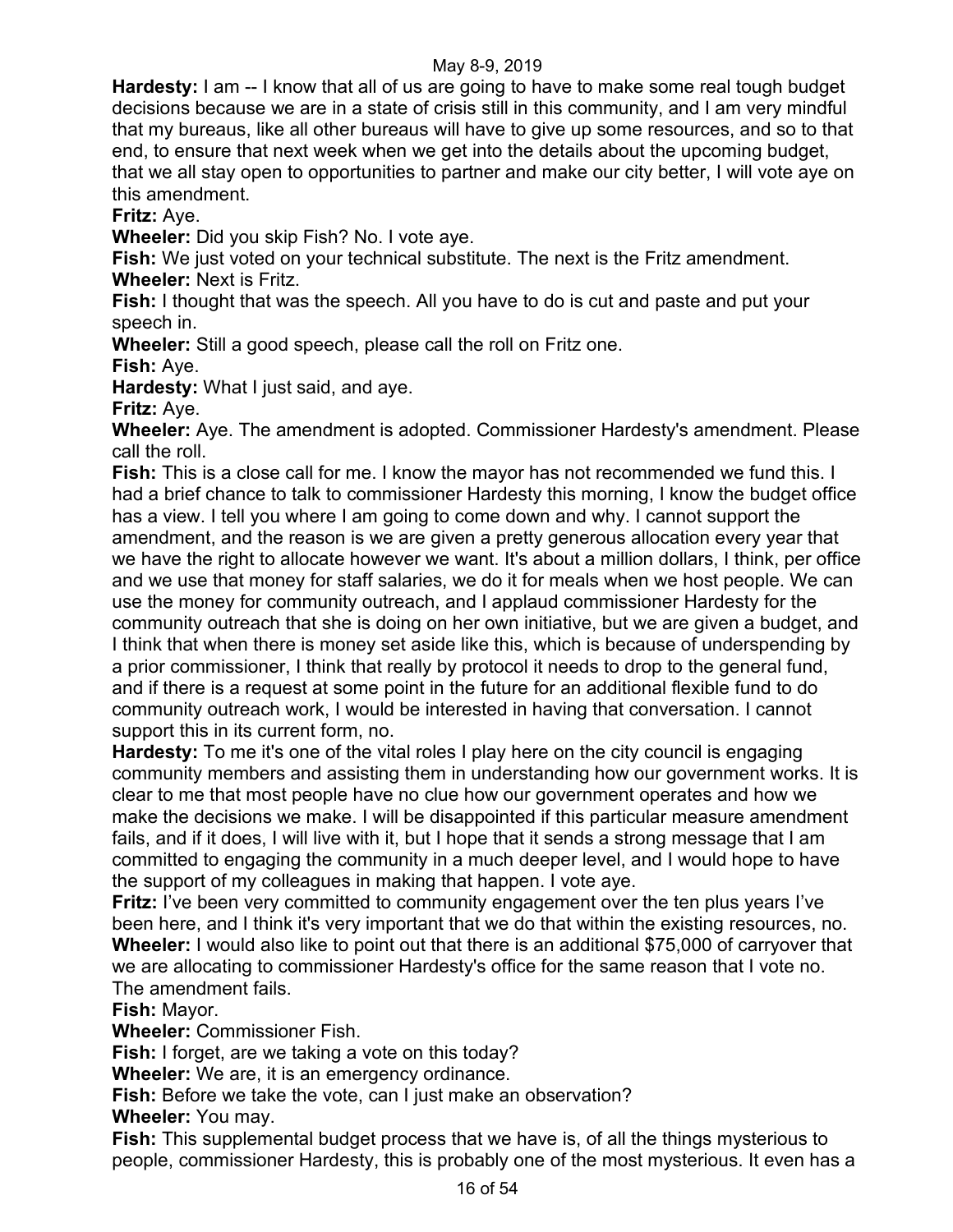title, a bump that I think is hard for people to understand. A lot of work goes into this. While it appears to be relatively straightforward, an enormous amount of work goes into preparing a supplemental budget. Just the carryovers and the compensation set aside and the various things. Our interim director has been in our offices briefing us and providing resources. She has been spending a lot of time helping me understand things. Before we take the vote, I just want to thank interim director Kinard and her staff for the excellent service that they have given to council once again through the budget process. **Kinard:** Thank you.

**Wheeler:** Thank you commissioner. Are there further discussions on the ordinances amended? Please call the roll.

# **Fish:** Aye.

**Hardesty:** Hardesty votes aye, but Hardesty also wants to say that -- Hardesty votes aye and looks forward to a detailed conversation starting next week as we get into the new budget. It is important to me that the public understands the decisions that we make and that they are equal partners and participating in that effort. I vote aye.

**Fritz:** Echo commissioner Fish's, thanks to the budget office, echo commissioner Hardesty's commitment to community engagement and thank you mayor for leading this process. Aye.

**Wheeler:** Thank you, again, to your entire team, and I would like to thank Kristin Dennis, chief of staff, as well as Andrea Valderrama who has worked very tirelessly to help us to understand all the nuances of the budget, as well as the spring bump. I vote aye. The ordinance is adopted as amended. Thank you. Next item, please, we will move to the first item on the regular agenda, please, item 406.

## **Item 406.**

**Wheeler:** Colleagues earlier this year the council voted to withdraw the Portland police bureau from the fbi's joint terrorism task force. Though it was in the a unanimous decision, I thought the conversation that had spurred amongst the five of us about what public safety in our city should look like was a valuable conversation. The resolution authorizing ppb's withdrawal called for a second resolution to be developed in consultation with the mayor's office and with the Portland police bureau outlining the parameters of Portland police bureau's future engagement with the fbi's joint terrorism task force. Through that process, the majority asked that I work with commissioner Hardesty and her office, after weeks of collaboration and negotiation, commissioner Hardesty and I offer, in partnership, that second resolution. I have seen and heard criticisms that this resolution maintains ppb's status in the joint terrorism task force. I want to be clear that is not the case. Per the February resolution, ppb is no longer a member of the task force, which means any work conducted will be on a case by case basis at the request of the fbi's special agent in charge and with the approval of our chief or deputy chief as the liaison in this particular capacity. Specifically withdrawal means ppb will no longer have officers assigned to work with the fbi office alongside other task force officers from other agencies. Ppb will not be part of the day-to-day operations of the joint terrorism task force. Ppb will not have immediate access to fbi information related to the joint terrorism task force. The intent of the first resolution was not to sever our relationship with the fbi, it was to withdraw as a partner agency from the joint terrorism task force. This current resolution creates parameters within which future collaboration may occur. This resolution is operational and responsive to the realities of ppb's law enforcement work. This resolution is also mindful of those affected within the community and responsive to concerns that were voiced during the process in February. Commissioner Hardesty, I am pleased to co-sponsor this item with you, and I appreciate the work you and your office have put into this, and I invite you to off your own remarks.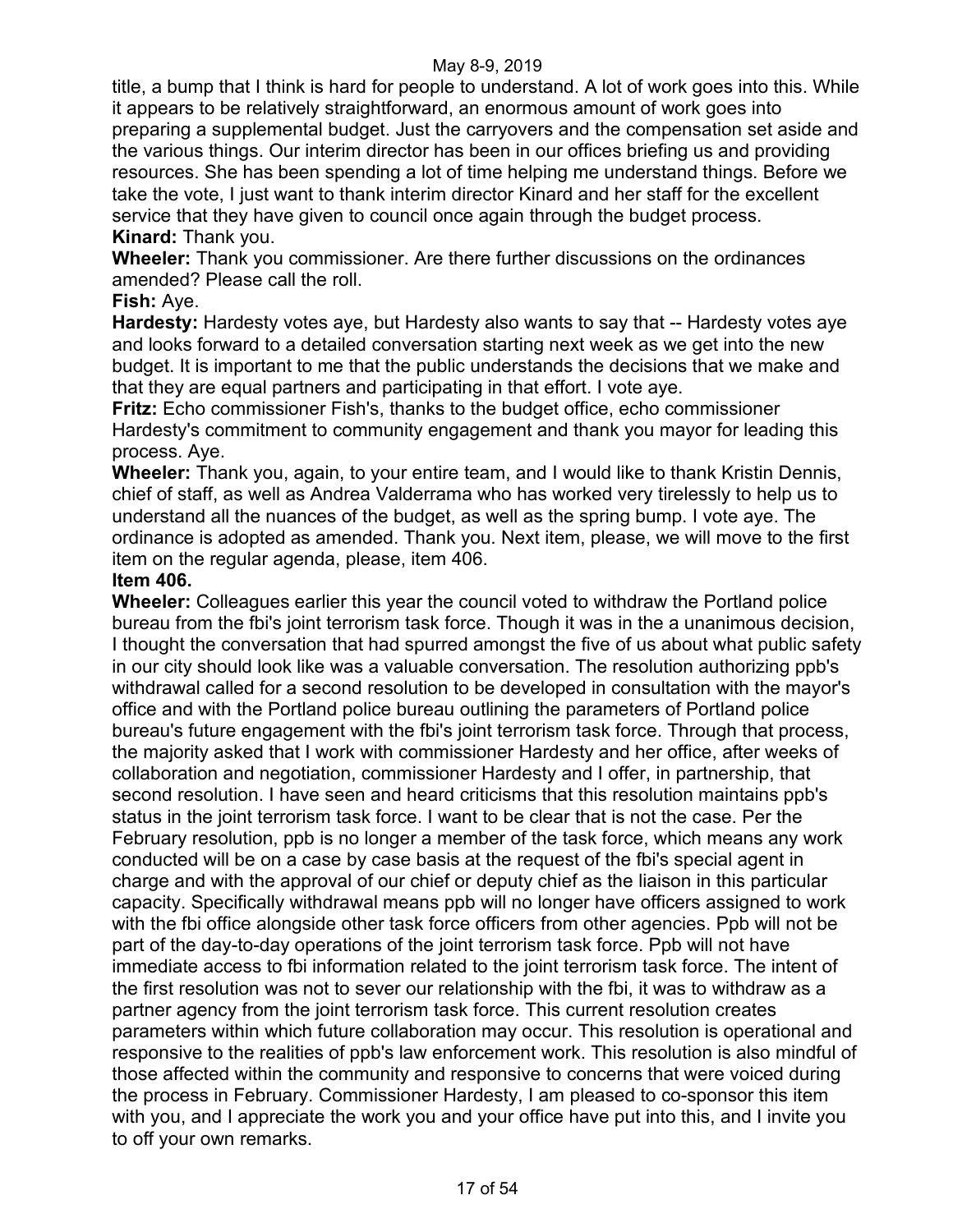**Hardesty:** Thank you, mayor. I want to start by thanking my office, Bradley -- I am sorry my policy person is, Bradley, who spent an incredible amount of time trying to reach a consensus on this resolution, and I also want to thank Nicole from your office, mayor, who they did an incredible job of working together to ensure that there was something that we could support. I want to be clear. I have heard loud and clear from community members, their concern about new language around both hate crimes and around criminal activity, which sounds very broad, and I share that concern, but I also want to be very clear that is the reason we have asked for annual reports is so that we can track and monitor exactly what Portland police bureau is involved in as it relates to the joint terrorism task force. I believe we came to the best resolution that we could come to where we would get the most support for it. This is a huge step and a huge win for the community members who believe that they should not be overly surveilled by the fbi and ice and other federal agencies, and that we, as a city, must hold people accountable when we say we are a sanctuary city. So, if in fact we find out this time next year that what we think we put in place is not effective, I want to make sure that you to know we will be at the forefront of making additional changes as we see fit based on the report back that we go. So, thank you, mayor, thank you colleagues. I look forward to Portland being the second city in the united states of America to no longer be part of the joint terrorism task force. **Wheeler:** Very good and commissioner Fritz would like to move an amendment. **Fritz:** I believe council offices had it was previously read into the record. This is to amend

the seventh paragraph to replace the words, is reasonable suspicion of criminal activity with our reasonable grounds to suspect the subject of the information is or may be involved in criminal conduct. So just the clarity, I will read the paragraph now. Now, therefore, be it resolved the chief of police may on the request of the Portland fbi special agent in charge temporarily assign ppb officers to work with the Portland fbi jttf to assist in the investigation of any individual suspected cases of terrorism and-or threats to life including hate crimes in or having a direct nexus to the city of Portland where there are reasonable grounds to suspect the subject of the information is or may be involved in criminal conduct. End.

# **Fish:** Second.

**Wheeler:** We have a motion from commissioner Fritz and a second from commissioner Fish. Commissioner Fritz if I could just ask you a question, it's my understanding this has been reviewed by the police bureau as well as legal counsel, and it's my understanding that the language you changed at the end is now parallel to state statute, is that correct? **Fritz:** That's exactly what I should have said mayor, in fact, I think it was your staff and commissioner Hardesty's that pointed this out so I believe this is a consensus amendment and I appreciate being asked to offer it.

**Wheeler:** Very good. We will keep that as an open amendment while we listen to public testimony.

**Fritz:** Will you second it.

**Wheeler:** Oh sorry, I seconded it, as well.

**Moore-Love:** We have 12 people who signed up.

**Wheeler:** Come on up three minutes each, name for the record please.

**Brandon Mayfield:** Brandon Mayfield, I'm an American Muslim attorney, and first I want to say Salaam Alaikum and give you the greetings of Ramadan Mubarak on the third day of Ramadan. I was arrested in connection with the Madrid, Spain bombing in 2004 in part by misconduct on part of the part fbi with assistance of the jttf, who since that time for over 15 years, and I like that round number, 15 years I've been campaigning for Portland to get out of the jttf with some mixed success back and forth, and since Portland chose to get back into the jttf, I've been part of a coalition of 49 members and organizations including myself, and we were hoping we could have 50 because I like round numbers and we weren't able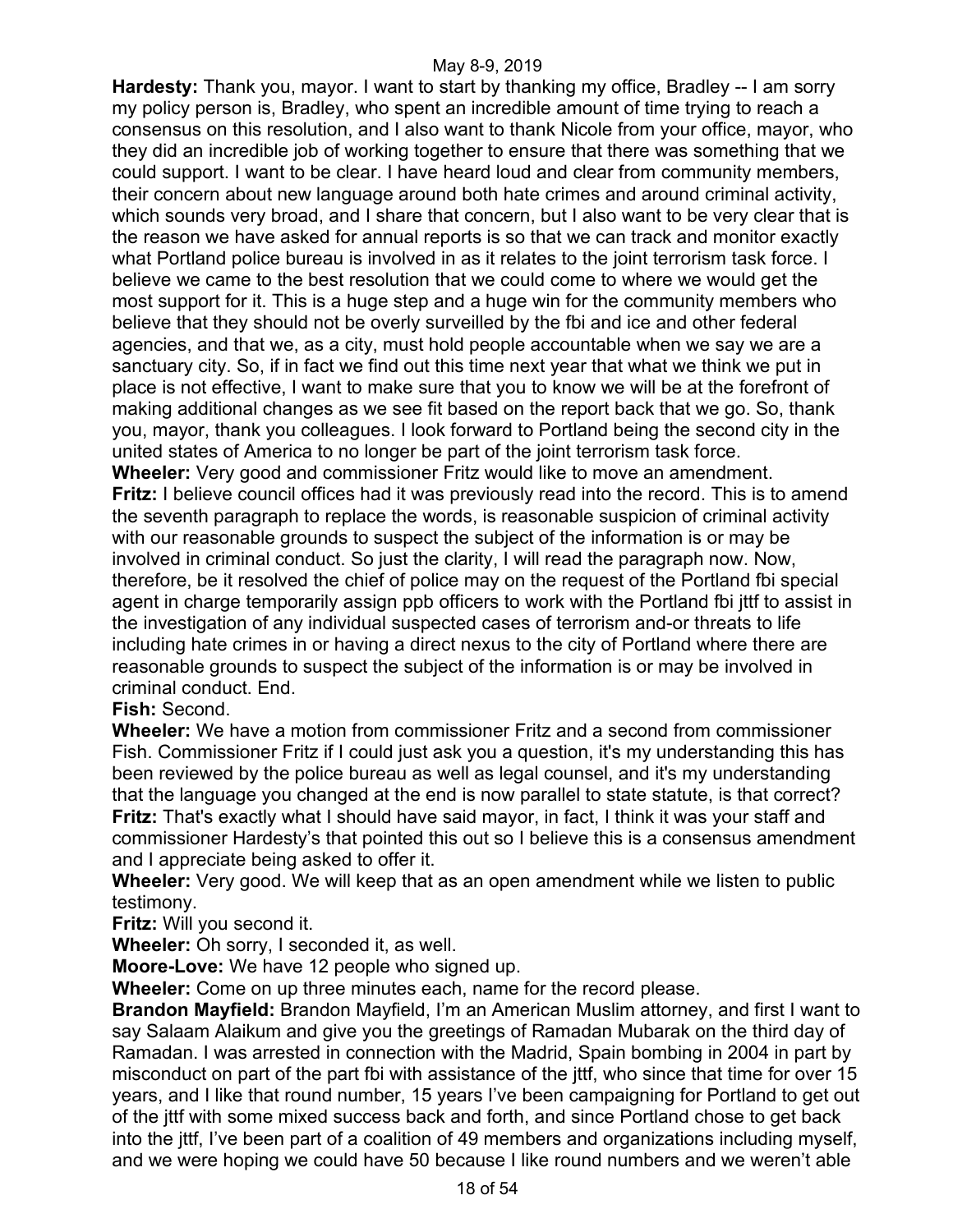to get that 50, but I realized when you voted on this resolution by a majority to get out of the jttf, I realized city council is the 50th member, so I am primarily here to say thank you commissioner Hardesty, for your push, commissioner Fritz because I know you have supported our efforts to get out consistently over these years, and I am pleased, you know, and proud that we have voted to get out of the jttf, and I also want to say thank you mayor wheeler to your staff, Nicole Grant, Derek Bradly, your staff commissioner Fritz, and Eudaly, I see nick, commissioner Fish has stepped out, but you guys don't often, you get some thanks and praise, but it's very rare, so this was a -- I can tell by the resolution language it was a concerted effort. It is well thought out, it is well crafted, there is comp replies in the resolution, I am glad we have individualized suspicion now through this amendment. My only concern, and I will let dan and some address this but I would ask you might reconsider that in that paragraph that conditions the involvement for investigations of terrorism the wording now is and-or threats to life and including hate crimes and we all understand and realize that white supremacy, white nationalism is on the rise, and we all support the efforts to work to counter that. I have some concerns, and our coalition has concerns that by including this language, and-or, it does not focus just on terrorism and then it expands the mission and therefore there is a mission, but I am primarily here to say thank you for the resolution. Thank you.

**Wheeler:** Thank you. Good morning.

**Dan Handelman:** Good morning, mayor wheeler, commissioner Hardesty, commissioner Fritz I am dan handelman, I've been a member of peace and justice works with the Portland cop watch for 27 years since it's founding. Our groups combined mailing list reached roughly 2,000 people, we coordinated the campaign demanding the two part-time officers pull out of the joint terrorism task force with support from 48 other organizations and Brandon, a victim of the fbi misconduct. We thank the council for incorporating much of the concept from the campaigns that equal 17 letters which was signed by 20 groups and Mr. Mayfield. The resolution requires annual reports and a bureau directive that has to comport with the terms resolution, document you are considering today does not limit the ways in which the ppb can get involved with fbi terrorism investigators as defined by federal law and the jttf mission statement as we asked. In meeting with Nicole grant from the mayor's office, we raised the concern that the current language allowing investigations for terrorism and-or threats to life including hate crimes is too broad as Brandon said. Miss grant said the jttf now investigates hate crimes and school shootings, neither of which are necessarily terrorist acts. This represents mission creep by the joint terrorism task force. If such a policy change occurred we are not sure the city's previous cooperation was consistent with the 2015 resolution allowing officers to work with the jttf. We also pointed out there are many threats to life and hate crimes committed in Portland each year, and thus, the officers who previously worked on a handful of cases would be working on dozens or hundreds of cases. Miss grant stated that was alright since each one has to be approved by the chief. However, the people who wrote to you and came into these chambers demanding withdrawal from the jttf did not expect the ppb involvement to increase after the act of withdrawing, that's an absurd and run around the original resolution. We also raised the concern that there are no elected representatives approving the officer's engagement in these investigations which is one reason the city pulled out in 2005, and this year the lack of oversight by the police commissioner. Perhaps the greatest question is why would it be necessary to leverage the resources of the fbi, ice and other federal agencies as well as the state police and other local jurisdictions to investigate threats to life including hate crimes. Miss grant did not have a meaningful answer to that question. Finally, I started out by talking about our group's history and breath of support because miss grant with no objections from the other staff members at our meeting stated that people come to city council do not represent the community. I find this to be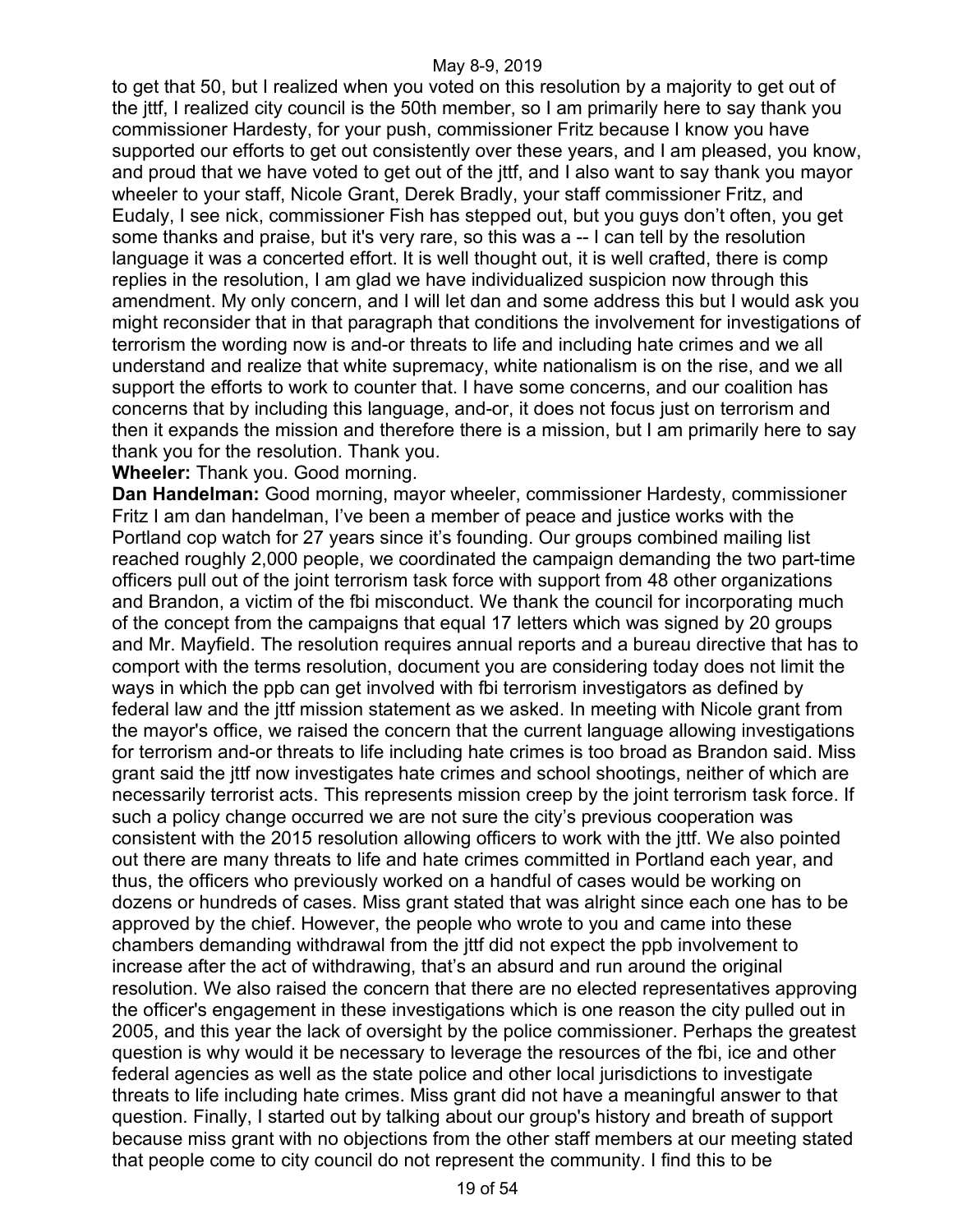disrespectful and insulting. Is this true of the Japanese American citizen league, unite Oregon and aclu were also at the meeting, not to mention the league of women voters and dozens of other groups that represent thousands of people in the Portland metro area who support the withdrawal? Many of these groups come from and/or work with the people who are going to be directly affected by the fbi's hand-fisted ways of conducting investigations based in part on people's religious, ethnic and political affiliations and dragging the Portland police into the mud with them. Our voices matter. People who show up at city council don't necessarily do it because they have time to do so, as was insinuated. Sometimes we have to rearrange our work schedules to be here. We expect better from council staff. We expect more from this resolution, and we do not want to have to be back here after malfeasance has occurred saying we told you so. Please amend this resolution before you pass it.

## **Wheeler:** Good morning.

**Seemab Hussaini:** Good morning, greetings, mayor and commissioners, thank you for having me here today. My name is Seemab Hussaini, I am a community organizer with unite Oregon and the vice chair to the Oregon chapter for the council on American Islamic relations. Unite Oregon represents over 13,000 active members throughout the state. The Oregon chapter for the council on American Islamic relations represents all Muslims, almost 50,000 of us in this state of Oregon. As far as making sure that we have protections for civil liberties and civil rights and this is the addition to our broadcast coalition withdrawing jttf. We are very grateful for the amount of attention that our commissioners have given, including yourself, mayor wheeler. I respect your dissenting argument from the day of the vote, but there is a heavy disagreement over there. My opening doesn't completely define me, being a husband, father, and most of all, a Muslim does. That bit sounds a bit romantic, but it's more of a likeness to the identity of being human, as anyone else in this room and beyond. My Muslim identity is not something that gives me a blanket understanding over the Muslim communities. It's the work and as of the last few years, I have lived the work on a daily basis. Current day why I am not happy about this resolution completely sitting before us, the non-starter was described and defined by the mayor's office yesterday. The narrow definition of the jttf function and cases as it relates to terrorism, joint terrorism task force, by name, is given based on the ability to work, but it works broadly on the outside of terrorism related framework. After delivering testimonies before you repeatedly on real life victims such as Brandon Mayfield that is sitting next to us, Millie Hobaish, a south Portland community is recovering from losing their imam. They have lost this imam because of the fbi, jttf, and doj harassment. They did not like the imam, sheikh Mohammed, so for over a decade they tried to infiltrate the mosque with undercover agents, informants and false testimonies to drum up some kind of charges, hopelessly. Over a decade, he was kept on a no-fly list. Hobbling his duties as a respected imam, a son, a husband, and father. Ultimately, he got off the no-fly list. How? Well, the doj offered him removal as long as he rescinds his citizenship and leave the country back to Somalia. He left on May 1st. If I can just have 30 seconds? **Wheeler:** Go ahead.

**Hussaini:** So what's the impression in this community? I spoke to children yesterday during iftar the breaking fast. Middle and high schoolers distrust. Who do they distrust? Law enforcement. I wonder why now, we practice the courtroom for the day of the vote, we gave you professional testimonies from a former fbi agent and prominent civil rights attorney, over 30 testimonies from community members in support of breaking free from a corrupt and intrusive task force. I didn't see any opposition.

**Wheeler:** I'm sorry I'm going to have to ask you to wrap it up because we've got a lot of other people.

**Hussaini:** Don't get me wrong in my stance here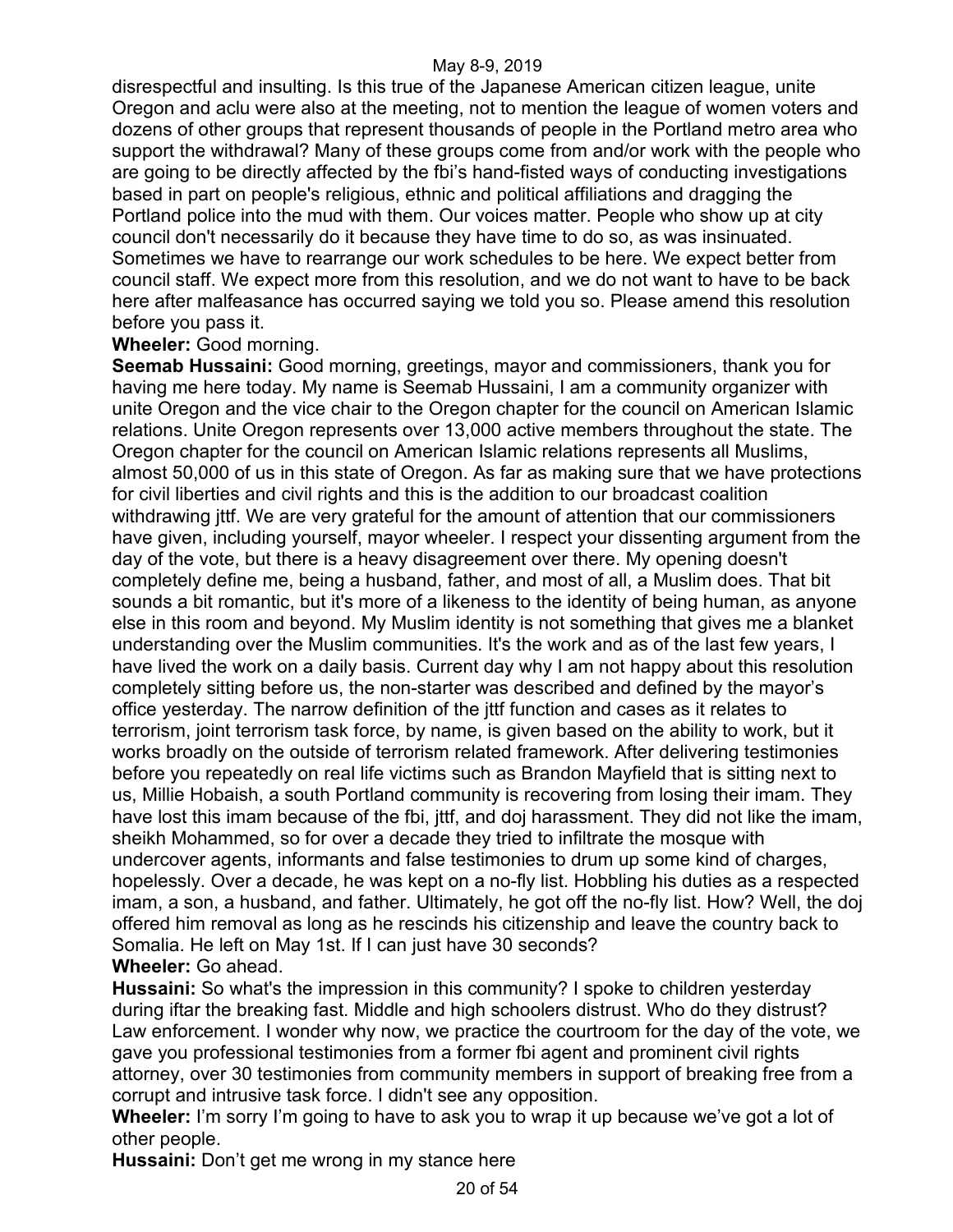we are grateful for how much we gained here, including individualized suspicion and annual reporting, but you have decided to put a back door in this resolution for some reason, with the expansion of the definition of terrorism. That being said, we will continue to watch, we will continue to form our community and will come back harder if we have to, and I appreciated your time.

**Wheeler:** Appreciate it. Commissioner Fritz has a question.

**Fritz:** I thank all three of you for your diligence over many, many years and particularly Mr. Mayfield, thank you for coming to say you appreciate this compromise. I think that's a very good word for it, thank you.

**Wheeler:** Good morning.

**Jep King:** Good morning, My name is Jep King co-chair of the racial justice working group of the Portland democratic socialist of America. Our organization has 1200 Portlanders, including immigrants, people of color and lgbtq plus community members. We would like to thank commissioners Hardesty, Fritz, and Eudaly for their votes to withdraw from the joint terrorism task force, but we are concerned the resolution being considered today does not live up to that commitment. The resolution still allows the police chief to assign officers to the jttf and expands the scope of investigation to include threats to life. Portland dsa calls on commissioners to restrict participation in the jttf by at least amending the proposed resolution to change from terrorism and/or threats to life to terrorism and threats to life so that threats to life alone are not enough to call in the jttf. Threats to life is a broad phrase that would be misused, could be misused for cooperation to target protesters. The aclu has argued against the similar phrase, acts dangerous to human life in the patriot act since it could be used to classify acts to civil disobedience as domestic terrorism. Also we should restrict the city's cooperation with the jttf because of the racist biases of the jttf agencies. The fbi invented the category of black identity extremist to targets black protesters and it shows bias against Muslim immigrants. This city has a painful history of racism. In 1942, the Portland city council passed a resolution urging the federal government to proceed with the mass internment of Japanese Americans. Today ice and dhs are building new internment camps. As of last October there were over 12,000 children from Latin America caged up in federal detention. Our own city houses an ice facility, and at least two detention facilities for immigrant children that we know of. So when the city gives resources to the jttf, it continues its history of supporting racist imprisonments. The city of Portland did the right thing by voting to withdraw from jttf, but by supporting this solution that broadens the scope of our participation in the task force, the Portland city council risks repeating its contribution to racist crimes against human rights. Thank you. **Wheeler:** Good morning.

**Carol Landsman:** Hi. I am Carol Landsman and I'm here representing Jewish voice for peace Portland. We are a national organization with over 60 local chapters. The Portland chapter, and this is just a guess, has about 200 members, although they don't all show up for meetings. Anyhow, not only in our task is to fight islamophobia and anti-semitism, as well as hoping for equal rights for everybody in the Israel Palestine. I am very concerned about any interaction with jttf, it's an Islamic phobic organization. While according to the southern poverty law center, over 70% of terrorist acts in this country are fomented by white nationalists, jttf only focuses 20% of the energy, or the rest of the -- 20% of their time goes to fighting white nationalists. It's not a good organization, and I understand that some people say well, look at what's happening? There have been two attacks recently on Jewish synagogues, very upsetting, but in Pittsburgh, for example, Pittsburgh is a member of jttf and what did it do to stop the killings of numbers of Jews at the tree of life synagogue? I think that sometimes we should, of course, work with them, but I think that we need to keep it as narrow as possible. The jttf is not a panacea, and I want to thank you for getting us out of it, but now I think the language needs to be more restrictive. We can't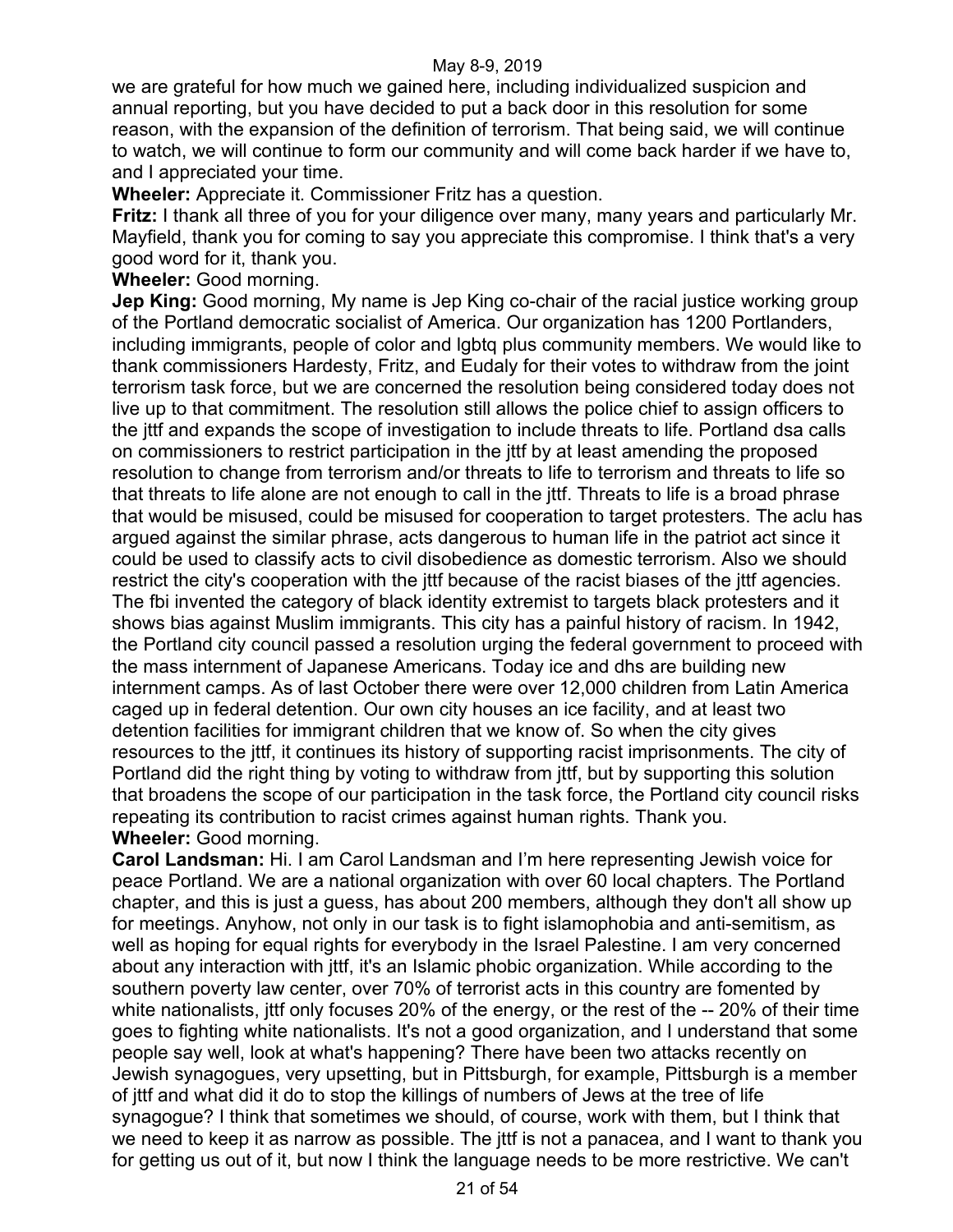afford to work hand in hand often with an organization that's Islam phobic. Thank you. Oh, have I thanked you? That was wonderful what you guys did, yay!.

**Wheeler:** Good morning.

**Emory Mort:** Good morning, greetings and good morning to everybody here and watching. I want to honor this council.

**Fish:** What's your name?

**Emory Mort:** My name is Emery Mort, I take part in many organizing in the city, and during this campaign I was a representative to the campaign from Portland's resistance. I want to honor this council for the 3-2 vote to withdraw ppb from the jttf and for adopting language in the resolution that responded to most of the requests of experts and organized groups in the Portland area. Well done, everybody. I have heard the mayor and commissioner Hardesty and I respect your words. I followed this event closely. I was in attendance for both lengthy city hall sessions back in February. I've been an active participant and learner within the community campaign to win this result and I follow these issues closely in the local, national, international press. I am open to listening to all arguments and I have heard many of them. There is precious little opportunity for our nation to discuss a lot of these topics, so the disagreements that we have and the troubles that we have are not all the faults of local municipalities. In general, I am echoing the testimony of Mr. Handelman, Mr. Hussaini and Mr. Mayfield who began and my friends here. The main point I came here to speak to today is about the language in the proposed resolution that says in that the fbi special agent in charge can make a request, the chief of police to have ppb officers work with jttf agents on not just terrorism cases, but also cases involving threats to human life and hate crimes that involve no terrorism based upon how we define terrorism. As others have said, this seems to be literal mission creep. I have gotten word some arguments for this agreement are that it reflects that the jttf already is working on incidents like this, say school shootings and when they make a request to the chief, we can trust whoever the chief is with these calls. Basically, this seems to mean that the mission creep has already happened, so we are going to put it into code, which I understand. It also seems that this codification will be done to counteract the restrictions of the decision to withdraw ppb from jttf, then it says trust us to make the right calls. There are legitimate reasons to question these arguments, many of which have been said already. One of which is the reports. So even with the agreement with the city on the line, the local jttf agents, when requested to submit reports on their activities, turned in reports at the last minute that were described as absolutely inadequate. It would have been preferable to receive adequate reports and transparency before codifying this broad language, which there may be arguments for, but which are a concession. So, I hope it will be a matter of record. It is not out of rigid ideology that I and we make these requests, its based on evidence we've seen and based on concern for people, especially Muslims who without us are silenced by the stature and claims of the law enforcement agencies. Thank you, and congratulations for that, which is a very positive about this whole effort and outcome.

## **Wheeler:** Next three, please.

**Lightning Super Ai Humanity:** My name is lightning, I represent lightning, super humanity. I think the withdrawal was more symbolic than anything else. I think that the parameters of cooperation should have been put into place before the withdrawal. Again, at the meeting, on the withdrawal, as you know, I was pretty much the only one that said that we should not withdraw. To explain myself I said I think that the police chief outlaw, in my opinion, has the most experience dealing with terrorism on this issue and from my position, I value what she wants to do. What she says. That's why mayor wheeler, you put her in a position as the police chief, if she says I want a bit more room to maybe work with jttf, and I want a little more room to maybe try to do certain things, to go against her is, in my opinion is foolishness, unless you have that experience and that background and that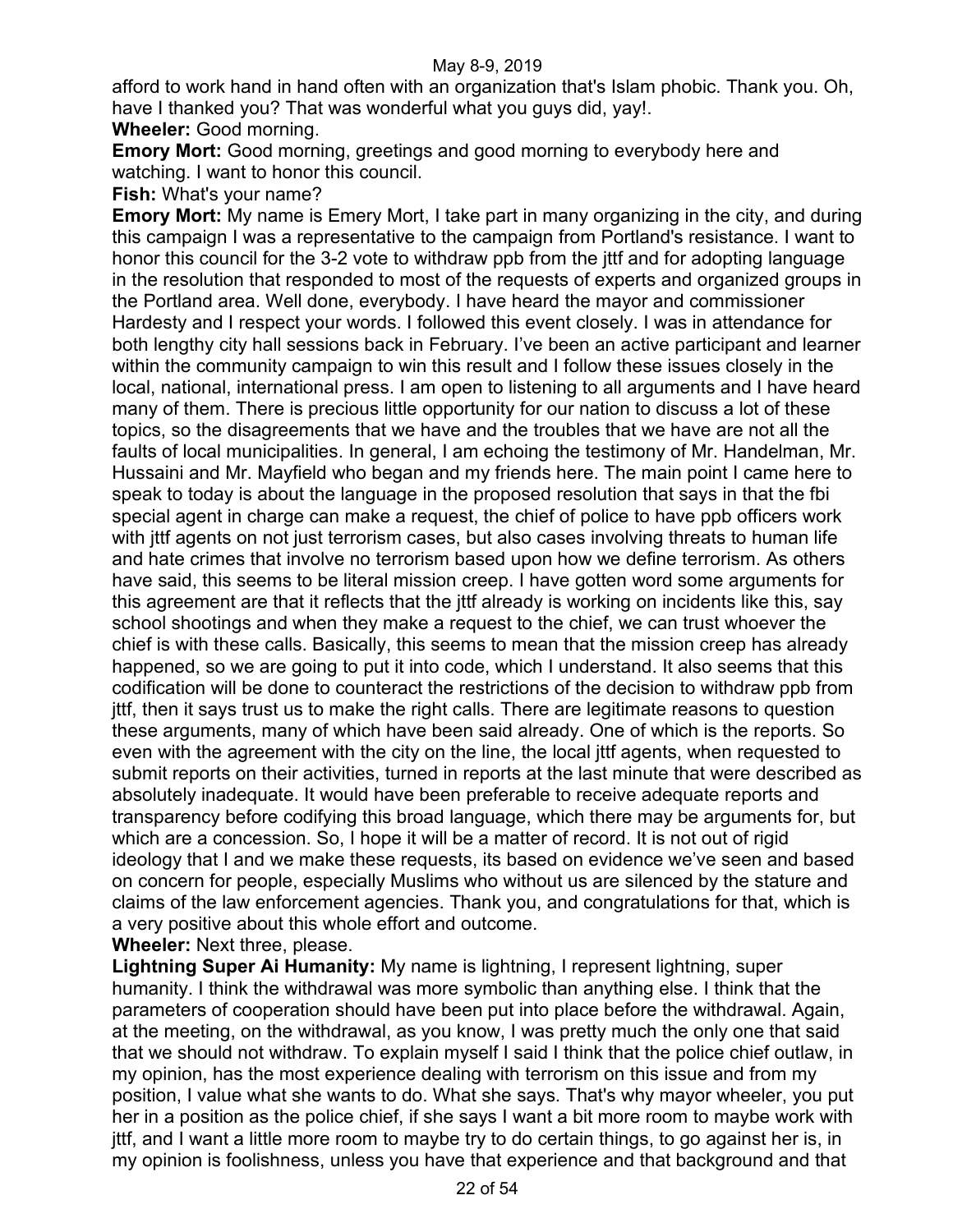knowledge and really understand it. From my position, I think that the commissioners and the mayor, you have too much authority to override the decisions of the police chief and I never liked that. I almost came back and wanted to repeal the decision, but I can see I don't have to do that because this resolution is going to move it right in the direction, pretty much going to be the same, its going to fall under certain parameters, very broad range, but it was symbolic to withdraw it. It sounds and looks good but what do you have? But what do you have you are in or your out, lets follow the parameters of the broad range, we know where this is going, but again, and I understand that and I see it and I am not going to be fooled by it, but my position is, I go by what the police chief outlaw wants to do on this. At the end of the day, if something really goes wrong in this city, I am going to point at her and she's going to look back, and you are correct that is my job, and this is what I needed to do to do my job properly, but with all of this game playing against the police chief, she might very well say that I've been limited in what I can do now. They have limited me and I don't think that's right. I think that the police chief should have more of a say on this. I think that the police chief should override the city's attorney authority on this, for a city attorney to override the police chief on the issue of terrorism is appalling to me. What does the city attorney know about terrorism? I am going to go over her background extensively to understand that. She can override the police chief, foolishness, just like this resolution, just like the withdrawal. Symbolic foolishness. I go by what the police chief says, and I will stand alongside of her on this issue at the end of the day. Will you police commissioner? We will find out.

#### **Wheeler:** Good morning.

**Dr. Harvey Thorstad:** Good morning. Mayor wheeler, members of the city council, I am dr. Harvey Thorstad, commander u.s. Navy reserve retired, Vietnam vet, I was an advisor in Vietnam for a year, past president of veterans for peace chapter 72 here in Portland. I speak for veterans for peace. We've been opposed to jttf since its inception. Veterans for peace is an international organization based primarily in this country. We also have chapters in Mexico, Japan, Okinawa, Ireland, Britain. War, itself, is terrorism. I am reminded when one night I was in Vietnam, Saigon, and there was is a b52 bomb drop probably within a mile of where I was with some other Vietnamese. A b52 drop makes a thunderstorm and earthquake seem minor, it's terrorizing. Some of the Vietnamese just shivered in terror, that's terror. We use more damaging weapons than individuals with limited budgets may do. Jttf is decisive, it puts agents and organizations such as ours, and by their existence, if one of our members starts advocating something a little out of line, why we kind of wonder if it's an agent trying to provoke us and damage our reputation by leading us in ways that we shouldn't go. In summary, we greatly applaud your withdrawal from the jttf, and we strongly support any move in this resolution that will minimize further cooperation with them. Thank you.

**Wheeler:** Thanks for being here today.

**Fritz:** Dr. Thorstad thank you very much for your testimony and thank you for your service. **Wheeler:** Good morning.

**Joe Walsh:** Good morning. My name is Joe Walsh, I represent individuals for justice. I, also, applaud you getting out of the jttf, but apparently, we're not out. You ran out of the bed that you were in with jttf, but there was a rubber band around you. You are being pulled back, you are being pulled back where all the wear is that is associated with this. The problem is you have to look at the people that you are dealing with, and who are you dealing with? You are dealing with a president who is crazy. There is no other word that fits it, really well. He's crazy. You are dealing with an attorney general who is either convicted of contempt or the congress is in the process of doing that right now. He is a criminal, that's who you are with, and the rest of the fbi and the other part of the department of justice are silent. They are not saying anything, Rosenstein's not saying a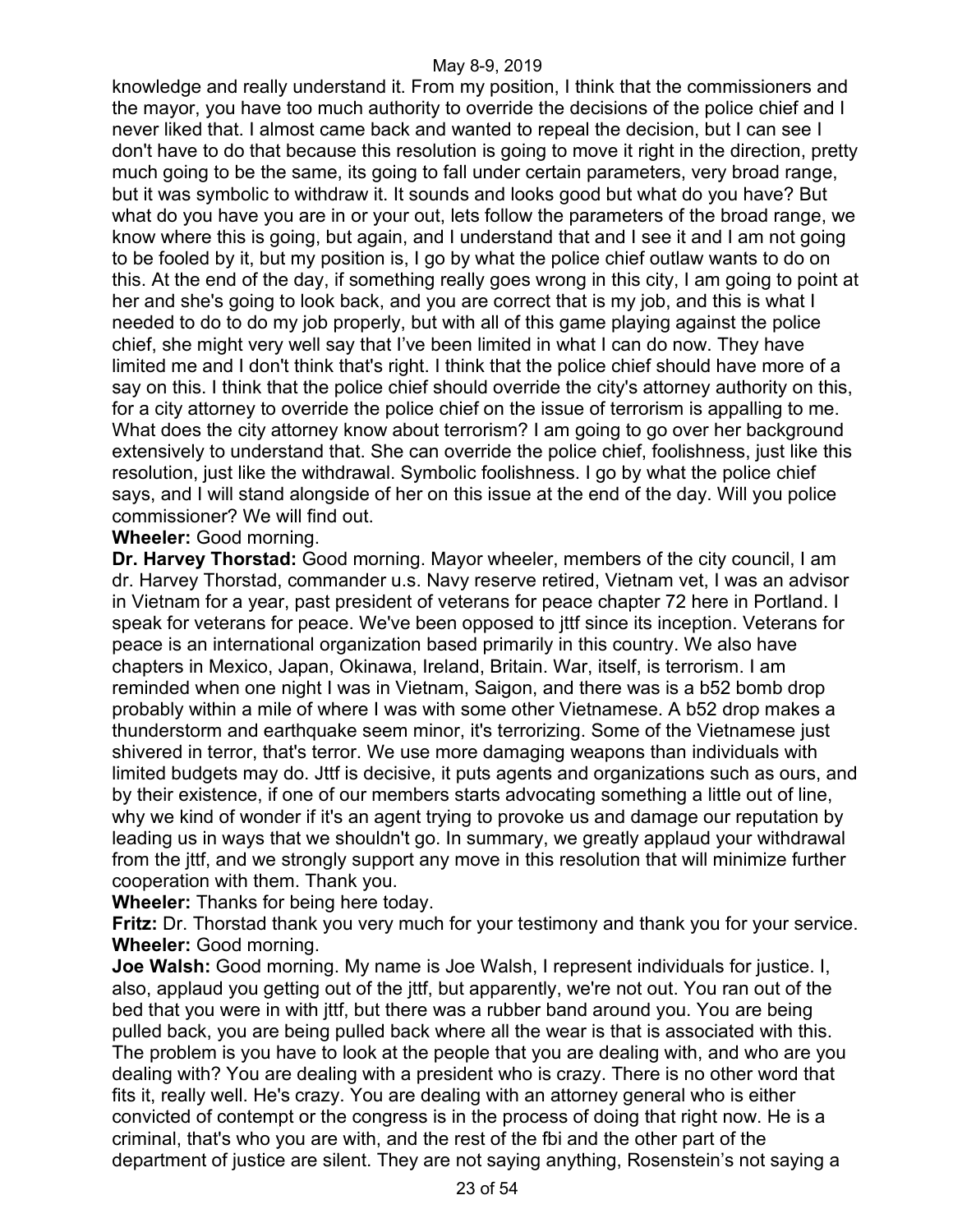word. That's who you are in bed with. You crawled into bed with the worst people than you crawled out of. That's what we worry about. We trust commissioner Hardesty and don't tell anybody, but we also trust commissioner Fritz. We don't trust anybody else on this council, nobody. We don't trust the politicians in d.c., we don't trust the jttf. We don't trust the department of justice because you can make all the rules you want, but if you don't have people of good will, you will have corruption, and we have corruption at the top, and you want to go back to bed with it. What could go wrong with that? Thank you for your time. **Wheeler:** Thank you. Karla, next three.

**Moore-Love:** The last three who signed up are Charles bridgecrane, Maggie, and Jim Kennedy.

**Wheeler:** I am sorry, commissioner Hardesty has a question?

**Hardesty:** I wanted to make a statement and do some clarification. I just want to be clear that chief outlaw was involved in doing the resolution, so we are not doing something to chief outlaw. This is something that she has been involved in, and again, this is really about pulling us out. This is not about engaging more with the joint terrorism task force. When the fbi came and did the public testimony, you might remember, they did not actually have any information on hate crimes, so I don't anticipate them calling for our assistance because that's not something that they are doing today.

**Fritz:** If I am right, as well, we work, commissioner Hardesty and I when we were having conversations about the deadlines in the original resolution to withdraw, it turned out that mayor wheeler and chief outlaw had already taken the offices off of the task force, and they were not participating on a weekly basis, so we are out.

## **Wheeler:** Good morning.

**Jim Kennedy:** Good morning. Jim Kennedy with Portland jcl, As-Salaamu-Alaikum. I want to echo the voices of those who already testified about the thank you for your efforts, and thank you, as well, on the efforts of the resolution. I understand that you have taken a lot of input from the community and appreciate that, as well. Having said that, we do have concerns about the expanded scope of mission, and but, I would say that to me, transparency has been the primary issue with our partnership with the jttf, and I see this as an effort to try to redefine the relationship of the jttf on city terms rather than the fbi's terms, and I would hope that transparency is a primary concern of the commissioners and the chief of police moving forward, and so I look forward to the report. I think the content of the report, the thoroughness and the transparency in the report will dictate whether or not this is a model that other cities can follow in the future and with that, expressing our concern about the mission creep, I do want to thank you for your efforts and to get us out of this partnership with the jttf. Thank you very much.

**Wheeler:** Thank you. Good morning.

**Maggie:** Okay. I'm Maggie from Portland homeless town hall. I'm against it because I see this over surveillance going on everywhere, we have profiling of people who ride the max, just for the sake of profiling, just give someone a ticket just for the sake of profiling just so you can find out who they are. What do donald trump and the nra have in common, both love Russian financing, both have a lot of white supremacists in their organization whom they openly admire. The jttf loves the nra and donald trump because they are job security. I would like to talk about a couple of heroes, Jocinda Ardern president of New Zealand band assault weapons in one week when they had a terrorist attack. This is how you need to deal -- we don't need more arms and surveillance, we need to ban assault weapons, and we need to strip the nra of their nonprofit status as Letitia James, I'm sorry for pronouncing your name wrong of the new ag of New York, I mean what a brilliant, intelligent women and to finally come to that conclusion that we have to strip them of their nonprofit status. And Ilhan Omar she criticized our public policy regarding Israel and perhaps others who criticized Palestine's, Jews for peace. We need to get guns out of --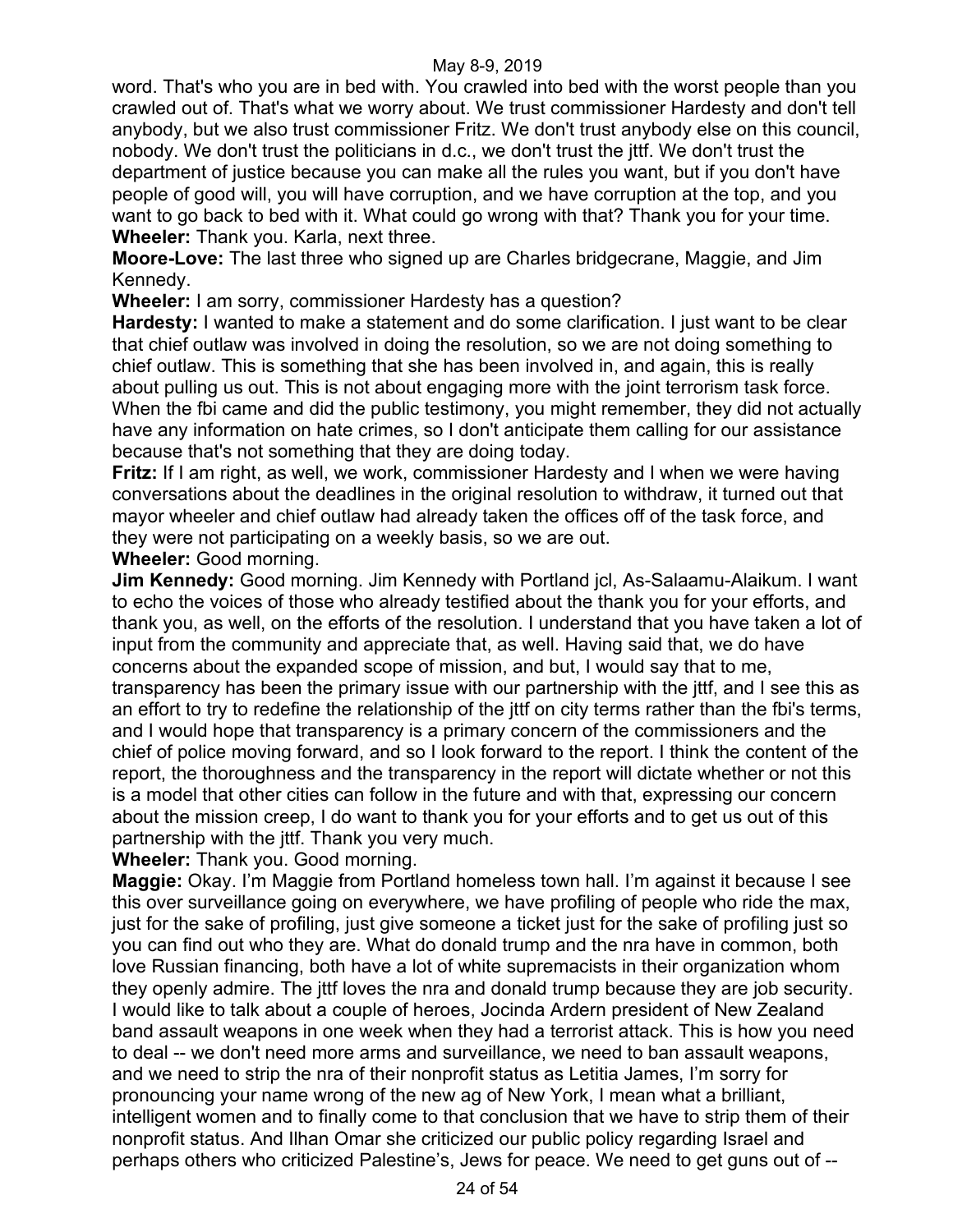assault weapons out of the hands of -- you know we don't do anything, and this is how it needs to be done, and that's what Jacinda Ardern and Letitia James are doing, something very logical, rather than over surveilling and profiling people if they speak out against Israel or Palestine u.s. public policy. So, you know, people -- you have private security taking pictures of people holding signs against u.s. policy and bringing that to them. What's that all about? No. Thank you.

# **Wheeler:** Thank you. Good morning.

**Charles BridgecrAne Johnson:** Good morning salam alayka samara et tu la and salaam alaikum. Religious minority communities are under attack, even Christians, black Christians in America are having their churched burnt down. I'm Charles bridgecrAne Johnson, and we need to look at what we're doing here. There's good collaboration we have had between 49 and 50 grassroots groups, and prepare so that in 2020, when we hope we have regime change, we can replace the jttf with an organization that actually focuses on gun violence and mass shootings. So there are little nuancing things that's hard to pin down what they really mean, whether we are coming into consistency with Oregon state statutes or whether we're cracking open a door for not good work that will be done by the most questionable employees of either the police department or the fbi, but unfortunately, even though this is a positive step and hopefully leads a national trend, we need you elected commissioners to consider the work that these 49 grassroots groups and constituents have done and the model that it represents. We have told you what we need you to work with us on for community safety and we need you to amplify our voices so we can talk to Loren "Renn" Cannon, George Chamberlain, Steven Palmer, even Steve, A Goldman about what their job really is. Their job is not to listen to the corrupt top down crap coming from the attorney general of the united states, their job, as fbi special agent in charge and assistant special agent in charge, are to find out what community safety means to the people in Portland and how we are going to implement that. How we're going to make sure that we remain -- I think we have only had within metro area situation where a student -- can't remember what it is. We need the fbi to not be profiling activists, people doing peaceful civil disobedience and if you get any reports at all from the police department or the federal bureau of investigation, you need to make it clear right now, so the information will be there, about what information they have about what they have done to interdict acts of violence by white supremacists and how they are making sure that communities of color in the city are safe, how the fbi's nationwide diversity improvement program is going to include people that can connect with those communities, not infiltrate them. So please, as you pass this resolution, remember it's just a step on your duty as people that have been chosen by your constituents to work with us on our vision for community safety. Thank you very much.

**Wheeler:** Thank you everyone that testified and that completes the testimony. Karla. **Moore-Love:** That's all that signed up.

**Wheeler:** Very good, can we get sergeant Pete Simpson and Nicole Grant and answer any questions anybody has about the resolution or the amendment on the table. This is the easiest grilling you're ever going to get. With that we'll call the roll then on the amendment. **Fish:** Aye. **Hardesty:** Aye. **Fritz:** Aye.

**Wheeler:** Aye, the amendment is adopted to the main motion. Any further discussion. Please call the roll.

**Fish:** Thank you Karla, colleagues during my ten years of service on this council, I have voted on our participation in the jttf on three occasions and I've seen many examples of our community's successful participation in the jttf. In February I voted to remain in the jttf. I believe we have better outcomes with our federal partners when we work together whether than working in silos. There is great value in collaboration. By participating in the jttf we also bring Portland values to the table. Our local law enforcement officers have a lot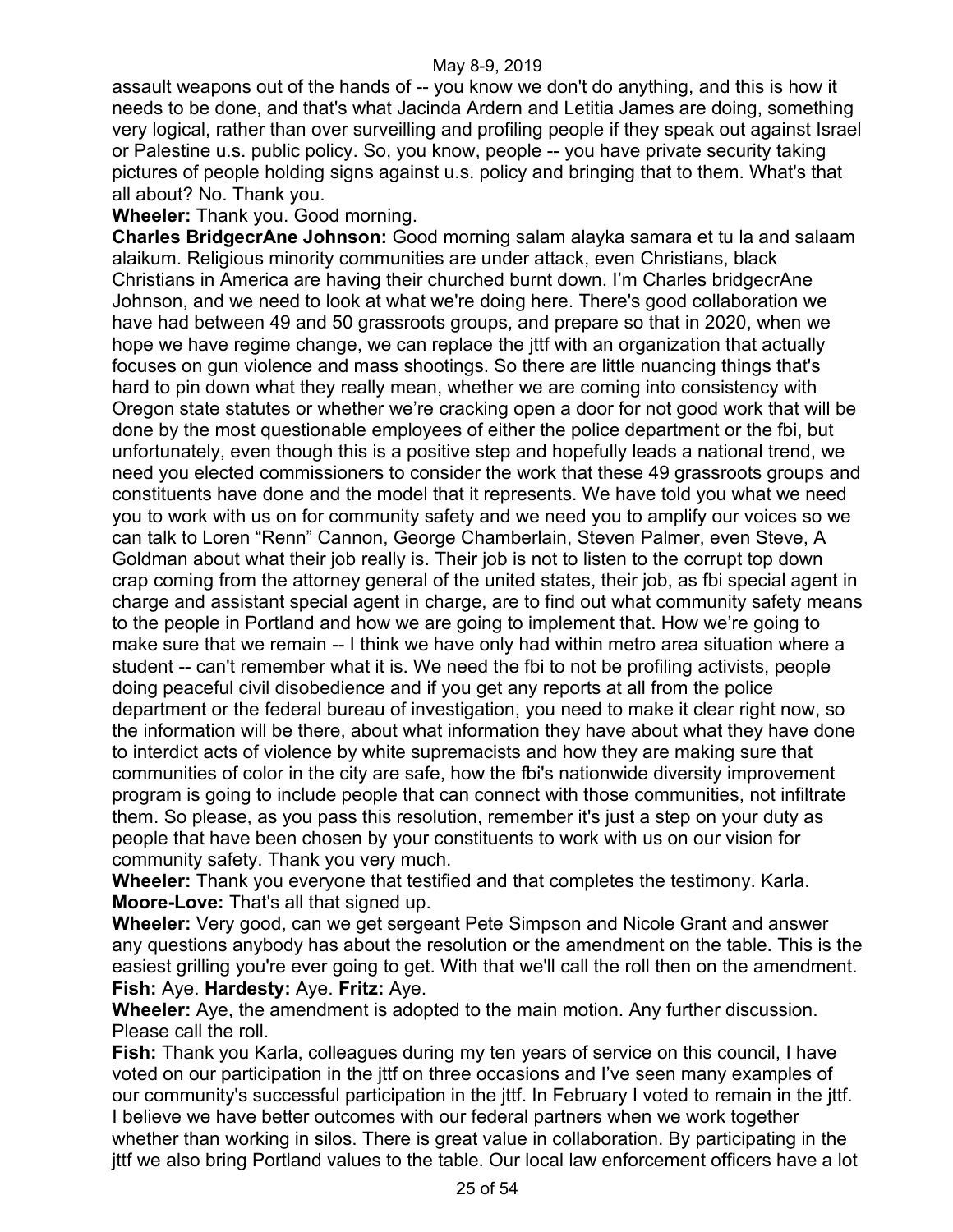to offer, experience, and understanding of state and local law and importantly, relationships in our community and finally and most importantly I believe we continue to be safer, when we have a relationship and share information with the fbi. Other progressive cities, such as Seattle, Boston, Denver, Oakland and New York, have formed partnerships between their police bureaus and the fbi without sacrificing civil liberties. I believe we can do the same. That said, a majority of the council disagrees with the mayor and me on this important issue. Therefore, I believe the resolution before us today is a thoughtful alternative. It allows the city to continue working with the fbi on an as-needed basis, it requires detailed annual reports, something that has been and remains important to me and our police chief or deputy chief will serve as the liaison to the jttf. I want to thank the mayor for his leadership and commissioner Hardesty for her collaboration in the development of this resolution. I know that their two offices, especially Nicole Grant and Derek Bradley, worked tirelessly on this, and I am pleased with this compromise. I vote aye.

**Hardesty:** I want to start by thanking my staff, Derek Bradley, and Nicole, for the hard work they did in trying to get to a consensus I want to be very clear, though, as I make this vote. When the fbi came and met and supposedly gave reports while we were part of the joint terrorism task force, they were missing real data. They were -- they didn't tell us anything about their day-to-day activities or how Portland police officers were being engaged. I in no way will accept the report from Portland police bureau, who we actually do have control over, since the mayor is the police commissioner, and we as other commissioners have the opportunity to weigh in on that leadership. I have no intentions of accepting a meaningless report. This is a compromise, and a compromise nobody gets everything they want, but I will be here next year when the first report comes in, and I can assure you if it is inadequate to address the concerns and safety needs of community members, I will be the first one leading the charge to make changes. I ran on this issue because of the fear that I experienced on every corner of the city and how Portland police engaged with federal agencies. That fear has not gone away. In fact, that fear has been exacerbated by white supremacists activities that appears to be unabated in our community. We have a lot of work to do to make sure that everybody, regardless of race, gender, where they were born, what language they speak, feel like Portland is a place that they can thrive. I vote aye on this resolution and look forward to the next year of monitoring the implementation to ensure that we're not doing mission creep as we have in so many other areas, I vote aye.

**Fritz:** I'm very happy with where we are today. It took a lot of work to get to this point and I think the work was well down and worthwhile. Thank you to the 12 people who spoke today and the others that were here to observe this occasion, it is a momentous occasion, I've lost track of the number of times we have had jttf discussion over the last ten plus years. As commissioner Hardesty said I'll be here for another one next year when the next report comes, I'm confident that with Nicole Grant's guidance, the police report will have the information that's been negotiated and put into this resolution. Thank you for that. Thank you, Nicole, for your ongoing service to several mayors and several city councils and your partnership and your expertise in knowing the ins and outs of how the police operates, so I really appreciate that. Thank you, is Cynthia Castro on my staff and also my chief of staff and the mayor's chief of staff, Kristin Dennis, thank you to commissioner harsh des Hardesty for your leadership and thank you mayor wheeler, you obviously didn't support the direction of the council a couple of months ago and yet as I noted earlier, you immediately implemented the direction the council was given and you have put your staff have put you best efforts into honoring that resolution and also figuring out something that will work, we hope better than previous iterations. It's not an easy issue, and there aren't my easy answers. I anticipate we will need to continue to monitor and make changes and I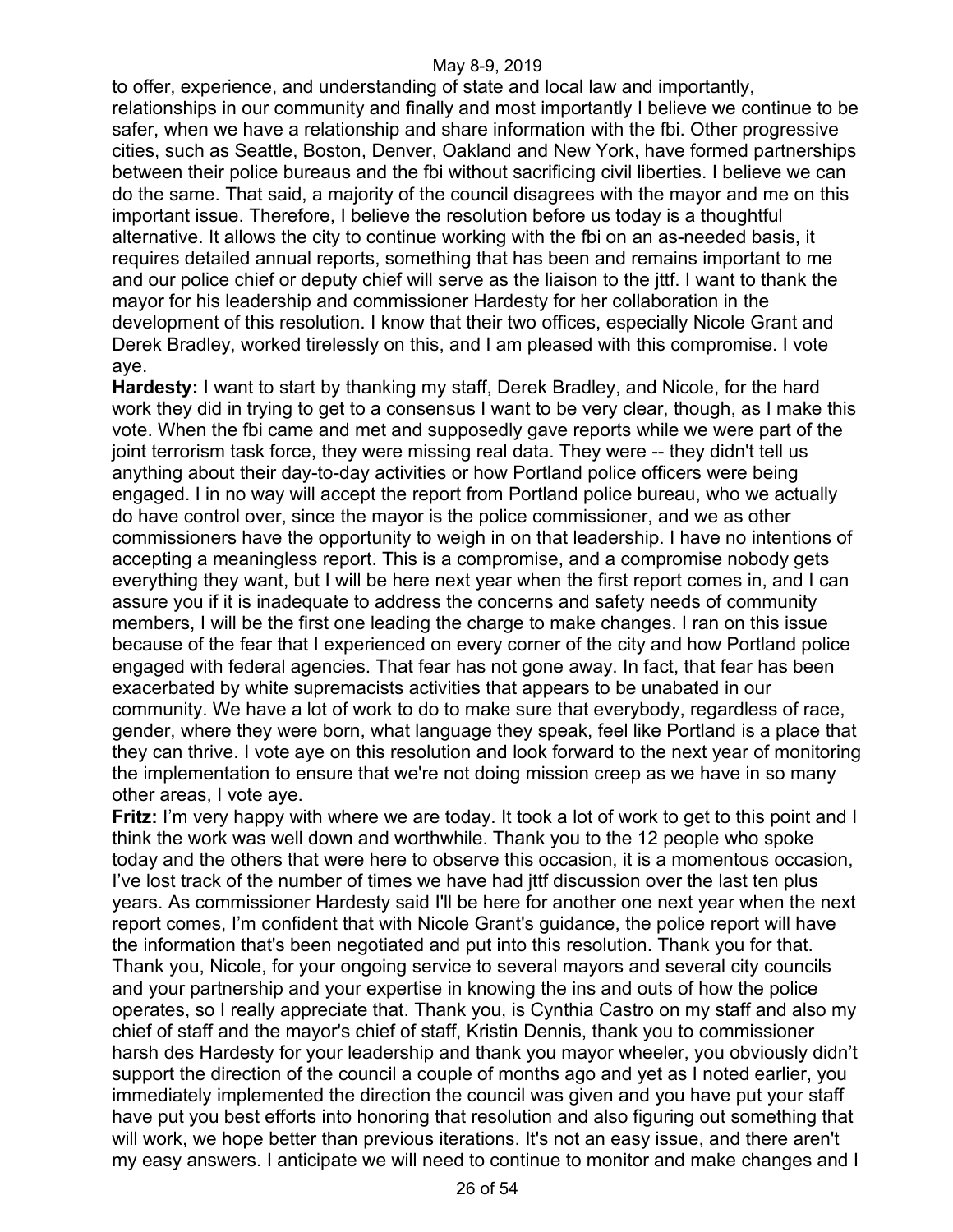believe we all have the same goal, we want to protect the people of Portland and everybody in Portland. We want the community to be safe, we want the police chief to have the property authority. We want Oregon laws to be followed, and we want to catch people who are doing bad things. I hope this is a step forward in those goals. Aye. **Wheeler:** Commissioner Fish.

**Fish:** Commissioner Fritz remind me of my bad form. I would like to thank Asena lawrence on my team who was involved in the discussions and my chief of staff Sonia Schmanski, both of whom did great work on this, thank you.

**Wheeler:** First of all, I want to acknowledge what my colleagues have already said. It would be my preference we would stay engaged with the joint terrorism task force. By pulling out, we are no longer involved in the priorities of the task force, we are not involved in the policies related to the task force, and we do not have the opportunity at this point to bring our Portland values to that table and I want to remind people that the task force continues to operate in our community, it simply operates without our engagement. That being said, this resolution, I think, today, answers a number of the concerns that I had, a number of concerns that the police chief had. It was a very well, I believe, crafted compromise on the part of all of the city council offices and their staffs, and I want to thank them for that. Any time we are talking about public safety, the issue can always be fraught with controversy. There are important issues, they're sometimes very emotional issues, and as was noted during public testimony today, these issues often deal with matters no less significant than life and death and so I am heartened by the fact that on this resolution today, it represents a compromise on the part of all members of the city council and their staffs, we have come together in a unified way on this, and I think it shows us a path forward and proof to the community that we can, in fact, work together and collaborate, even if we have very different perspective about how best to engage in the public safety arena. I want to thank Nicole Grant from my office. Nicole, you have worked very tirelessly on this, and I really appreciate it. Sergeant Pete Simpson from the Portland bureau, you're a man of few words today by necessity, thank you for the hard work you have put into this as well. I vote aye. The resolution is adopted as amended. Next item I'll move it, but could you read item 407 please.

# **Item 407.**

**Wheeler:** I'm going to move item 407 to tomorrow afternoon, and we have a couple of other items, I believe, that are also going to have to be moved to tomorrow afternoon. **Fish:** 400 and 40-3.

**Wheeler:** 400 and 403 from the consent agenda, those are both emergency items, they will be moved to tomorrow afternoon.

# **Moore-Love:** Tomorrow.

**Wheeler:** Tomorrow, with that in mind, we will move to item 408.

**Fish:** Do we have to read 400 and 403 to put them over to tomorrow or can you just do that?

**Wheeler:** We can just carry them over. Okay. No further action is required to carry them over.

**Moore-Love:** Is that working. I can't hear you.

**Wheeler:** Yes, the justice center elevator, the four-fifths 412-1, that have to be carried over as well to tomorrow afternoon. So that leaves with us 408. This is a second reading. **Item 408.**

**Wheeler:** Any further discussion on this item? This is a second reading, we have heard discussion and public testimony. Please call the roll.

**Fish:** I appreciate the council discussion on this. The public testimony, I believe, there are four substantive amendments that we came to consensus on. I'm pleased to vote aye.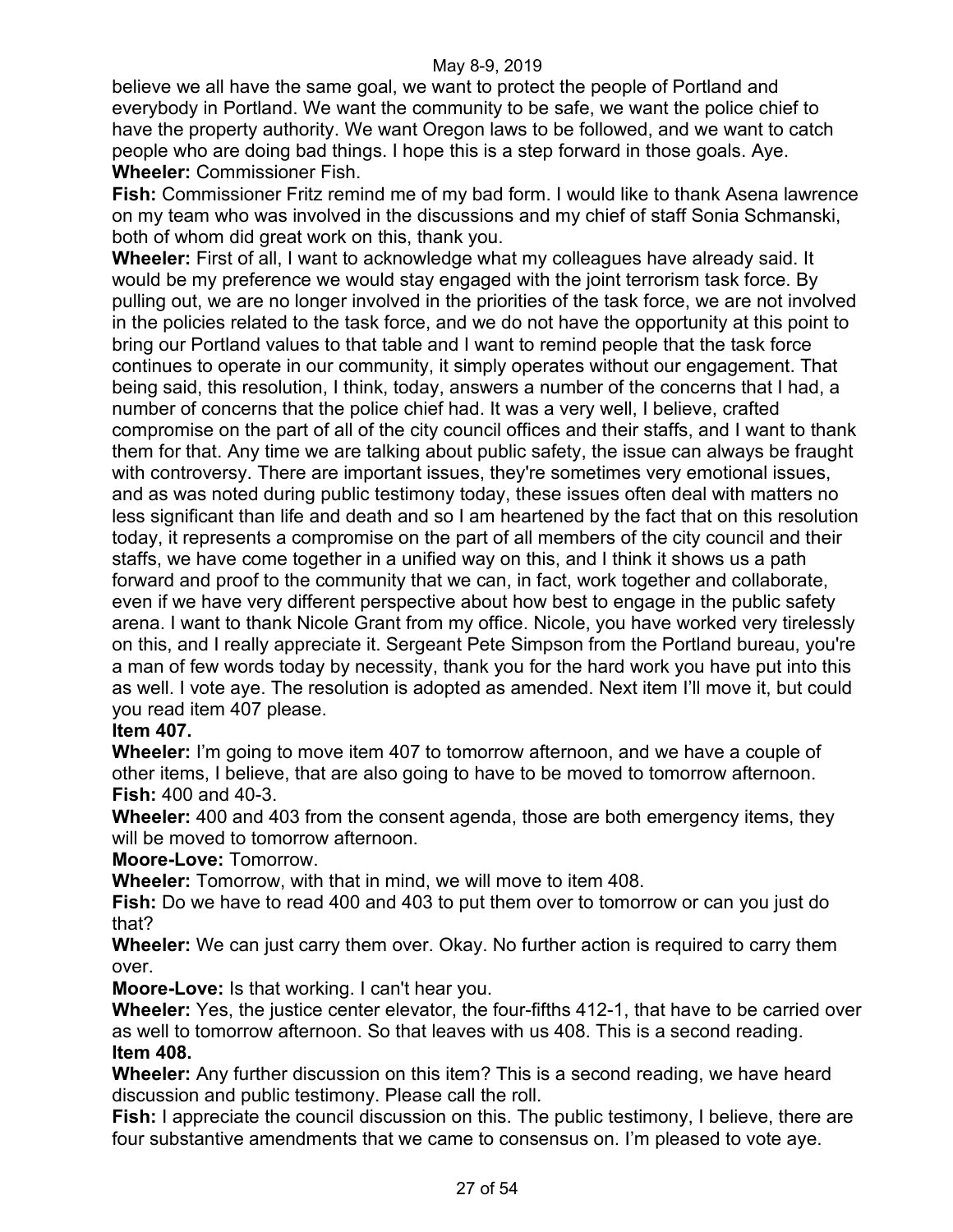**Fritz:** Thank you. Especially to Sara wright also to Eric Engstrom and Shannon Buono on the planning and sustainability for their diligence on crafting appropriate code language to respond to the amendments before us in direct response to community testimony. Thanks to Sara for her huge amount of outreach she did prior to this and for totally exhibiting what a really good planner does is even when something isn't the direction that the bureau has chosen, taking my request and crafting a really elegant solution, thank you to Claire Adamsick and Tim Crail on my staff and all the community members who came to two separate members who came two separate hearings to articulate the concerns about what we're gaining what we might be losing with the current proposal. Thank you mayor Wheeler for supporting my amendments, I appreciate it. Aye.

**Wheeler:** This turned out to be a very interesting discussion, and I also appreciated the amendments and the thoughtful dialogue that we had. I'm happy to support it. I vote aye. The ordinance is adopted as amended. Next item is 409.

# **Item 409.**

**Wheeler:** Colleagues, this is a position -- it's a city of Portland and Multnomah county arising out of the local public safety coordinating council recommendation. The Portland police bureau and Multnomah county split the costs of this particular position. The purpose of the youth and gang violence coordinator is to implement, monitor and provide ongoing evaluation of all aspects of plan under the guidance of the local public safety coordinating commission youth and gang subcommittee steering committee. Like to see the business cards on that one. The coordinators serves as a liaison to the Multnomah county juvenile services division and the city of Portland office of youth violence prevention violence prevention and is responsible to synthesize and analyze information regarding youth and group gang related violence prevention and intervention program efforts. As recommended by the comprehensive gang model implementation plan the corrdinator position will offer sustained enhancement and coordination of multidisciplinary data driven strategies across the entire spectrum of prevention. To reentry programming, resulting in the achievement of better outcomes for youth, their families and our community. I do not know if we have a formal presentation on this today. Do we have somebody here to present? Come on up, that looks like Robert King and Antoinette Edwards is over there too. Good morning. Don't be shy Antoinette, come on up.

**Robert King, Mayor's Office:** Mayor, city council, good morning, my name is Robert King. I'm the senior policy advisor to mayor wheeler. I would like to make introductions, Erica brewer who is the director of bcj is here with us to talk about the -- about this matter before you, Antoinette Edwards, director of youth violence, I'm sorry.

**Marcia Perez:** Marcia Perez with the juvenile services.

**King:** Marcia Perez is here, coordinator, thank you very much Marcia pardon me for not - they are here today to talk to you a little bit about the position, obviously, as you've indicated, there is a collaboration between Multnomah county, the city of Portland and the Portland police bureau. There's been incredibly good work done and we want to take a moment to highlight that.

**Erika Pruett:** Good morning, mayor wheeler and good morning city commissioners. Again, my name is Erika Pruett, I'm the director of the Multnomah county department of community justice. First of all I want to express any gratitude to Antoinette Edwards and Tom Peevy for their long standing relationship and collaboration with the department of community justice and for the powerful impact they have had on the community through the office of youth violence prevention. I want to thank chief Danielle Outlaw and the Portland police bureau for their partnership in this work. Finally, I want to thank you for your support and funding the youth and gang violence coordinator. This is an important addition to an already thriving city-county collaboration in the effort to address the devastating impacts of gang activity in our community, which includes, but not limited to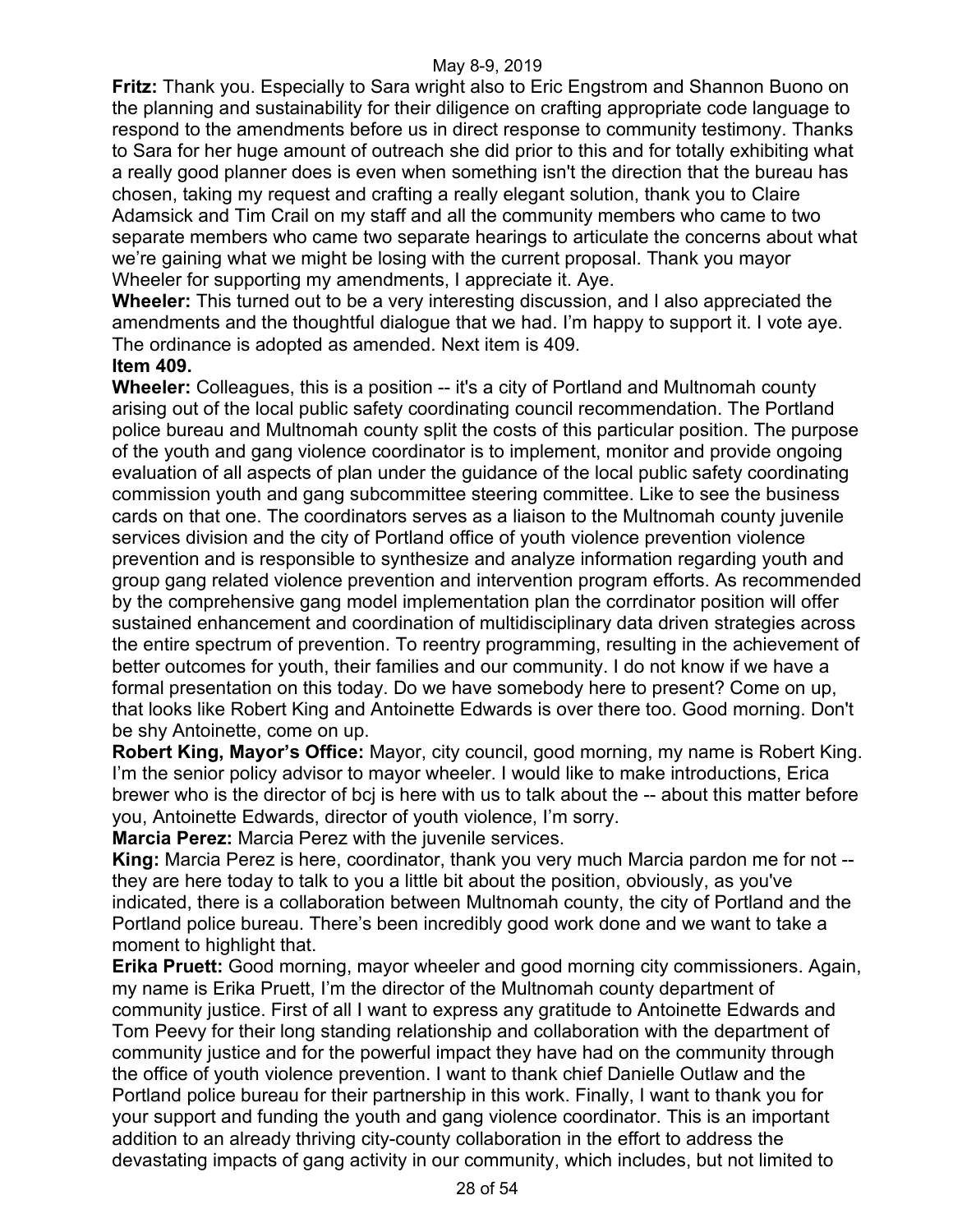gun violence and sex trafficking. We collaboration across a continuum of prevention, intervention and suppression, it is our goal at bcj to focus our attention on high risk gang members to give them the support, services and resources they need to address criminal thinking and interrupt destructive behavior patterns. We are proud of the collaboration with the city. Multiple criminal justice partners and community partners who participate in the gang impacted family team, the gift program. The program aim is to identify high risk gang members and to develop strategies and resources aimed to lead them out of a gang lifestyle. Furthermore, the office of youth violence prevention has provided consistent partnership through the implementation of the -- this is a mouthful. Habilitation empowerment and accountability therapy program (heat). This is a cognitive behavioral group rooted in cultural practices and civic engagement. We are committed to working together to seek solutions to end the gang activity and gun violence in our communities and we look forward to continued partnerships and building stronger and safer communities, thank you.

**Wheeler:** Thank you. Appreciate the work you're doing. Good morning.

**Marcia Perez:** Good morning, thank you for having me. My name is Marcia Perez, I'm here before you to support this partnership obviously because it employs me, I've been with the department of community justice for over 7 years in various capacities. Most notable I worked as a juvenile court counselor, working with the highest risk youth impacted by gangs with their families and this community. That work really has driven my ability to see the bigger picture when we are working with at risk youth in this community. Having been hired recently as the youth and gang violence prevention coordinator, which is a very long title on my business card, it has really allowed me to hone in on the strategic plan under the local public safety coordinating council to reduce violence in the community as it relates to youth and gangs, my role is necessary in order to effectively monitor the strategic plan an ongoing evaluation of services provided by these youth. The work that I do includes building and repairing alliances and increasing trust and credibility within vulnerable populations while providing insight and understanding within complicated bureaucratic barriers and providing bridging gaps to increase hope within and institution full of oppression. I'm also tasked with the oversight of the juvenile department's gang contracts. These contracts have a profound impact on communities of color and contracts will now have a higher quality assurance by raising the standard of accountability on parties working to increase public safety through positive behavior change. This partnership with Multnomah county juvenile services division and the office of youth violence prevention has allowed me to serve as a subject matter expert being able to leverage strong relationships that I've built over time and establish and develop training opportunities to enhance service provision among juvenile service workers and community outreach workers in the city. As a Multnomah county is a national leader in juvenile justice reform, I have full confidence that the work that we're doing will not only have an impact on this city but cities around the state. Thank you for your time and consideration. **Wheeler:** Appreciate the work you do.

**Perez:** Thank you.

**Antoinette Edwards:** Good morning, mayor and commissioners. My 8:30 dental appointment is having its aftermath, so I'll be brief.

**Fritz:** Miss Edwards can you use the mic.

**Wheeler:** We want to hear this.

**Edwards:** Brief. I just really feel that we are stronger together, and it's going to take all hands on deck to do this work. There were three homicides or four gang shootings within a week, and we need to work together, because this is everyone's opportunity to make a difference. So I thank you, this is a partnership in government and in bureaus, and we are not silent in this. Thank you for recognizing that effort.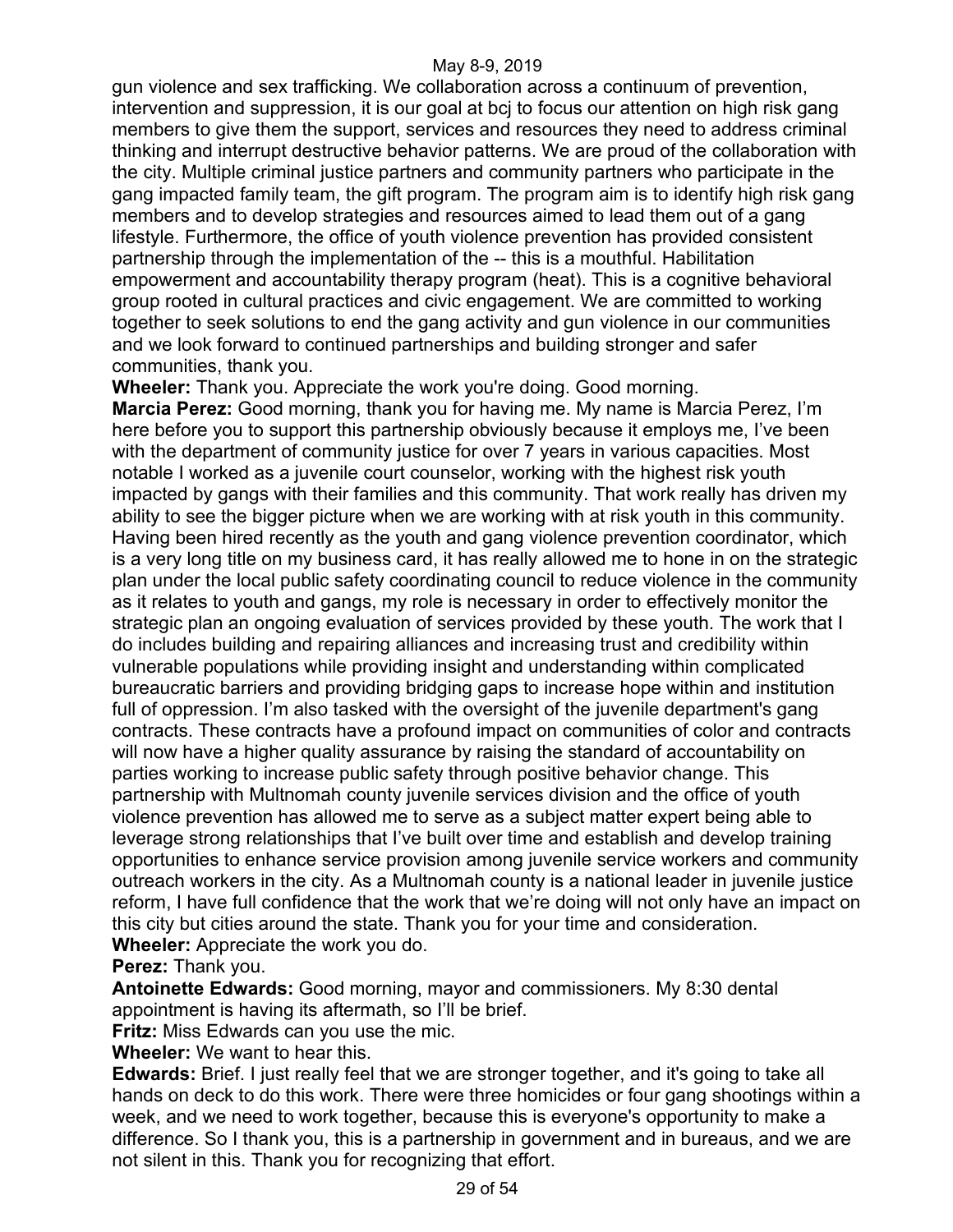**Wheeler:** Antoinette, you always go beyond the call of duty, and today's no exception. Coming here after the dentist. Thank you for the great work you to in the community. **Wheeler:** Commissioner Fritz.

**Fritz:** I have a question for our colleagues at the county I know we have some discussion about the word gang and took it out of Ms. Edwards title. Has there been a similar discussion at the county about that word? Not that I want you spent 6 months discussing a word rather than doing the work. I wonder what that conversation has been like.

**Edwards:** I wanted to say that over the last few years that we have been involved in the efforts that the city has been involved with people using the word gang violence, gun violence and so really we have been in support of the shift talking about gun violence, but there's still activity and practices that happen in our community that are related to people's involvement with gangs, that's why I was intentional in my presentation to talk about gang activity and gun violence.

**Fritz:** I noticed that, so thank you for explaining.

**Wheeler:** I have a technical amendment that I've been asked to put on the table. This was noticed in the Tuesday memo, it relates to item no. 6 of the ordinance. It says appropriation of \$71,000 and 83 -- \$71,083 in the mayor's office youth violence prevention has been struck, and it now says in the police special revenue fund fiscal year 1920 budget will fund the remainder through June 30, 2020. So the whole amendment appropriation of \$71,083 in the police special revenue fund fiscal 19/2020 budget will fund the remainder through June 30, 20. Can I we get a second on the technical amendment. **Fritz:** Second.

**Wheeler:** We have a second. We'll keep that open for public comment. Thank you for your great work. Do we have public comment on this item?

**Moore-Love:** Three people signed up.

**Wheeler:** Good morning, you get to start first.

**Jeanne Connett:** I really don't like that sometimes. So yesterday, although I'm not on your special councils or anything, I'm over at the max station, and so is a person who works for parks and recreation and I said, it's Tuesday where's the Nintendo van, small Nintendo is as far as I got, guys. They said that because of the gang-related incidences last year, that went on with holiday parks, community services, Lloyd decided not to pair up with -- god, I'm sorry, I'm not on one of your committees and I'm not important and the guy said, Lloyd center chose not to redo this because of gang activity at the park. So what's your telling me, Portland, you're tearing down the bowling alleys and pool halls and you're making this a town for kids who have nowhere to go and nothing to do. I'm sorry I'm not on one of your committees. Now I'm from St. Johns and I care and I have to care cause that's where I grew up and mayor wheeler, thanks to you, I saw somebody shoot dope when I was 56 years old and walked down the waterfront the first day I came back. It's all you guys' responsibility. This is what you are supposed to be getting paid for. You're supposed to be getting paid so I watch little 5-year-old girls walk down the street like this holding mama's hand. I shouldn't have to be before this council and I shouldn't have to be saying any of this stuff because I'm not getting paid to know. Which you guys are and the one thing I can say about St. Johns in Portland, Oregon, when I've been here in my lifetime, we are about the kids, we could care less about you're adults to be perfectly honest. Anybody who is from Portland, even some of the military guys I know could care about that, man we care about what happens to our children. So why aren't you guys aware of this. Why aren't you paying attention, why and when does progress not become progress anymore? I see all these buildings going up, I don't see any of the homeless -- I see a lot of problems, and I wish that chick was sitting right there cause she says she's from here, I've been gone for 20 years, I'm not any part of this. When I left, you know this stuff wasn't going on. So I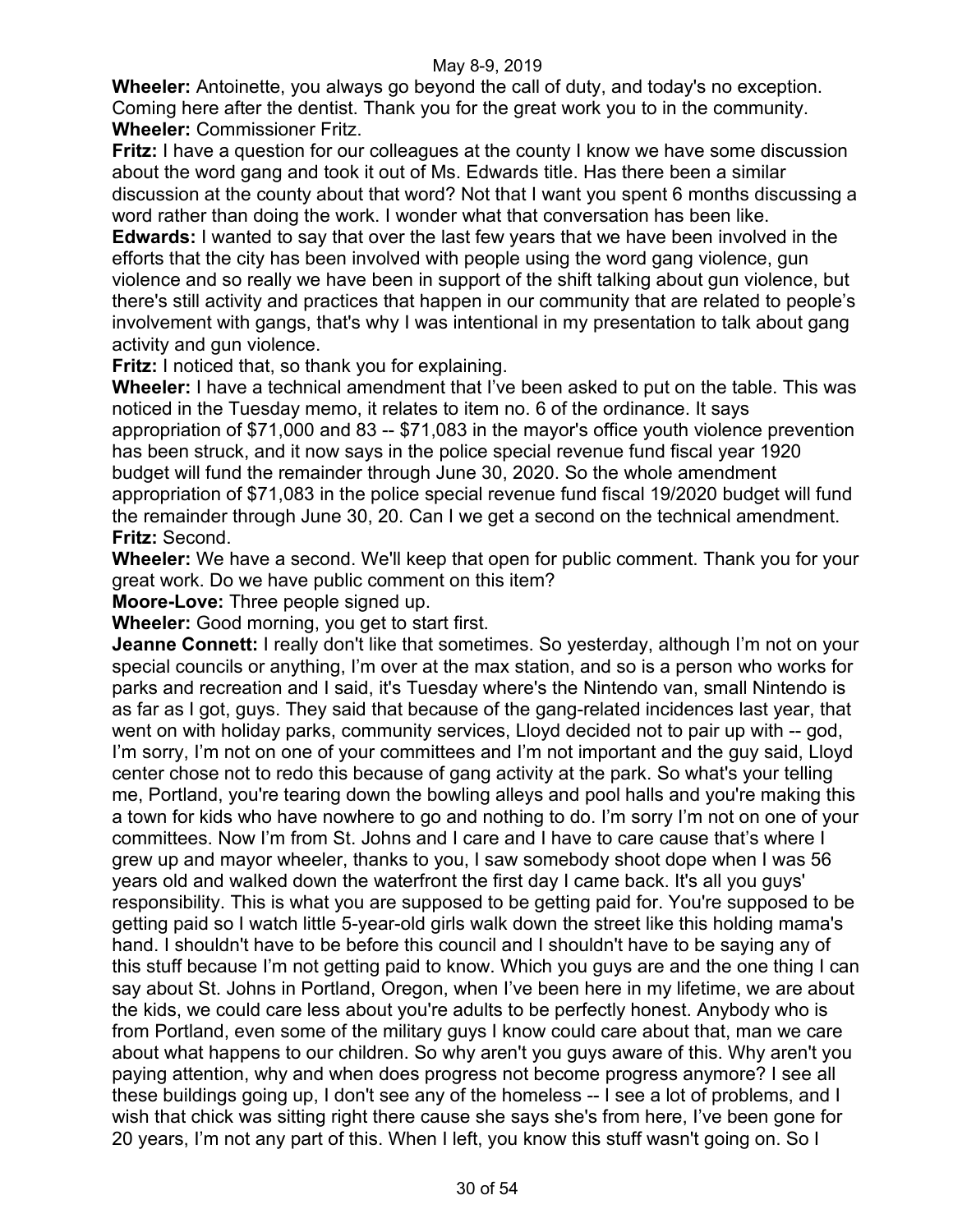would like my city council and my mayor to get their priorities straight in this state. Maggie I love you, girl.

**Wheeler:** Maggie, you're up.

**Connet:** Have a great day.

**Maggie:** I have to agree that getting your priorities straight is important. I think there's a couple of problems here. One, you have kids coming up and growing into gang violence, and then you have the people who are already there, and there's two, I think, interwoven things. One is how do you show kids how to -- you know, the principals of nonviolent communication, deescalation in the midst of conflict, if their in a society that is used to behaving violently and not using words to deal with conflict and then there's the other thing of these people that are -- these kids are just tossed aside and thrown away. \$71,000 seems like seems like a paltry amount when you consider what about programs where they can be involved in activities that give them an actual certificate for something, like cooking or construction or learning public policy to civically engage so they can learn about government where they get a certificate of participation at the end so that they have something. That says that they went through this program and have it be a good program and have it give them actual skills. So you bring in people from life and business, whether it's, you know, construction people or lawyers or nurses or doctors or teachers who are teaching the actual skills that they need to go on to further their education or to we get a job, you know, rather than just going through a peer counseling program or where they're counseled by the government and there's no actual skill at the end. **Wheeler:** Commissioner Fritz.

**Fritz:** Actually that's a good suggestion and we do that, it's called the summer works program, we also have a program through Portland parks and recreation.. **Maggie:** It seems like.

**Fritz:** Expanded with hundreds of thousands of dollars.

**Maggie:** Yeah, okay.

**Wheeler:** Thank you. Good morning.

**Charles BridgecrAne Johnson:** Good morning, commissioners, Charles BridgecrAne Johnson. I think first of all the minor thanks first can go to Ted for talking about item 6 on the first page of the pdf, that we're going to change the funding source for this \$71,083 we don't really have time, it's not relevant to get into the whole question of Marijuana tax money. We know communities of color especially black community have been disproportionately affected in the past by the war on drugs. That's something for future conversation with the budget about how that should play out. Mostly I want to thank commissioner Fritz for inviting the excellent panel to talk about the g word, gang. One thing we are learning from incidences of violence in this city, particularly more downtown, when gangs from Washington that are almost exclusively white, come around, is that youth violence is a problem we definitely don't want to stigmatize to any particular community. It's great that we have finally gotten our act together and empowered these women with some funding so they can work with people who self-identify with gang affiliation or having had gang affiliation or ex-gang involvement. We know in the police bureau and fbi we need to look at the other gangs that are white power gangs, white supremacist gangs and make sure we as a society have some kind of resource so we are not -- it's more complicated, we know the Poway synagogue shooter was church affiliated under the radar person, but when youth are not well engaged with well balanced responsible leaders in society, they are all at risk of being led astray and for the sake and safety of all of our communities, we need to also look at if there's a role for our city to interdict violent white youth that grow up to be violent white adults.

**Wheeler:** Thank you, appreciate it, does that complete all the testimony today. **Moore-Love:** Yes.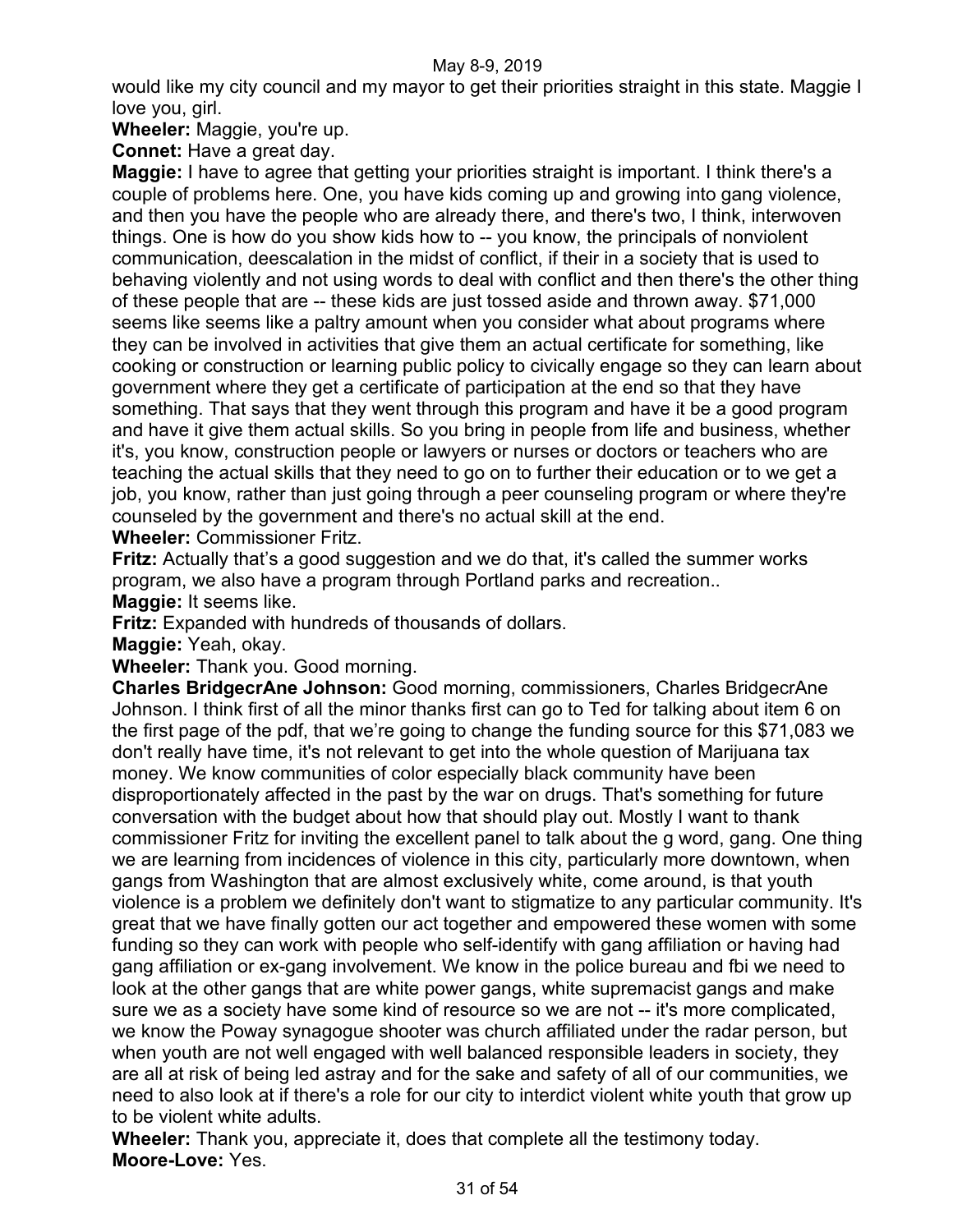**Wheeler:** Any further discussion on the amendment? Call the roll on the amendment, please.

**Fish:** Aye.

**Fritz:** Thanks to everybody that came today.

**Wheeler:** Aye, the amendment is adopted, this is a first reading of a non-emergency ordinance, it moves to second reading as amended. Next item, 410, please. **Item 410.**

# **Wheeler:** Good morning.

**Robert King, Mayor's Office:** Robert king, senior advisor to you for public safety and we are here today with lieutenant Casey Hettman who runs the behavioral health unit for the Portland police bureau as well as Barbara Snow from Cascadia behavioral health care and they want to share information with you about the program in response to the decision that you're going to make today. Turn it over to the lieutenant or Barbara, whoever want to go first.

**Casey Hettman, Portland Police Bureau:** Yeah, this is Casey Hettman, I'm a lieutenant of the behavioral health unit Portland police bureau, I'm pleased to be here in front of you guys today. I appreciate your continued support over the years for the initiatives we have been employing at the police bureau for the behavioral health unit. So this contract will continue the partnership between the Portland police bureaus behavioral health unit and Cascadia behavioral health. Cascadia provides the clinicians that comprise the behavioral health response teams within bhu. The mission of the behavioral health response teams are to identify individuals having frequency or high risk contacts with at the Portland police bureau to a known or suspected mental illness and to connect them to community based mental health resources or services. Each team bhr team consists of a uniformed officer, paired with a mental health clinician. They are qmhp's, qualified mental health professionals from Cascadia behavioral health. These professional clinicians provide on scene mental health assessments and evaluation and provide linkages to community resources. Much of the work involves bring structure and the systems coordination to the lives of individuals in crisis that previously had contact with law enforcement system so this proposed ordinance will extend our current contract Cascadia behavioral health for three years. The original contract was signed in 2014 and this is the fifth amendment. The goal of the bhrt teams is to provide timely manner follow up to connect the people that we are working with to appropriate services and resources and to provide a little bit of history, the bhu was formed in 2013, and last year, in this current fiscal year that's coming to a close, you graciously extended additional funding of the behavioral health unit which allowed us expand by two additional teams. So currently we have five teams, co-responder teams comprised of a police officer and a mental health clinician doing this great work in Portland. I would like to close by saying this relationship with the Portland police bureau that we have with Cascadia is an extremely important one. This contract is a critical component of the work being done within the bhu and the wider police bureau. The clinicians providing this contract are an integral part of the behavioral health unit and serve an important role in the Portland police bureaus wider scale crisis response model. They are the backbone of bhu's corresponded, bhrt teams and we rely on their unique expertise as we work with these individuals in health crisis. Thank you.

**Wheeler:** Appreciate it very much.

**Barbara Snow:** Barbara snow, director of crisis service at Cascadia. I don't have much to say, I just want to echo what Casey has said about the program. We provide a Cascadia wide array of crisis services to individuals in the community experiencing a mental health crisis, our relationship with Portland police and this particular unit is one of those services that we provide, it's a very valuable piece of the overall crisis services provided for people in the community.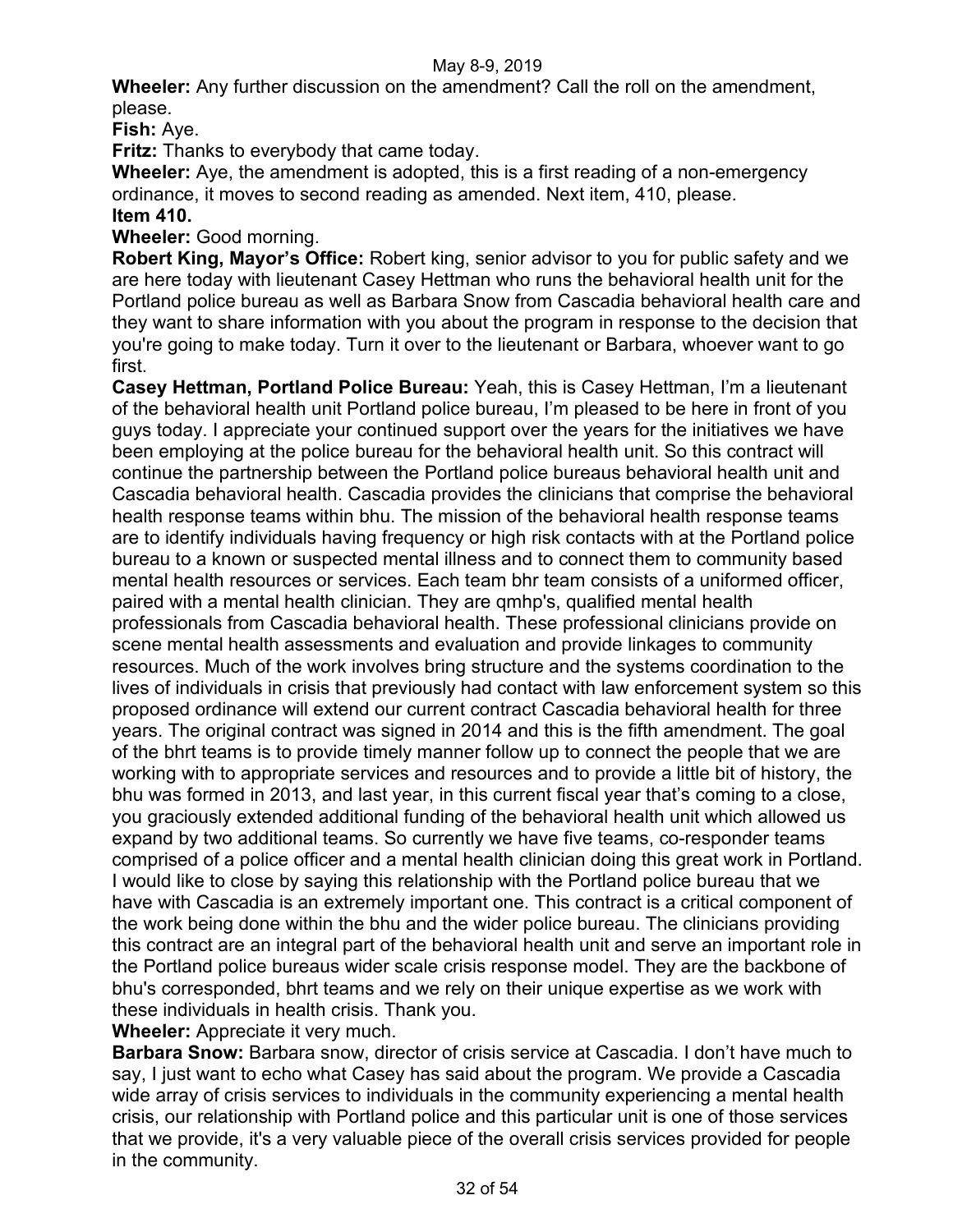**Wheeler:** Commissioner Fish.

**Fish:** The only question I have is I believe you said this is the fifth amendment to the contract. So we have been extending this contract with Cascadia behavioral health care. At what point are we obliged to go out with an rfp to redo the contract?

**Hettman:** I don't know the intricacies unfortunately of city procurement. I believe we have an allowance to go out to ten years and we aren't to that limit at this point and we have found that the unique work being done by bhu by these clinicians requires a unique skill set, and it would be first think detrimental to the program and the strides and efforts we have made to become substantially compliant with the doj settlement to change midstream at this time and try to bring on a whole other bevy of clinicians that don't have the crisis work experience where they have partnered with police in the past. We really rely on that additional history and knowledge from collaborating with the Portland police over the years.

**Fish:** I'm not questioning the expenditure and I'm not questioning the competence of the provider. I am just interested at what point we are obliged to go out with a new rfp, which has the potential to determine whether there are other providers that offer competitive services and also allows us to test the fee schedule and if you could let me know following council, whether June of 2022 is when we would otherwise be expected to go out on an rfp.

**Hettman:** Most definitely I will follow up with you on that.

**Fish:** A simple e-mail to my chief of staff would be fine.

**Wheeler:** Commissioner Fritz.

**Fritz:** Thank you, mayor. I have a lot of questions about this and acknowledging the work I did with the bureau of emergency communications in my first term from 9-12 helped us establish the behavioral health unit, particularly for mobile response unit. I don't think we have ever had a comprehensive report come to council saying these are the number of outcomes we have gotten, these number of contacts. My staff Misan Kwan has been asking these questions and hasn't gotten any answers. The answer I have is that since 2014 a total of 3,630 individuals have been referred to the bhu and 2,500 outcomes. I need to know what were the outcomes, how many people got into services. Even the numbers 3,630 over four years that's less than two a day. So I'm just wondering particularly -- I'm wondering about what's required in the department to the settlement. When we settled it, we were thinking this would be the appropriate response, and it was supposed to be for emergency responders whereas my understanding is that now these units are doing more contact frequent callers or people that are not the subject of 911 calls. Now we have this new concept of the Portland street response with similar to the cahoots model and we are hearing loud and clear from community members they don't want armed police officers responding to people in mental health crisis. So I need a lot more information about this, especially as we are grappling with the budget, figuring out what we are going to do. Can you respond to those points?

**Hettman:** Most definitely. The bhu fits into a larger scaled crisis response model the bureaus operates within. We do oversee a number of different facets that do address individuals in a crisis moment. So all Portland police officers working patrol have 48 hours of cit training. We augment that with 929 officers that are operational in our ecit or enhanced crisis intervention training program. They are individuals that are overseen by the bhu. We oversee the training and on going requirements for their work in the program and they are called upon to respond to crisis events that maybe have different components or more higher acuity. The bhrt that I'm referencing contractually addressed more of a follow up capacity, the bhu teams, the corresponder teams are more of a follow up capacity that were utilized.

**Fritz:** Why do we need a police officer to be on those trips?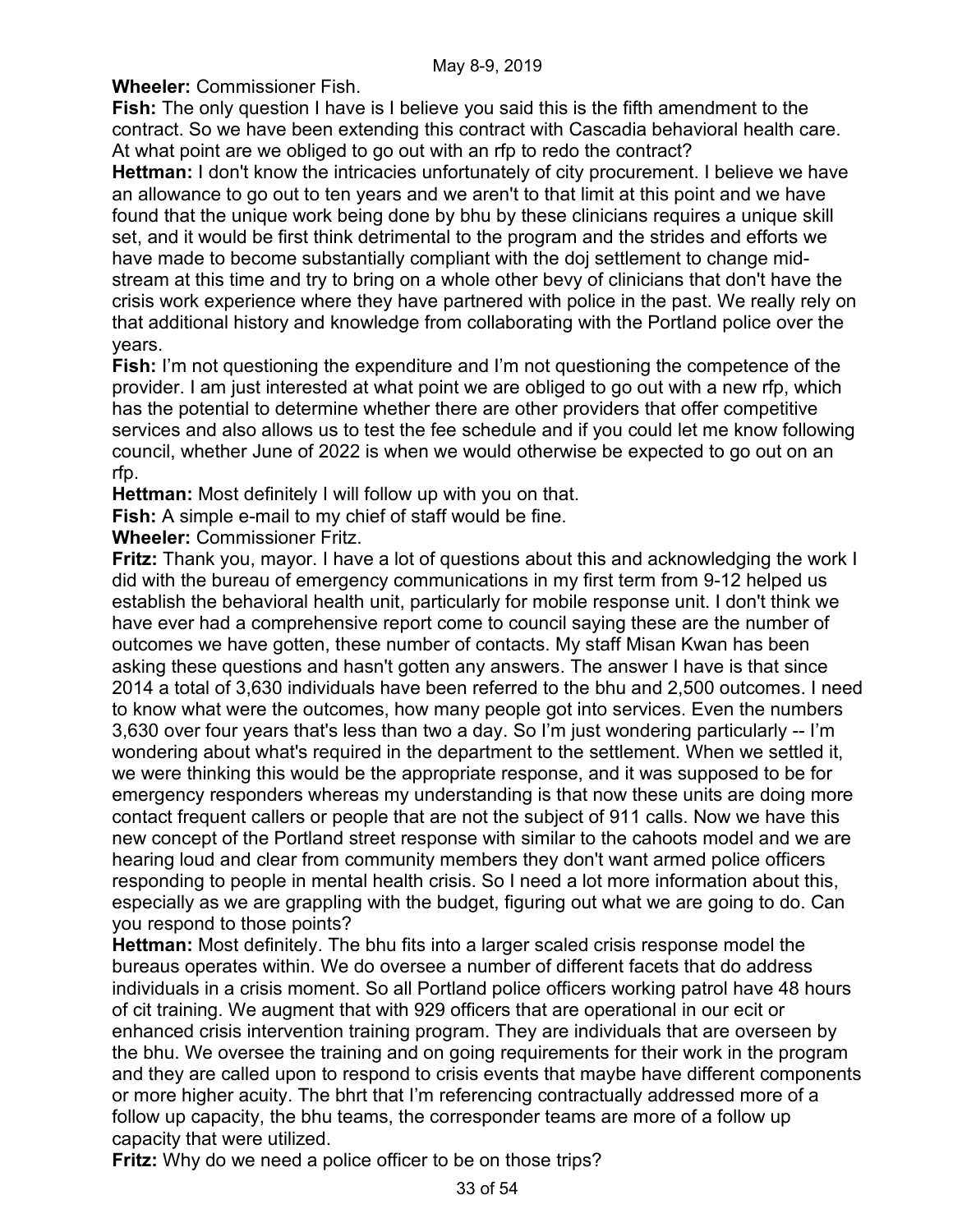**Hettman:** The follow up.

**Fritz:** Yes. This is not somebody in crisis or a threat.

**Snow:** I would actually -- they are people that are in crisis and we are dealing with very complex and multi facetted situations that potentially are at risk to the individual that's in crisis, family members, community members and the clinicians that go out. So this particular unit does do a number of different strategies and implementations to try to decrease the use of law enforcement overall. I am aware of the cahoots conversation going on in the community and I'd like to see that conversation be an and conversation it's a either/or for all of the programs provided currently in the city.

**Fritz:** I know there is a comprehensive look at how it all fits together. I'm just relucted to authorize \$3,000,000 as much as a love Cascadia and the work that you do and I know its necessary work, I'm wondering about continuing the mobile response unit program as - when it's real expensive, especially when we know we have a shortage of police officers.

**Wheeler:** This is an interesting point. Can I jump in on this. I generally don't like to be a shill for organizations, but street routes has a really interesting article today on project respond, and project respond is supposed to be an effort to engage with people in crisis that does not involve the police, 70% percent of the time they actually call for police backup. And so what's happening anyway is police are getting involved. The bigger question, getting to the end conversation you want to have, is there a way we can fine feather and more precisely define, is somebody in crisis where we can send a mental health worker or emt like cahoots, versus somebody who is an imminent danger to themselves or others and we need to have a police officer in the background while a mental health professional is engaging and trying to de escalate the situation. All three, we do not have the right equation today. We don't, and that's why we need to take this broader look.

**Fritz:** Could we extend this contract for one year while we are figuring this out? Just something -- we aren't voting on it today.

**Wheeler:** I'd like to add one more thing. I'll give the counter argument as to why no. I'll give a yes and a no. The no is stronger for me. The you is believe the police bureau, first of all, I think this has been a successful model, notwithstanding better data would be helpful for all of us here and we want to find a better crisis intervention model. The main reason I want to continue this contract is because it's a requirement of the doj settlement. We need to get it right and keep it in place as a requirement of doj settlement.

**Fritz:** That was my first question. I need more information. If I could before next week is get more information on how many contacts result in people getting into services, accepting them into health care services. or we go and we try to engage and de-escalate

and end up going back again the next day, that's what --

**Snow:** Definitely have plenty of statistics and information. I'm sorry your office hasn't had access to those. We have lots of data.

**Fritz:** Knowing the police commissioner and the department of justice settlement are both in favor of this, it's in important to me.

**Wheeler:** Data is important, the anecdotal information coming out of this unit is overwhelmingly positive. I want to thank you for the work you do. It is very difficult work and it is challenging and the public, commissioner Fritz is right, the public is really engaged in this issue right now. And so we at every step, the more information we can provide, the better, and I think that information actually strengthens the case for this unit, whatever we decide to do on street response, my suspicion is bhu continues to be a core part of it. I wish it didn't have to be, but that's the reality on the streets, you're doing great with the tools and resources you have.

**Hettman:** Thank you.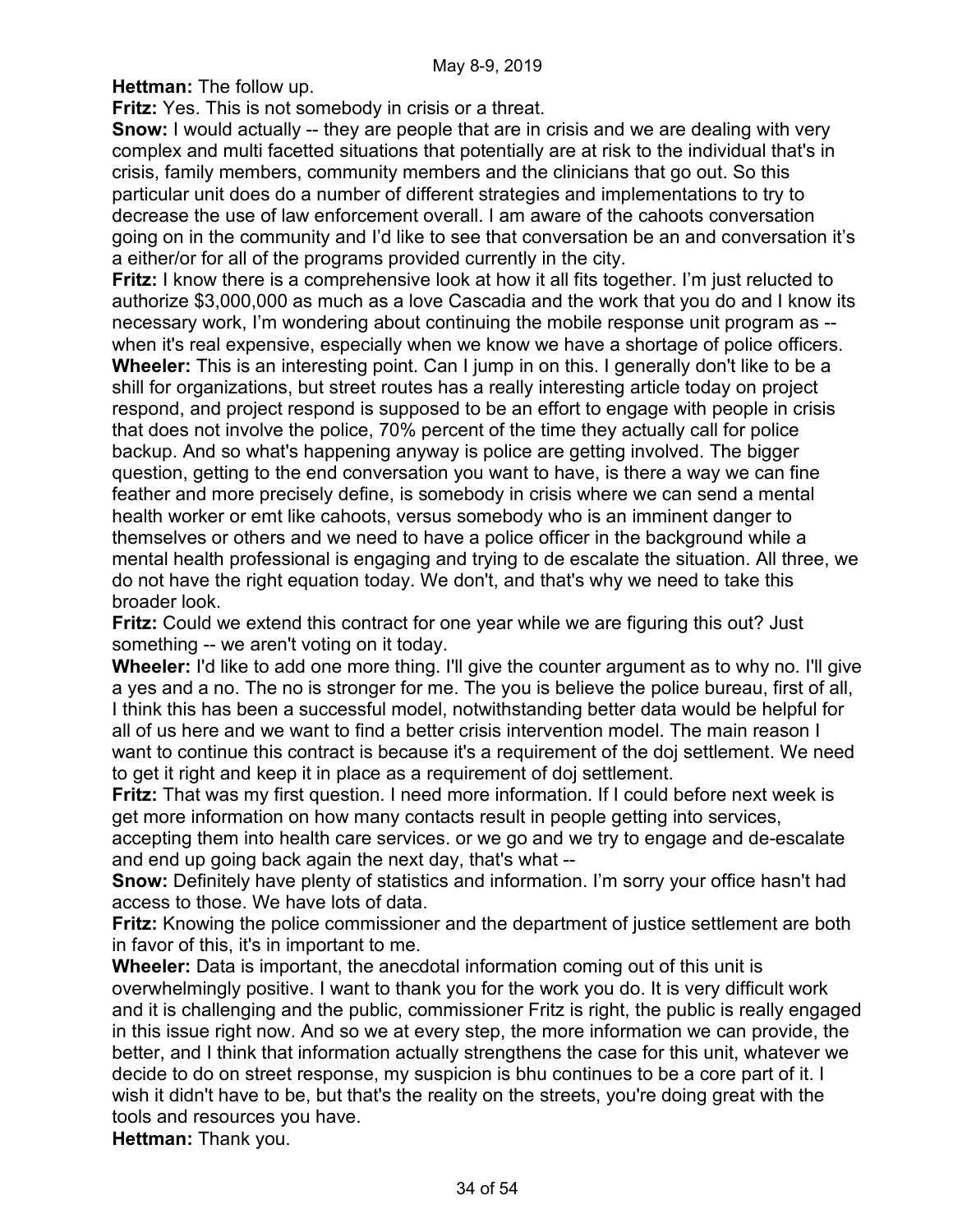**Wheeler:** Anything else on this. Why don't we go ahead and -- Did I put an amendment on the table for this?

**Fish:** Yes.

**Wheeler:** Let's take a vote on the technical amendment, please.

**Fish:** Aye. **Fritz:** Aye.

**Wheeler:** Aye, the amendment is adopted. This is a first reading of a nonemergency ordinance.

**Fritz:** You forgot testimony.

**Wheeler:** I forgot testimony. How could I do that. I'm slipping. It's showing.

**Moore-Love:** Two people showed up. Charles bridgecrAne Johnson and Maggie.

**Charles BridgecrAne Johnson:** I understand.

**Wheeler:** I cut back on coffee and look what's happened. It's been a --

**Charles BridgecrAne Johnson:** Charles BridgecrAne Johnson and its probably been a few months since was on site at Cascadia Garlington, but . We know there's at least one incident where Cascadia and a Portland police officer responded to Garlington and then taxied a person down to unity center. So I don't know where that fits in, I don't think it hit the radar as a project respond or not, but I'm really encouraged by commissioner Fritz's asking about the possibility of funding this for one year. I think you would all do better if you moved an amendment to fund one year, get the data and process it and that relates to what commissioner Fish has brought up. It's like how long do we go on without an rfp, rfq, how we are going to do even better, instead of stop gap or procedurally refunding what's going on. You know, to make that decision, you'll have to get that data, but I think the data that the woman talked about providing to commissioner Fritz, there needs to be public engagement and stakeholder engagement, you know. We know that the fire bureau and stuff, there have been different procedures to deal with frequent callers. Until we look at data that specifically identifies individual clients and whether of those 3,000 some incidents, do we have 300 high use people, that are supposedly being trained to services, but they're not really getting any traction, they're still living on the street and breaking into houses in southwest Portland. How does that work. We had a named individual in the public testimony at the beginning of the session, are they not in mental health court or other probation and parole because they have to assent to mental health court or they go into regular court. So definitely as the mayor noted, there have been anecdotal wonderful stories, a prior mayor who's never completely been named as choo, choo Charlie today talked about suicide interventions that have gone well with this team, but I think if you were to modify your vote to only fund it for one year, that wouldn't break your compliance with the doj settlement, it would mean during the next year, you have to be attentive, maybe actually develop rfp, rfq to tweak the program into something even better, but obviously you need to fund something today because people are experiencing violence in and near their homes with their children related to other people's mental health and instability and so you get the criminal behavior, we need to have funding to arrest those programs without overcrowding our jails, thank you very much.

**Wheeler:** Thank you.

**Maggie:** I'm Maggie Portland, homeless town hall. Okay. First, I want to say, your standards for what a good result are so low, it just -- it's terrible. The only thing I think that's going to help this situation is I've seen models in other states where they house people with mild to severe behavioral health issues based on, you know, their diagnosis, and they have ongoing and continuing state licensed case management, and they stay stabilized because they are being helped with their medications, they are being helped with their dietary issues, they are being helped with their behavioral health issues on a regular basis. They have regular appointments set up with their case manager. Sometimes it's every day, sometimes it's once a week, sometimes they're doing okay, and it's once every two weeks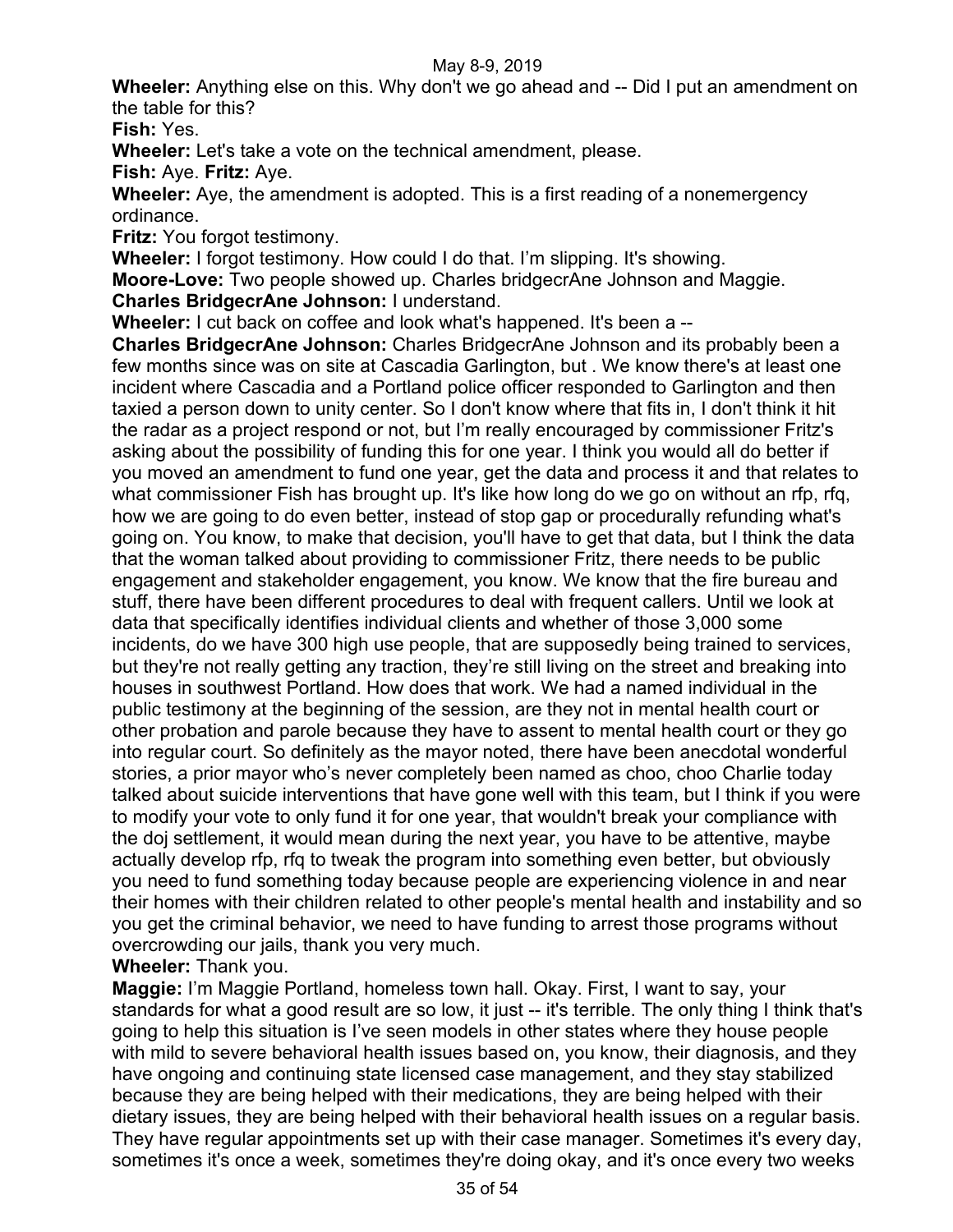and then they go to once a month, but they're always in regular, ongoing and they have an individual plan for them designed by themselves, and their case worker so that they're working on it together and there's more cooperation and collaboration and they're staying stabilized. I can show you an actual model where that is happening and then you're not spending so much money on things that don't work and then you're actually getting people to stay housed and stabilized because they've got ongoing case management in a housing situation. Like I've got -- someone in safes right now who had to have surgery because she doesn't have access to a kitchen where she can, you know, deal with her medical needs, it's -- she's a behavioral health category person, but even if she went into housing, she would still need someone to, like, help cook her food because she -- even if a dietician from her doctor said here, eat these foods, she would not do it, to clear up her model condition. She needs -- medical condition, she needs someone to be standing in front of her and modeling the behavior she needs to do. That's what I'm talking about, we need more of the state licensed social work engaged with this person housing.

**Wheeler:** Thank you both and upon further reflection, we voted on a ghost amendment. So entertaining though it was, in and good practice for us, I withdraw said ghost amendment. This is a first reading of a nonemergency ordinance, it moves to second reading. Thank you all. Appreciate it. We have two second readings to finish up today. The first is s-411. **Item S-411.**

**Wheeler:** This is a second reading of an ordinance, we have already had a first reading testimony and presentation. Any further discussion? For the record, I have reviewed the record, and this is a substitute ordinance that we are actually voting on. Please call the roll. **Fish:** Aye. **Fritz:** Aye.

**Wheeler:** Aye, the ordinance is adopted. The substitute ordinance is adopted. Next item 412, also a second reading.

## **Item 412.**

**Wheeler:** This is also a second reading, colleagues, we have already heard a presentation and taken public testimony. I've reviewed the record, any further discussion, please call the roll.

# **Fish:** Aye. **Fritz:** Aye.

**Wheeler:** Aye. The ordinance is adopted and everything else, including the two items from this morning's consent agenda have all been moved. We also moved the 4 fifths, correct. We are adjourned.

## **At 11:58 a.m. Council recessed.**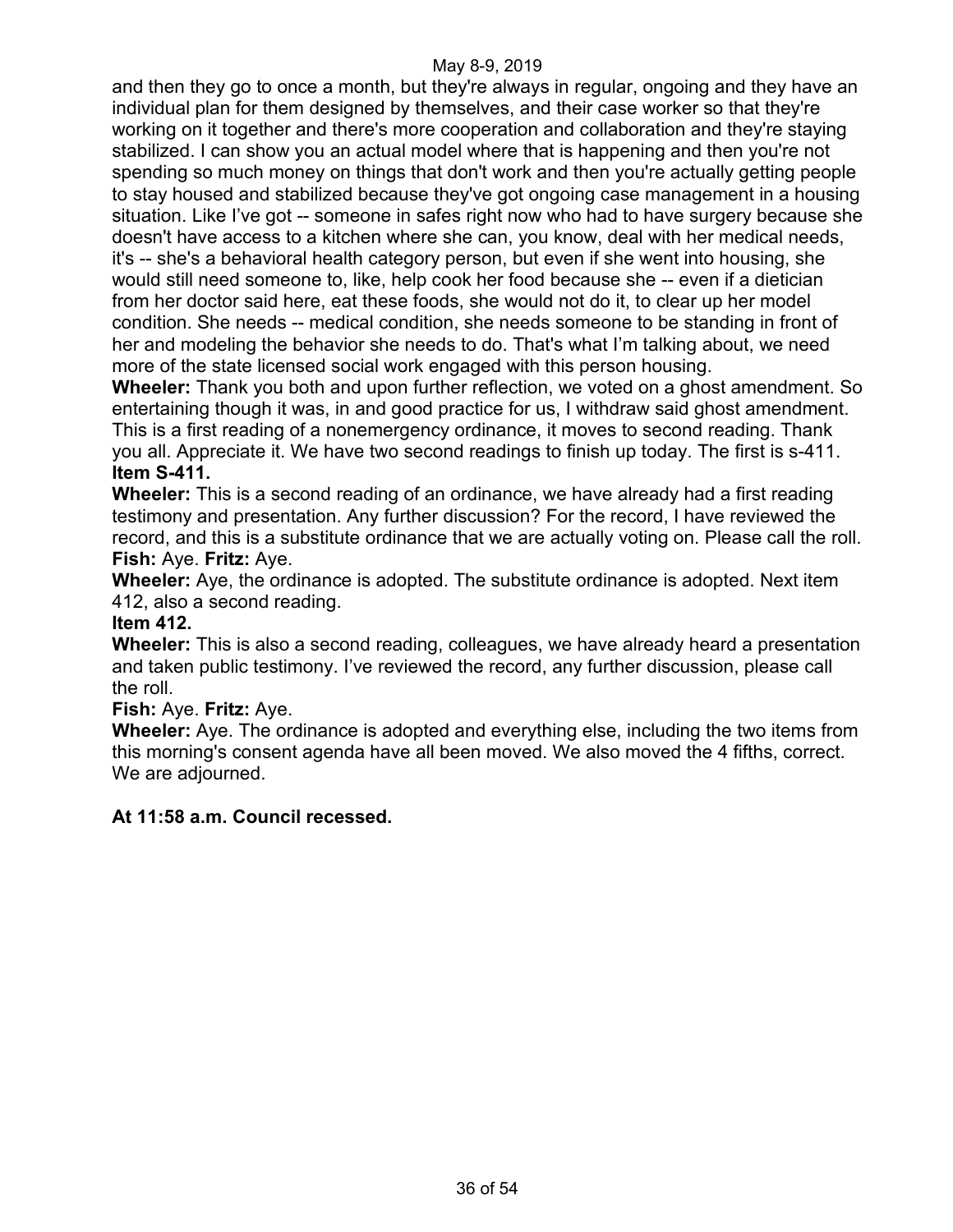## May 8-9, 2019 **Closed Caption File of Portland City Council Meeting**

This file was produced through the closed captioning process for the televised City Council broadcast and should not be considered a verbatim transcript. Key: **\*\*\*\*\*** means unidentified speaker.

# **May 9, 2019 2:00 pm**

**Wheeler:** This is the May 9 afternoon session of the Portland city council. Karla good afternoon, please call the roll.

**Fish:** Here. **Hardesty: Eudaly:** Here. **Fritz:** Here

**Wheeler:** Legal counsel welcome, if you could tell us about the rules of order and decorum.

**Lory Kraut, Senior Deputy Attorney:** Welcome to the Portland city council. The city council represents all Portlanders and meets to do the city's business. Presiding officer preserves order and decorum during city council meetings so everyone can feel welcome, comfortable, respected and safe. To participate in council meetings you may sign up in advance with the council clerk's office for communications to briefly speak about any subject. You may also sign up for public testimony on resolutions or the first readings of ordinances. Your testimony should address the matter being considered at the time. If it does not, you may be ruled out of order. When testifying please state your name for the record. Your address is not necessary. Please disclose if you are a lobbyist. If you're representing an organization please identify it. The presiding officer determines the length of testimony. Individuals generally have three minutes to testify unless otherwise stated. When you have 30 seconds left a yellow light goes on. When your time is done a red light goes on. If you're in the audience and would like to show your support for something that is said please feel free to do thumbs up. If you want to express that you do not support something, feel free to do a thumbs down. Please remain seated in council chambers unless entering or exiting. If you are filming the proceedings please do not use bright lights or disrupt the meeting. Disruptive conduct such as shouting or interrupting testimony or council deliberations will not be allowed. If there are disruptions a warning will be given that further disruption may result in the person being ejected for the remainder of the meeting. After being ejected a person who fails to leave the meeting is subject to arrest for trespass. Thank you for helping your fellow Portlanders feel welcome, comfortable, respected and safe.

**Wheeler:** Very good, thank you I feel like we need a theme song for that or something. We'll work on it. First up some housekeeping everyone, tell my wife we had a couple of items pulled from yesterday's agenda. We did not have a quorum so we need to hear those items first, but they should not take that long. Karla, items 400 and 403 were pulled. Please read item 400 and let me know who pulled it.

**Item 400.**

**Moore-Love:** 400. Lightning pulled this.

**Wheeler:** Is he here? I do not see him please call the roll.

**Fish:** Aye. **Hardesty:** Aye. **Eudaly:** Aye. **Fritz:** Aye.

**Wheeler:** Aye. The ordinance is adopted. Next 403. **Item 403.**

**Wheeler:** Who pulled this item?

**Moore-Love:** Lightning also pulled this.

**Wheeler:** He's also not here yet. Please call the roll.

**Fish:** Aye. **Hardesty:** Aye. **Fritz:** Aye. **Eudaly:** Aye.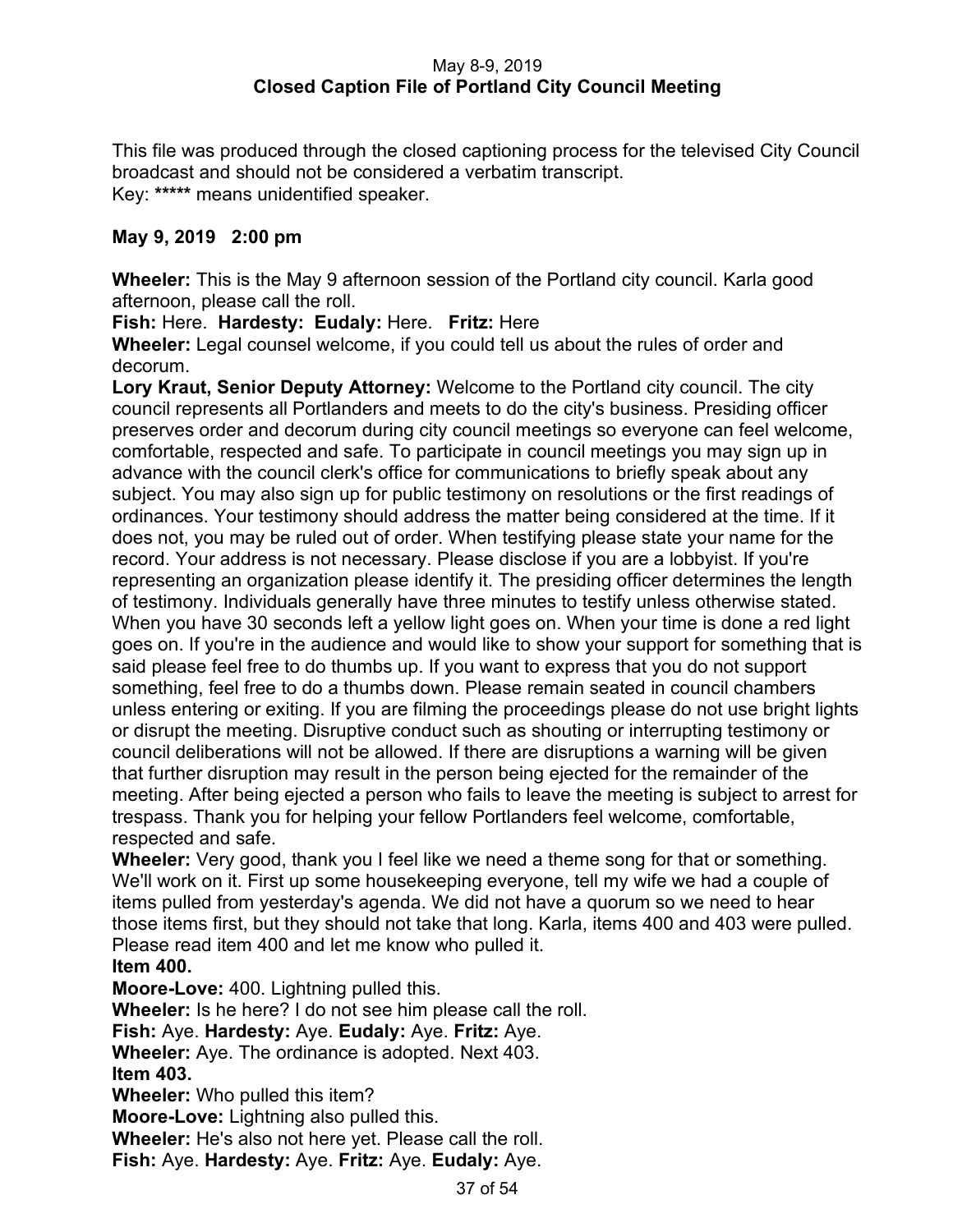**Wheeler:** Aye. The ordinance is adopted. Next item that we also had to carry over, item 407 the children's levy.

# **Item 407.**

**Wheeler:** Colleagues as many of you know I stepped in to chair the levy's allocation committee after commissioner Saltzman's retirement. I'm enjoying working with our staff and our community partners who are doing such important work throughout the community. Here with us today to talk about some of the organizations and the difference that they are making for Portland families and children is the pcl director Lisa Pellegrino, thank you for being here today, good to see you.

**Lisa Pellegrino, Portland's Children Levy:** Good afternoon council, nice to see you all again. We're here as mayor said asking approval of \$18.9 million in grants for one additional year. We're doing our funding differently this time which is why we have the oneyear renewal extension. It's not typical. The allocation committee decided to extend our overall funding process to allow time to do a grant making process review and also do more community engagement. That's been conducted over the fiscal year '18-19. We have gotten recommendations from psu, who did the grant making process review as a qualitative study in which they talked to people who have applied in the past, those who have been successful and unsuccessful, other funders and made a bunch of recommendations for how we should change our process and the community engagement process has concluded and the report presented to the committee in the April meeting, both reports are on our website if you're interested in the recommendations for change. The community engagement to allow time for those processes to conclude over this year we're delaying the competitive funding round until next year so we can implement the changes recommended. That's why we offered a one-year extension to all current grantees. They all elected to ask for that extension. Most of them were renewed. The process that we use for considering renewal is a grant performance assessment process. You have a copy of the form in your packet that shows what we complete for each grant. We assess on five metrics whether the grantee is meeting their service goals and service level they promised to deliver for us, are they meeting participation goals and those include things like attending at a certain level, whether folks are not exiting quickly and we aggregate that data by race and ethnicity to understand if people are staying in services in a similar percentage which then are enrolling. We look at outcome goals, we look at staff turnover and we do a financial review that considers audits and grant spending. Those are done for each grant, grantees are given a chance to respond to that performance study. We send those out complete with our recommendations. There's a space for the grantee to put their comments or recommendations in there. That is all sent to the allocation committee. They review all of those grant performance summaries and then we come together in a public meeting to make decisions. That's the process for doing those renewals. For the current renewal we're requesting approval of all but two current grants were voted to be renewed by the allocation committee. Two were not voted for renewal and those were based on performance concerns where folks were not able meet their service goals over time and were not able to cure that even though given a chance to do that. Three were renewed with conditions, three of the grants on the list you got a list of current grants on the back of the packet. Three of those were renewed with conditions, the first was for sei and that reimbursement is to be prorated for the number of kids they are able reach in foster care for their foster care grant. Human solutions after school program for homeless youth was being delivered in a shelter site that was subsequently closed and they were looking for a permanent site at a hotel and Multnomah county was involved in negotiations to get that site so we agreed to renew the grant provided they have a site for their services next year. I was in interim between the allocation committee and coming here notified that they have got that lease. So that shelter is gonna open at a permanent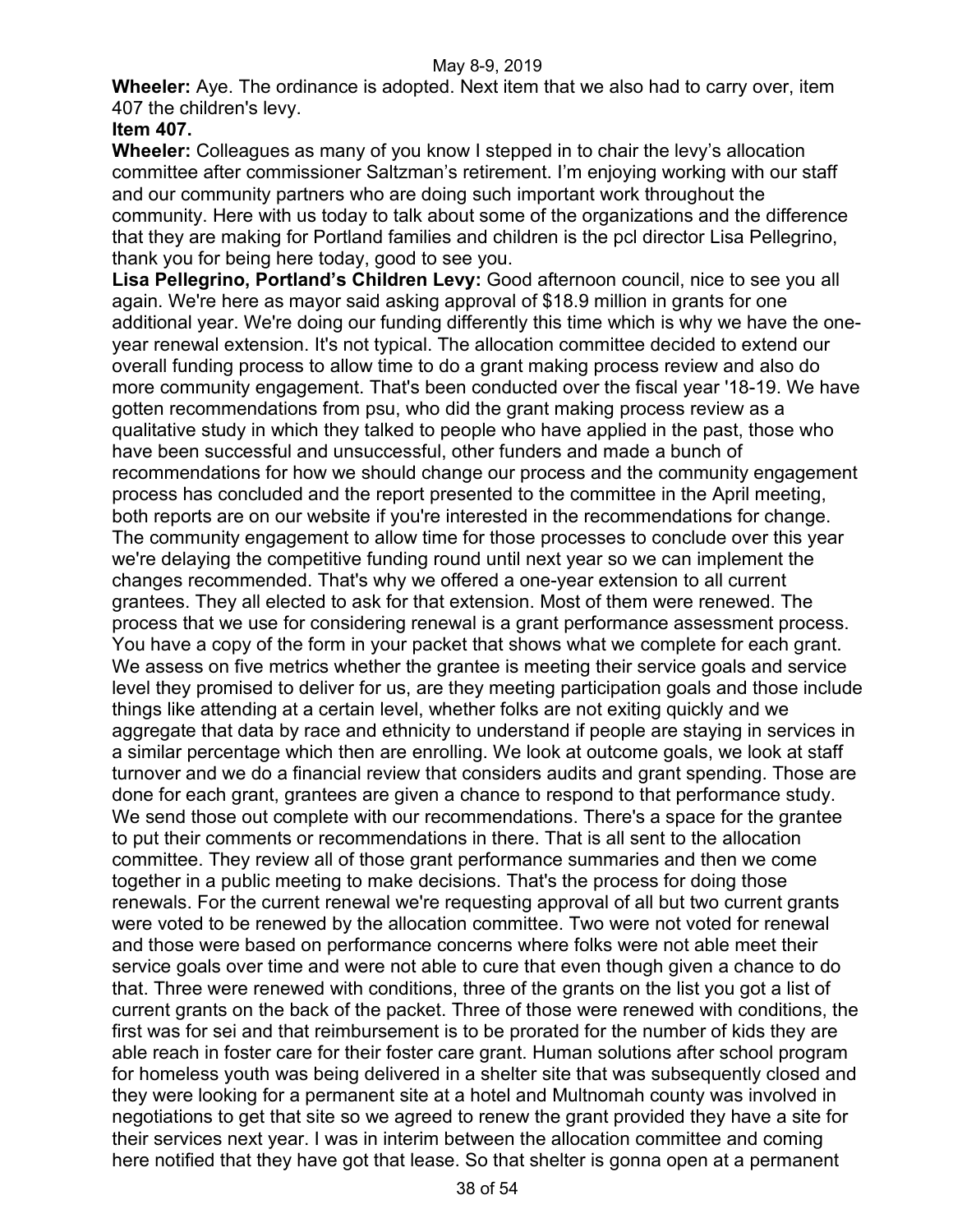site and we'll go forward with that program as planned if you approve that. Finely the pathfinder network was given a conditional renewal for an after school program being delivered in several sites. They had a lot of start-up issues in their first year. They are doing much better this year in reaching their goals and if they reach the goals this year they will be renewed if you approve them. Those are conditional renewals. All of the grants were renewed at the current budget level plus 3.9% cola, so all amounts that's represented on that form that's current service level. No service levels were changed except the conditional ones I talked about. Is there any question about the process or these specific grants before we tell you about -- show you some great photos and quotes from people? **Wheeler:** Commissioner hardesty?

**Hardesty:** Thank you so much for your report. This is my first opportunity to actually take a dive into the Portland children's levy, so forgive me if my questions seem out of left field. **Pellegrino:** I'll do my best to answer.

**Hardesty:** Thank you. One of my questions is about whether or not there's been any audits of the Portland children's levy since its inception.

**Pellegrino:** We have a financial audit every year to assure that we are under that 5% cap for administrative costs so that's a financial levy. There was an audit conducted by the city auditor several years back. All of those audits are up on our website, so they're publicly available.

**Hardesty:** When was the last time that was done?

**Pellegrino:** I want to say four years ago, but I'm not positive on the date.

**Hardesty:** So we're probably time for another one. How many of these programs have been funded since inception of the children's levy and how many are new innovative programs?

**Pellegrino:** The levy is required by law to invest in improvement programs. I would say innovation hasn't necessarily been its focus funding innovative programs hasn't so much been its focus. I could get you a list of programs that have had funding from the inception then programs have been added at the different -- so we run competitive round every time the levy's been renewed, this is now the fourth renewal, so every time there have been new programs that have been added and some programs that were funded again. So I could depending on how you want to see that information broken down I can certainly get you that. I don't have that off the top of my head.

**Hardesty:** I would be very interested in knowing who is benefiting from the resources that we're investing in these programs. Demographically I know that there are some programs that are specific to racial, ethnic communities that are easy to identify from this list, but I'm not quite sure who is benefiting from say programs that, whether its Albina head start, hacienda cdc, maybe I know hacienda, but lets say mount hood community college. Is there an expectation that equity is being considered in your granting decisions?

**Pellegrino:** Absolutely that's part of both the processes I just described the community engagement and process improvement we're focused on that for our next round. It's been a focus for a while. We publish a lengthy report that gives you all the demographic information on who is served and programs funded. Pretty consistently 70% of the kids who are participating in the programs that we fund are kids of color. The breakdown by race and ethnicity in detail is in that report. We fund about 33% of the resources of the total dollars that are invested are invested in culturally specific organizations or programs. That isn't to say that there are many mainstream organizations that also serve children of color. So, does that give you some sense I would be happy to give you more sense if you -- or go through the report.

**Hardesty:** That gives me some sense, but I'm very interested in actually who benefits cause clearly if we're all paying for it I want to make sure the reach of the resources are reflective of -- I know it's proven programs and I say that with a quote but proven by who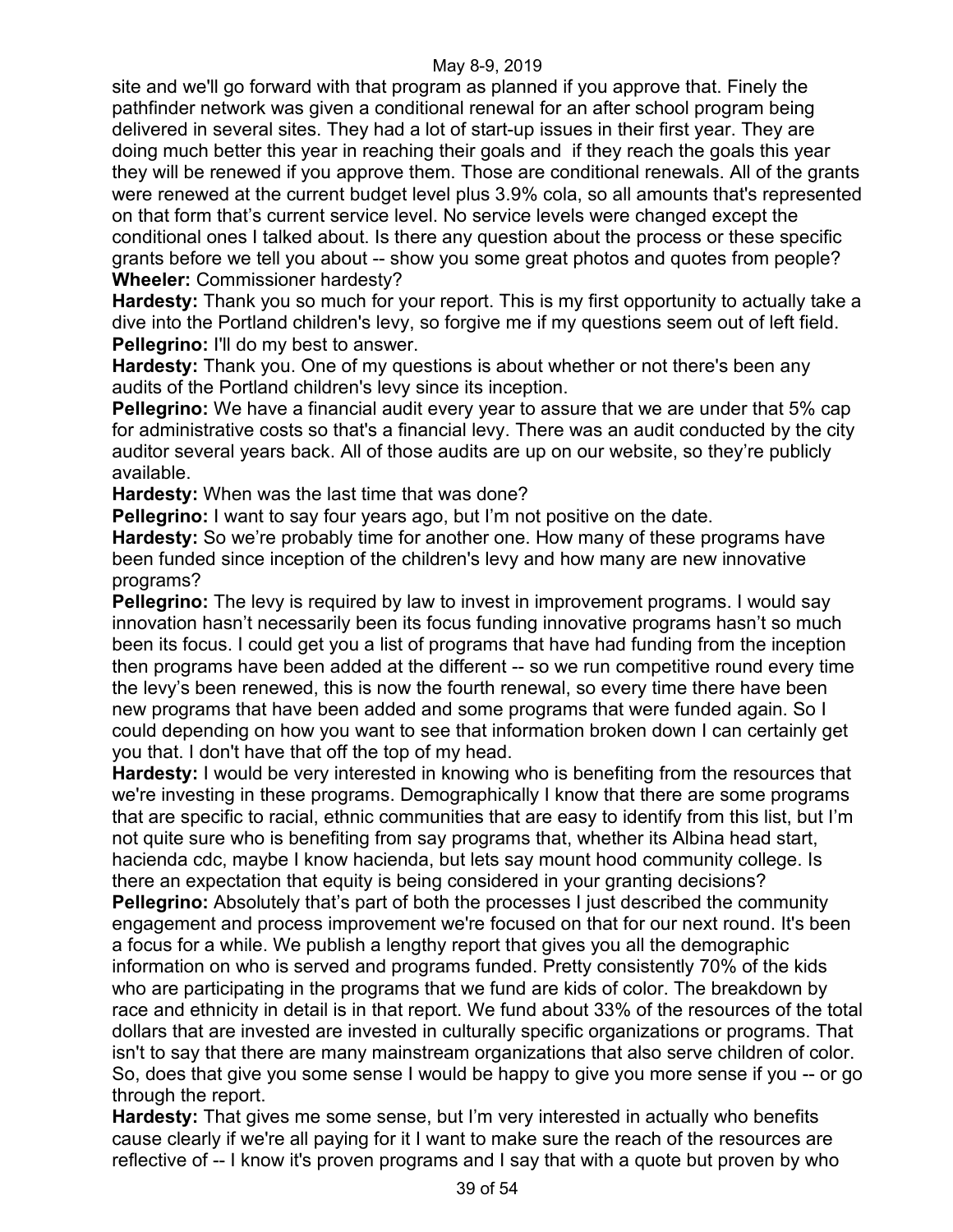for who I think is the bigger question. Because -- I'll leave it there, thank you. Appreciate your input.

## **Pellegrino: Okay. Any other questions?**

**Wheeler:** Very good, does that complete your presentation?

**Pellegrino:** We have a few slides. Every year we do a community report which is more focused on the programs themselves and the stories of the people in those programs and sort of who are we reaching and how have they benefited from the programs. So, we publish the data and numbers and we also do this. I was going to tell you some of the stories that are in this year's report, this years report was focused on folks who have been kind of to your point commissioner Hardesty, folks who were in programs we have been funding for the long haul. So some of these folks are now in high school or young adults or not even so young adults who participated in levy funding programs sometimes as long as 15 years ago. This first young man you see picture here is Rashard, he participated in the Albina early head start program starting at age 2 and continued on in the program the head start program in Albina, both of those programs support parents in meeting their children's needs which in Rashard's case included living with cerebral palsy. High quality eary learning and family support helped his family meet his special needs. He's now a high school and shared his dreams in the report so his quote is around to one day live independently and his mom joined the staff at Albina head start and is now a lead home visitor there she's worked there nine years. In Serenity's words that his mom she says it's a way to give back what was given to me. I think it speaks volumes when you see people who participate in the programs who become employed in those programs and stay with them speaks volumes to what they do in the community. Next is in child abuse prevention intervention program, this is Kristin and her two sons, she participated in the insights echo program when she lost custody of her first son while experiencing domestic violence. The echo program provides intensive home visiting services for parents seeking to unify their children that are in dhs custody, she credits this program and others along with it with helping her to regain custody of her first child and learning the parent skills she needed to parent both her sons. The sons you see pictured they are now eight and 11 and she has a job at a nonprofit and is working toward a b.a. in psychology. So you kind of see the longevity this was many years ago she participated when that first child was a baby. Next slide is for after school program, which is -- the young man you see pictured there is David. He participated in an open school step-up program as a 9th grader and still remembers attending summer leadership camp that preceded the beginning of high school and tries to create a bond between the advocate staff and the youth they serve. Step up helped him focus on his academics and eventually apply to college. This young man was selected as a gates millennium scholar attended university of Miami and graduated, then attended the university of Portland for a graduate degree. He chose to return to Portland to live and is now a teacher at Roosevelt high school. In his words "step up made the impossible possible, I felt really cared for like being in a community". That is a program you're renewing funding for today if you approve it. The next is Fayma, who participated in a program called college possible, she's currently about to receive her degree from the university of Oregon in about a month and a half after participating in college possible six years ago. She went to Memphis after graduation to work for teach for America. This young woman was born in a refugee camp in Kenya and came to Portland at nine. By the time she got to David Douglas high school she has set her sights on college and enrolled in college possible in her sophomore year. The near peer mentors recent college graduates helped her navigate all the standardized testing, applications, the essays, everything required for college. Coaching, mentoring and supporting first generation college students to navigate the admissions process and supports them when they enter college, so it carries through into the college years. Fayma said her long term goals to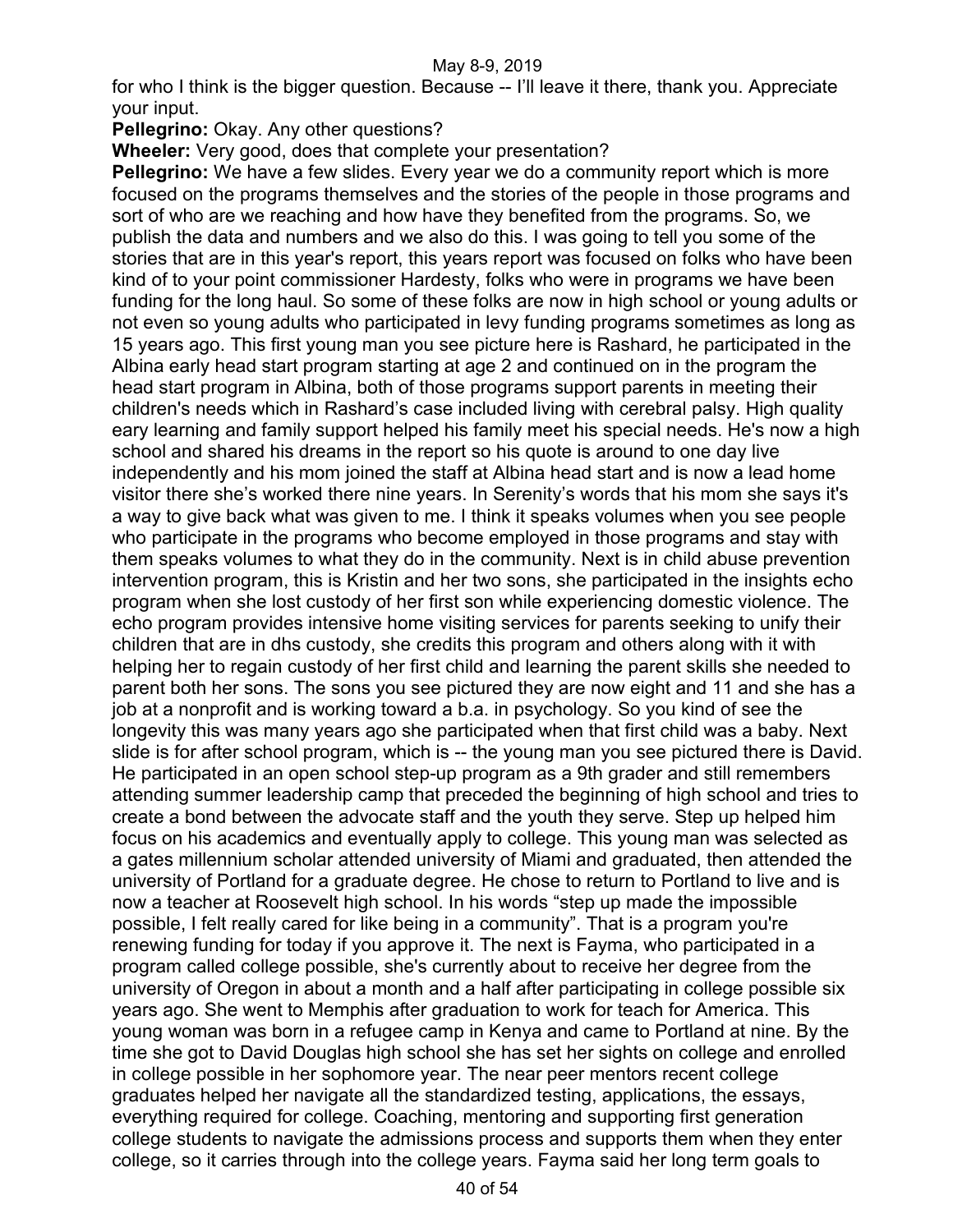open a nonprofit for Somalian, other Muslim young girls to empower them and let them be their own person. There's a sampling of the folks benefiting and have benefited over the long haul so when people ask about the impact of the children's levy over time these are the examples that we point to. That's the end of the presentation.

Any other questions? Or concerns?

**Wheeler:** Commissioner Hardesty.

**Hardesty:** Thank you. I'm curious. How big is your staff?

**Pellegrino:** 5.25 fte.

**Hardesty:** How diverse is your staff?

**Pellegrino:** Not diverse at all we're all white.

**Hardesty:** Thank you.

**Pellegrino:** Any other questions?

**Wheeler:** Very good. Thank you. Is there public testimony on this item, this is an ordinance.

**Moore-Love:** No one signed up.

**Wheeler:** Very good, any other discussions, comments, questions? Please call the roll. **Fish:** Well, thank you for an excellent and very succinct presentation and I look forward next year to learning more about how you're recasting the grant making process and how that's going to evolve. Mayor, given your schedule and all the other things you're doing I don't know where you find the time to chair this body, but kudos to you for taking that on. I'm pleased to vote ave.

**Hardesty:** Thank you very much for the report. It's interesting report to try to wrap your head around. I know the community has invested quite a bit of money to make opportunities available for many folks who are finding it hard to have opportunities. I think that I want more information about how these dollars are invested, how we're using the equity lens to determine what works and what doesn't work and I'm disappointed to hear that in how many years, 12 now? 10, 12 years, that we still have an all white staff making decisions about communities. That's really disappointing. And so I'm just going to vote no even though I know it will pass to make sure I have a marker in for next year. **Eudaly:** Thank you for the presentation. Aye.

**Fritz:** Thank you for this report. It's good to know how taxpayer money is being spent to do good things in the community. Thank you to the levy allocation committee members, as mayor wheeler for city council, Multnomah county commissioner Jessica Vega Pederson, Mitch Hornecker who is the business community representative, Felicia Tripp Folsom the community member appointed by the county board and Julie young, the community member appointed by city council. They are the ones of course that make these recommendations to us that director Pellegrino has brought. Thanks for that recommendation. Of course we thank former commissioner Dan Saltzman who has been a champion for this program. I have to say I particularly enjoyed the story about the step up parents, my son's first job after graduating from teacher training from lewis and clark during the recession there weren't any regular jobs so he got a part-time job as step up coordinator working at marshall high school and I remember his first task was making phone calls to families before that week before school to remind them that their child was invited to go. There was one particular phone call I can still remember where his end of the conversation was calling to remind you that Brittany needs to be at school by 9:00 tomorrow. No. It's tomorrow, not Saturday. Then so this student was able to get to this formative week just because that phone call had been made to make sure that the parent was on the same page because the parent was also very wanting to get the child to the programs. That's just an example of -- public dollars can make a lot of good and sometimes its in very small ways, sometimes in very huge ways. Thank you for the stories. Aye.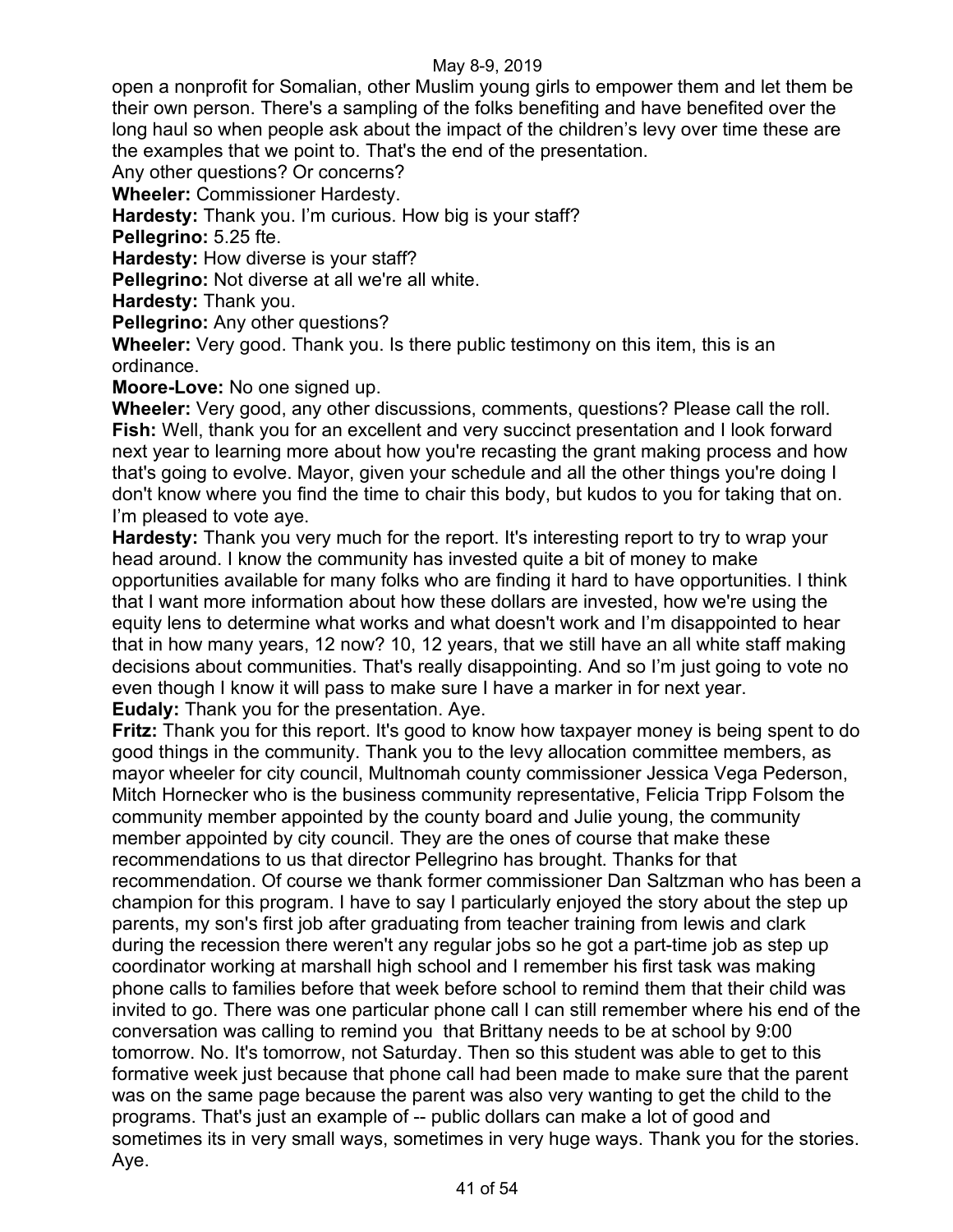**Wheeler:** Can you confirm that this requires unanimous consent? **Pellegrino:** Yes, mayor.

**Wheeler:** I vote no. The ordinance fails. I ask for a motion for reconsideration. **Fritz:** I move to reconsider.

**Wheeler:** We have a motion to reconsider, please call the roll.

**Fish:** Aye. **Hardesty:** Aye. **Eudaly:** Aye. **Fritz:** Aye.

**Wheeler:** Aye. So to be clear now it's being reconsidered. Colleagues, this requires unanimous consent given that it is an emergency item. Please call the roll on the ordinance up for reconsideration.

**Fritz:** We're not allowed to abstain. We're allowed to leave the chamber to note disagreement with a vote. I appreciate the point of order that is being called. **Wheeler:** Please call the roll.

**Fish:** Aye. **Eudaly:** Aye. **Fritz:** Aye.

**Wheeler:** I think commissioner hardesty raised a valid point both in terms of the composition of the staff as well as composition of the committee itself. She is correct that the children's levy does do tremendous work with diverse communities throughout the city of Portland. I very much respect the report you gave today and I respect the work that you've done. I think it's fantastic, but I also do want to acknowledge that all of this should strive to be more inclusive and diverse in terms of how we address the community. I vote aye. The ordinance is adopted, thank your report I appreciate it. Next is an interesting one. The justice center elevators, this is the four-fifths item, this was on the Tuesday memo 412-1.

**Jana Gerow, Office of Management and Finance:** I'm here to present --

**Moore-Love:** I'm sorry, wrong one.

# **Item 412-1.**

**Wheeler:** Now Jana, commissioner Fritz.

**Fritz:** I just need to ask the city attorney, does it have to be the same for people who signed the four-fifths that hear this case?

**Lory Kraut, Senior Deputy Attorney:** I do not believe so.

**Fritz:** Thank you.

**Wheeler:** Good. Cause we don't want to hear it again.

**Gerow:** Should we acknowledge hardesty coming back in or not?

**Wheeler:** I assume she will work her way back.

**Gerow:** Good afternoon, my name is Jana Gerow and I am a construction manager for the facilities capital projects team of organization, the office of management and finance. That would be omf, not omg, by the way. We're in the process of getting ready to do a major modernization of the justice center elevators that are on city of Portland side. So they service the police and they are also used to transport defendants and also criminals. So in regards to the justice center and how this elevator process has gone these were put in place when the building was constructed in 1982. There was a modernization that was a minor modernization in 2006. So since that time we have had a variety of problems that are affecting both the safety and security of the elevators mainly motorized problems. So we had an assessment in 2016 that was a minor assessment and found it to be functional and thought that we would have another five to ten years. Two years later they are having enough problems that they have people not riding elevators because of concerns, not that they are not working but just that they are slow or we have had some stoppage. We did a further assessment in the fall and this recommendation was for a full modernization, which mostly will be located on the functional parts. That's where we're at right now, that's what the budget is for. Again, we would ask for your support.

**Wheeler:** Very good. Any questions? Discussion? Public testimony on this item? **Moo-Love:** Maggie and Charles signed up yesterday but I don't think they are here today.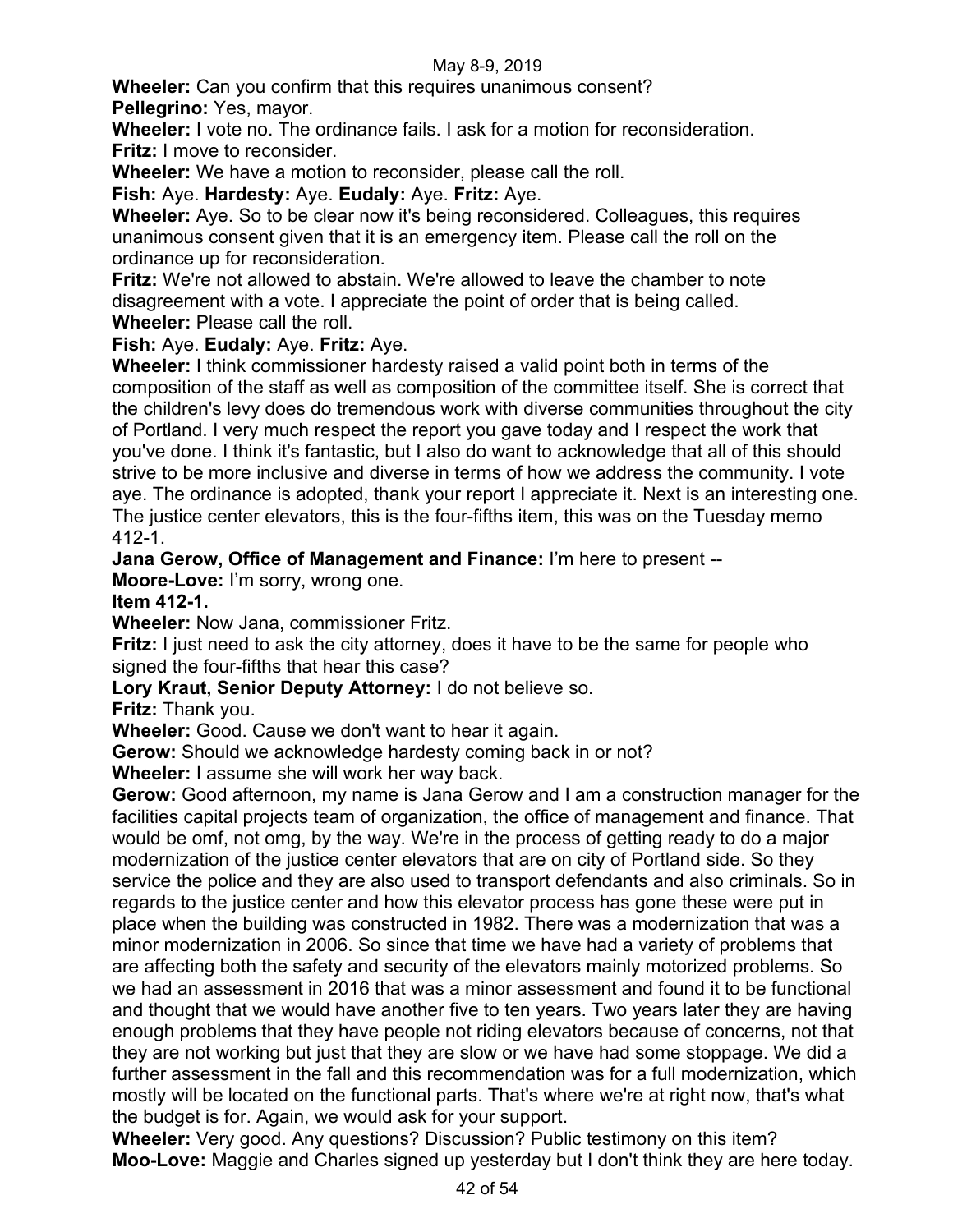**Wheeler:** I don't see Maggie and I do not see Charles. One moment. They are going back to the videotape. Are we good?

**Moore-Love:** Yes.

**Wheeler:** Please call the roll.

**Fish:** Aye. **Eudaly:** Aye.

**Fritz:** I got stuck in these elevators while chaperoning a third grade field trip. It was horrible. Aye. [laughter]

**Wheeler:** That may be the best reason I've ever heard for voting for anything here. I vote Aye the ordinance is adopted.

**Fritz:** I'm over it. I'm over it.

**Eudaly:** And She'll never forget.

**Wheeler:** Our last item for today, thank you all for your patience for this, item 413, please. Time certain item.

**Moore-Love:** We need to switch out clerks here, just a moment.

**At 2:27 p.m. council adjourned.**

# **At 2:28 p.m. Prosper Portland Budget Committee Convenes**

**Wheeler:** I'm now convening the prosper Portland budget committee meeting for the purpose of receiving the budget message. The budget committee members received copies of the budget on Friday, May 3. I now request Pam Feigenbutz to call the roll, please.

**Fritz:** Here. **Fish:** Here. **Hardesty: Eudaly:** Here.

**Wheeler:** Here. I would like to now welcome chair Cruz and executive director branam to make their presentation.

**Fish:** I want to note that on page 3 of your excellent report bobby lee is listed as director of economic development and today I saw on my twitter feed a picture of him apparently he's moonlighting as an aide to a mayor of another city. I want to put that on the record as an issue of concern.

**Gustavo J. Cruz, Chair, Prosper Portland:** We miss bobby. Good afternoon mayor Wheeler and commissioners. I'm Gustavo Cruz chair of the prosper Portland board of commissioners. We're pleased to be here this afternoon to present our fiscal year 2019- 2020 budget proposal for your consideration. Since we reviewed the requested budget with council on April 1, staff have continued to engage community members on specific district budgets. Those conversations helped inform the implementation of action plans and the five-year forecast that is included in this proposed budget document. On behalf of the board I would like to thank the staff and community partners involved in the preparation of this budget which includes 29 unique budgets for each fund. It's quite an undertaking. During this year's budget process the board prioritized funds for Portland means progress, the inclusive business resource network, mercatus and my people's market happening June 1 at the u.s. postal service site, so we hope you'll join us there as well as continued support for community led efforts such as the hill block. We appreciate mayor wheeler's ongoing support in inclusion of these priorities of our proposed budget. I am prod of the agencies work and I look forward to strengthening our collaborative efforts with private, public, private and community partners as we build an economy that benefits all Portlanders. I would now like to hand the presentation over to executive director branam and director of development and investment Lisa Abuaf, thank you.

**Kimberly Branam:** Thank you chair Cruz, good afternoon mayor Wheeler, commissioners I'm Kimberly branam, executive director of prosper Portland and Tony Barnes our finance manager is joining us here, he put a lot of the information, so want to note that he's here to answer questions. I am going to -- we're pleased to be here to present our agency's proposed budget for your consideration and this presentation is intended to be a complement to our earlier work sessions with you which were primarily focused on the city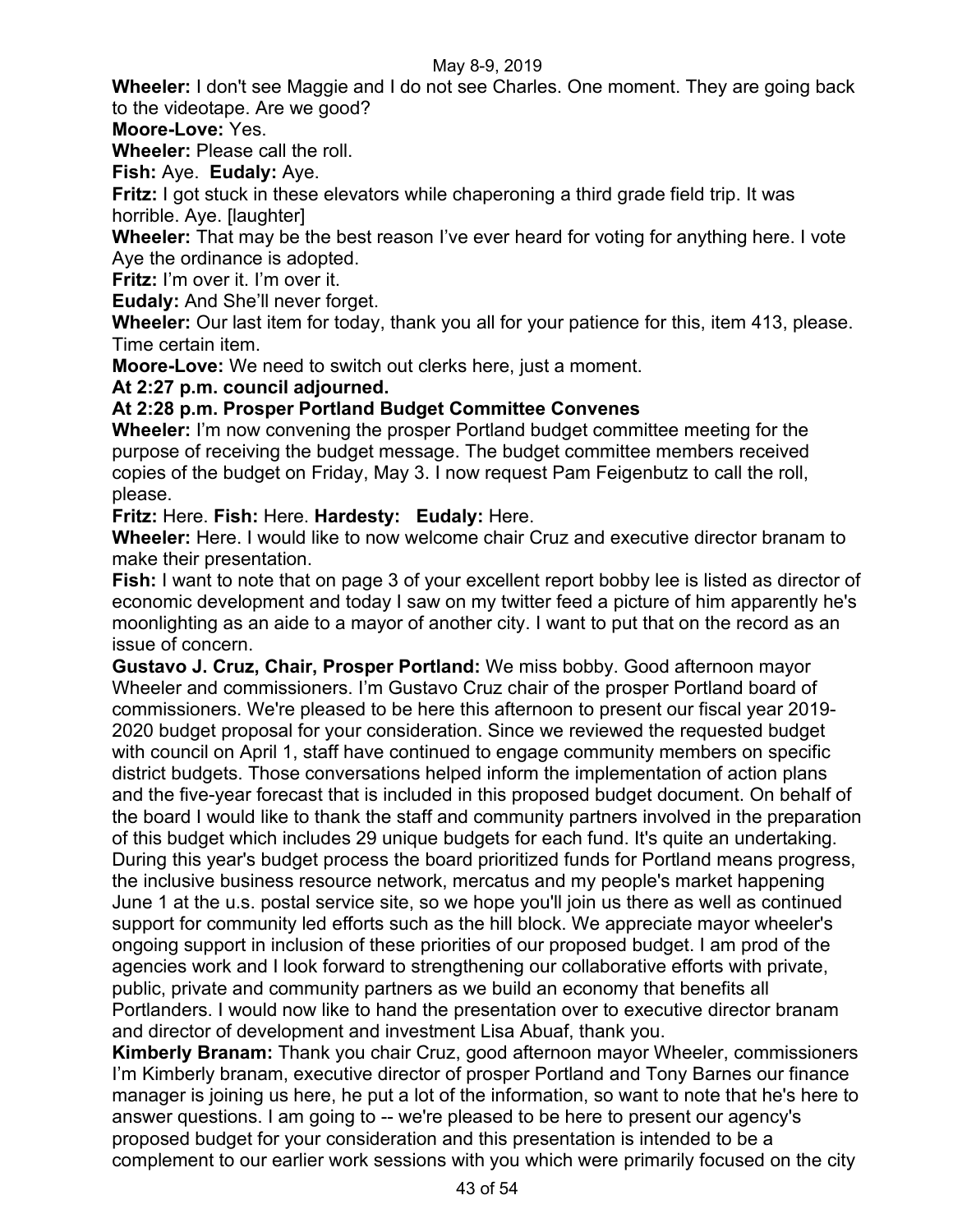general funds and other nontax increment finance resources. The majority of this afternoon's presentation will focus on priorities supported through our tax increment finance districts. I'm going to focus my presentation on the strategic direction, the budget process and our resource context then Lisa Abuaf our director of development and investment is going to provide an overview of each tax increment finance district and we'll make sure we leave plenty of time for questions and discussions throughout. I want to make one note just about terminology. You'll hear us using tax increment finance district or tif instead of urban renewal, while legally speaking we still do administer urban renewal areas and urban renewal funds, urban renewal is a loaded term and comes from practices in the early 1900 that were primarily focused on bulldozing communities and using eminent domain. Tax increment finance by contrast is a tool that employs future property tax proceeds and can be used for many different proposes, so you'll hear us using tax increment finance district intentionally to make sure we're clear on not actually performing urban renewal. Our 2015 to 2020 strategic plan establishing our priority of creating widely shared prosperity to deliver on this plan we harness our agencies core business lines. In you'll see business development and technical assistance, community capacity building and work force training and commercial and mixed use investing to achieve five objectives. Increasing access to quality employment, especially in middle wage sectors, supporting wealth creation amongst people of color and people in low incomes through business and development ventures. Developing capacity and creating strong partnerships to address our most pressing challenges and supporting the health and vitality of neighborhoods across Portland and of course being effective and equitable stewards of public resources. In today's presentation we will be spend a good deal of time talking about our commercial and mixed use investments, sort of the green, purple and gray portion of our strategic plan. **Fish:** Can I just get clarity on something? Today you're walking us through prosper Portland's budget. Tonight you're walking through just the general fund portion? Is that correct?

**Branam:** So tonight is just a public hearing, but it's a public hearing on both our general fund and our tif budget.

**Fish:** Both.

**Wheeler:** To be clear this is the opening of the budget meeting on the prosper budget then at the end of this session I'm going to continue the hearing to tonight for the public hearing portion of this.

**Branam:** Thank you.

**Wheeler:** Then we'll vote on it along with the rest of the budget.

**Branam:** Okay. So the last year we have produced significant results towards achieving our strategic plan goals as you'll see on this slide. We have increased access to high quality employment, helping support creation of more than 3,000 jobs and another 374 employment connections through business development, industry initiatives and e-zone support and work force navigation. We've advanced wealth creation for people of color and people in east Portland. Supporting diverse long term property owners and business owners to stabilize or increase the competitiveness of their business interests. We awarded \$1.6 million for example in grants through our prosperity investment program with 65% of resources awarded to people of color. Over the past two years 25% of our contracting dollars in projects in which we have invested have been performed by certified firms and 13.4% have gone to minority business enterprise or disadvantaged business enterprise certified firms. We supported access to healthy complete neighborhoods and implemented new tools in response to rising commercial rates across the city. Through the commercial affordability tenanting program we have 40,000 square feet of -- over 40,000 square feet of ground floor retail space in albert commons, Lents commons, Oliver station and available at 10<sup>th</sup> and Yamhill that will be made available at below market rate. We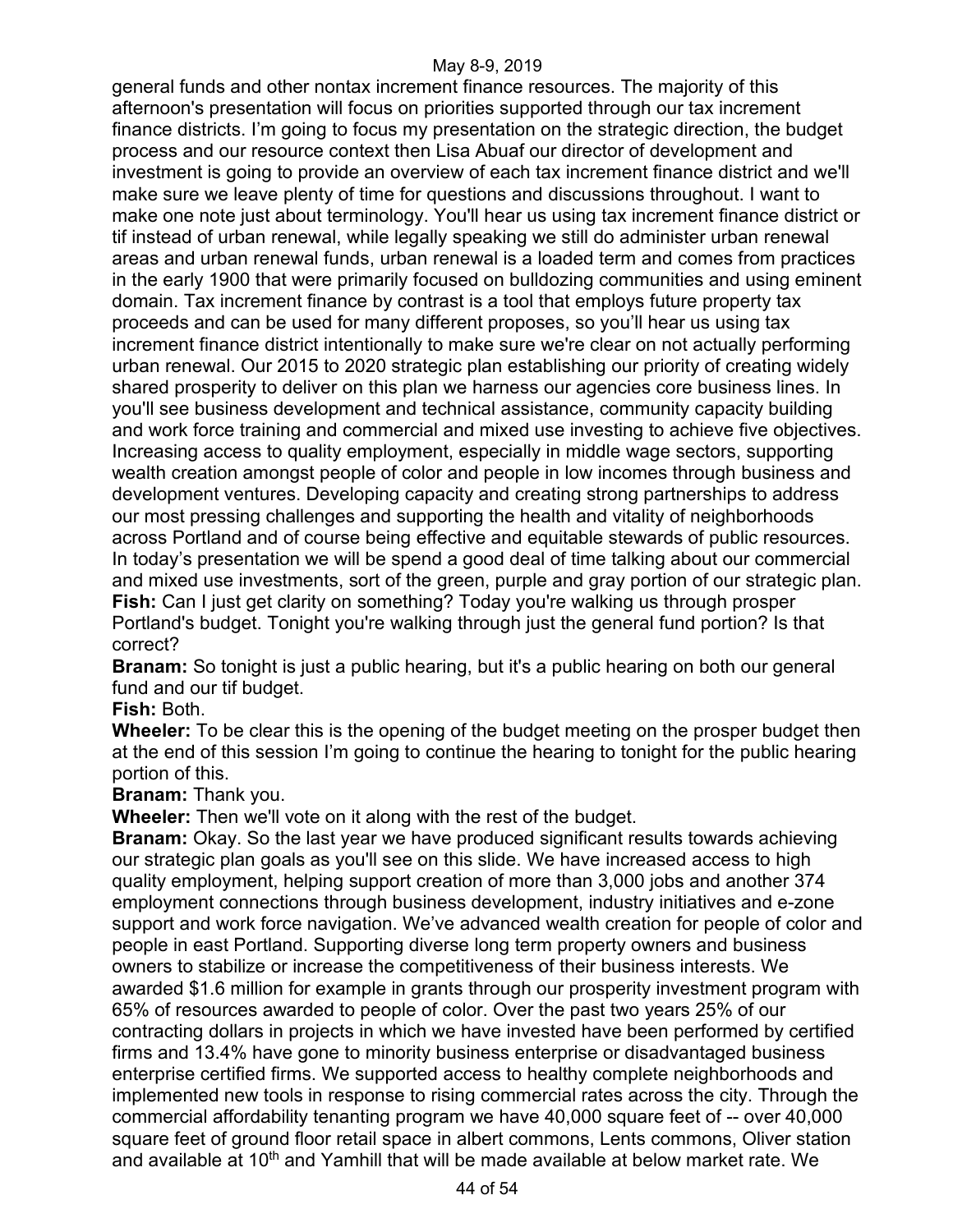have also partnered with Portland housing bureau on projects to create hundreds of new affordable housing units in Lents and north macadam. Finally we have endeavored to be effective stewards of public resources and continue to evolve as an organization. Our financial programs have leveraged \$6 from the private sector for each dollar we invested. This budget before you intends to continue the work as we enter into the last year of our strategic plan. The prosper Portland budget advisory committee for the fiscal year 19/20 budget development process included a mix of geographic focused constituents, a member of the council for economic and racial equity, trade sector industry groups, entrepreneurship organizations, educational partners and community development economic partners. The budget advisory committee met four times over the course of the budget season and provided incredibly valuable input, but they also said it was hard to get through our budget in just four settings even though there were three hours each so we will be working to engage our budget advisory committee on a year round basis going forward. Acknowledging the fact that there are 20-plus funds so it's really valuable to have members of the public who are able to dig deep into our budget. While the charge of the budget advisory committee is to broadly focus on how the budget delivers on our strategic priorities we also know there are geographically based constituencies with particular interests in particular tif budgets. As we have done the past few years we complemented the budget advisory committee process with outreach to business and neighborhood associations listed on the slide above. We have also incorporated the input we heard from these community members by for example restoring full funding to loan matching programs and interstate district to support eligible prosperity investment program grant recipients. We were asked to consider bringing forth a recommendation to extend the life of the gateway regional center tif district given that they are not planning to reach maximum indebtedness, so we'll be coming back based on that feedback as well. The next slide provides a quick snapshot of our overall budget of the \$372 million in resources this year we anticipate up to \$159 million in total expenditures from prosper Portland there's an additional \$60 million with Portland housing bureau intends to deploy toward affordable housing projects. 90% of our resources come from existing cash balance in tif districts and new tif funds that will be issued next year with program income, general funds, community development block grant dollars and enterprise loan funds making the difference, while it seems like a small percent, the non tif funds make up nearly a third of our operating budget. To support this work we did employ a total of 90 fte -- I'm sorry full-time equivalent and limited term equivalent staff with staff levels for our three largest external facing departments noted on the slide.

**Fish:** Director Branam can I ask a question? I'm looking at the resource column. If we could keep that up for a second. How do you get a third of your resources as non tif? **Branam:** So if you divide our capital budget with our operating budget, so our operating budget is round about \$30 million a year, Tony can give details. We have about a third of that, so about \$10 million, of non tif resources that we deploy for our economic development programs, staffing associated with that, and other programs that are really more on the operational side. The other resources go into capital improvement programs and projects, so major development programs.

**Fish:** So it's just a preview of your next strategic plan is your goal to get that percentage higher of non tif funds your operating budget so you become more sustainable as tif declines as a resource?

**Branam:** Yes. We hope through our financial sustainability plan to be able to be really reliant on other funding sources to make up the gap to get to \$30 million in operating funds.

**Fish:** Thank you.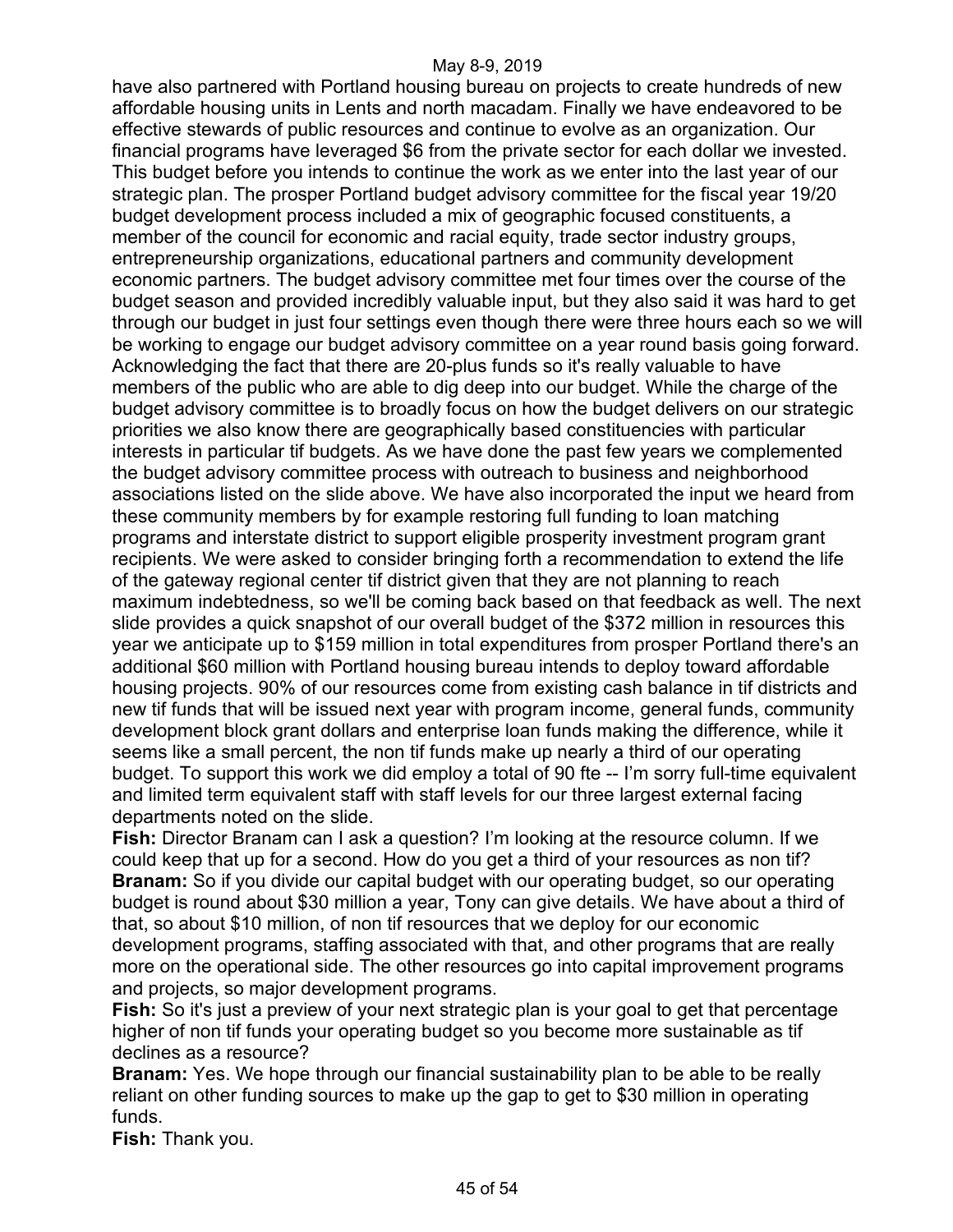**Branam:** Thank you. So breaking down into what the \$159 million would be invested in, at a high level about \$115 million is planned for investment in property redevelopment, so major investments that you'll hear more about include the post office and Broadway corridor, ongoing investment in old town Chinatown action plan and investing over \$13 million in property investment program grants. Approximately \$15 million is available for economic development purposes which include both general fund programming and business finance lending in tif districts as well as other non tif resources. About \$11 million is dedicated towards infrastructure which includes in this budget leach botanical gardens and Sullivan's pedestrian bridge among others. For the general public, this is a map that shows 16 active districts. Four of these districts identified in blue are active plans but have reached their last state issued debt, so the only resources that they have are resources that in the district are generating income. The six districts shown in gold are active districts that continue to issue new tax increment finance debt proceeds and those proceeds are included in our budget and five-year forecast. The final districts are neighborhood prosperity initiative districts, these districts are much smaller in scale and are noted in green on the slide. So this chart has a lot of information all condensed into one it illustrates the maximum indebtedness that we are allowed by law to borrow within each of the tif district and it shows how much has been issued so far. What you see in dark gray has already been issued, what is in green is what is still available and anticipated to be accessed. All districts are anticipated to reach maximum indebtedness based on their financial capacity with the exception of gateway which we anticipate will come about \$64 million short of the legal limit for that district. South park blocks did not reach maximum indebtedness when the final date to issue debt occurred in 2008. Finally the dates show for each district the last date to issue debt as well as when the districts will be defeesed, that is when all bonds are expected to pay off. Airport way is the first district that will be defeesed in June of 2020 and the last district to defees as currently anticipated is gateway in 2030, we can leave that for one second just in case there are questions about that, we can come back to that if there are additional questions. Moving to the affordable housing set-aside, since the set-aside policy update in 2015 which increased the affordable housing set aside from 30% to 45% on a go forward basis, through this fiscal year \$142 million have been spent or allocated which is 39% of eligible tif resources. Central east side gateway and to a lesser extent river district and north macadam are trending below the target but these resources are programmed to expand in the five-year forecast to the housing set aside so we anticipate that we know that we will meet the targets as identified in the column to the right. Altogether between 2006, which is the beginning of the set aside, and 2025, a total of \$540 million in new tif resources will have been spent on affordable housing. So two more contextual slides. Our board also wanted to ensure that the budget aligned with the high level financial sustainability plan that commissioner Fish mentioned will be implemented over the next ten years. When fully implemented we hope to maintain a \$30 million per year operating budget and back fill for the reduction in tif funding. In the immediate term our priority is to pursue and adopt an impact investment approach for the remaining tax increment finance funds and existing real estate assets meaning that we are optimizing both our public benefits and our financial return, to return a blended rate consistent with our values and informed by market performance. Throughout the presentation you'll see donuts that have these different colors and here's what they mean. Represented in green you have grants and infrastructure, which require extremely high levels of public benefit and there's no repayment or return over the five-year period this represents 20% of planned investment and 27% through the ten-year plan. Program related investments are those which also produce significant levels of public benefit and where we anticipate repayment with modest return that is below market rate. That represents 50% of our plan investment over the next five years and 44% through the next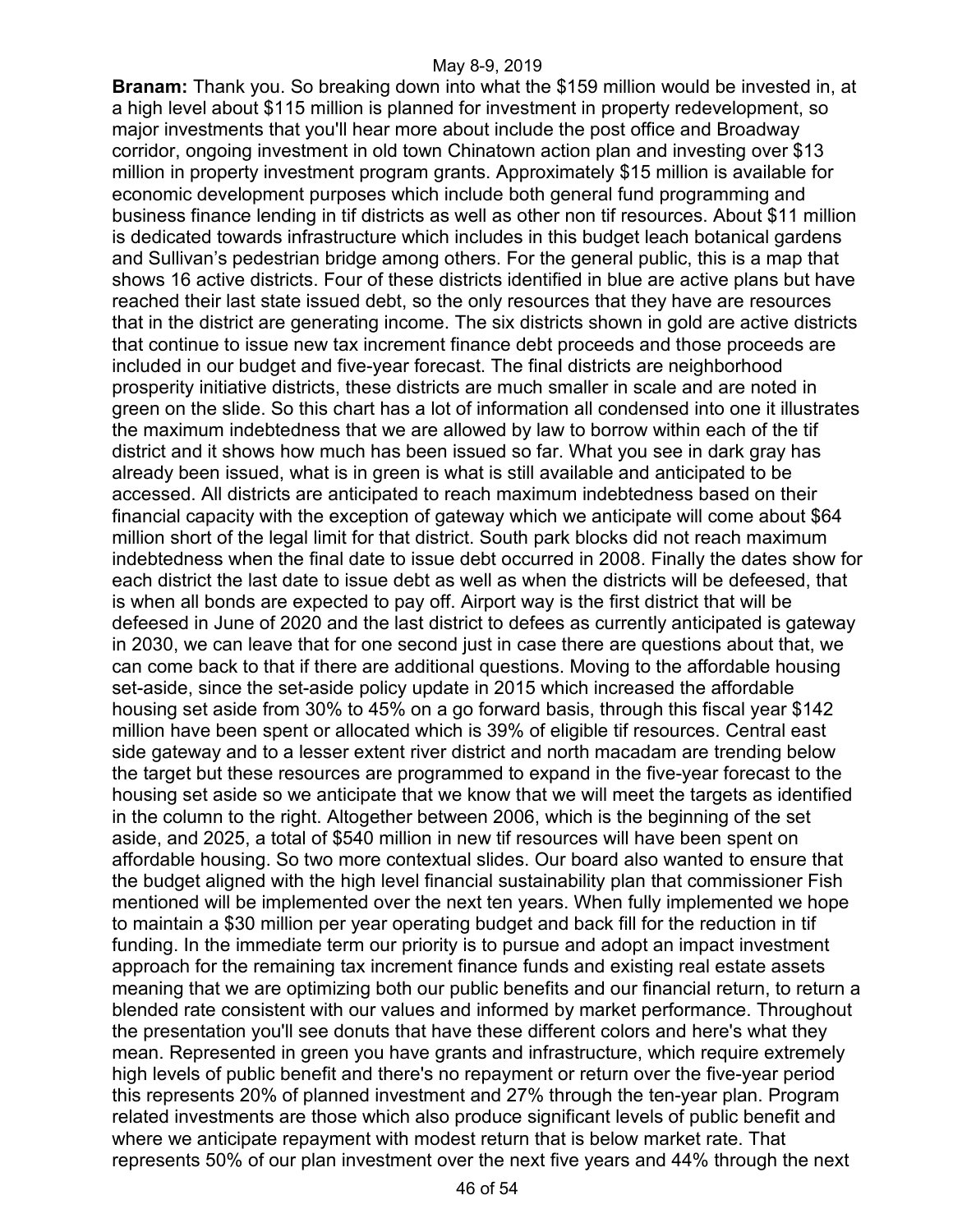ten years. Mission related investments also meet our policy objectives and have an anticipated repayment in market rate of an average of 6% return. Over the five-year budget forecast we have allotted \$91 million or 30% of tif budgets towards these investments, this includes Broadway corridor, the odot blocks in central east side and the Oregon convention center tif district. Finally, the next slide shows breaking down the investment categories by tax increment finance district we see how the relative investment programming works. Neighborhood districts are primarily program related so below market returns with additional grant and infrastructure investments as shown in blue. Most central city districts are currently programmed with more of a mixture of investments so river district, downtown waterfront and the Oregon convention center are programmed with higher amounts of mission related investments where we anticipate more market level returns with some of the projects moving forward. With that I'll hand it over to Lisa to dig into each of the tif districts.

**Lisa Abuaf:** Good afternoon, mayor, city council members. I'm Lisa Abuaf I'm the director of development investment and the first four tiff districts that we'll walk you through each has an action plan so we spent multiple years working with the community and they each have a five-year action plan in various years of the life cycle of the action plans but they are pretty robust including the north northeast development initiative that has about \$32 million of non-housing set aside tif investments for placement which are guided by the 2017 initiative plan that we worked on with the community as well as the north northeast oversight committee, which is a committee of community members which meets monthly where we report out our activities and investments in this area. The plan was developed with significant community input. Its primary focus is fostering economic prosperity amongst african-americans and people of color within north northeast and what that looks like when we go to place investments is supporting businesses, long time property owners and anchor community nonprofits. Recent accomplishments that showcase some of that work is the completion of the albert commons project as well as community based affordable commercial tenanting at Alberta commons that Kimberly mentioned earlier. 82% of construction at albert commons and the tenant improvements we made to support the businesses was performed by disadvantaged business enterprises and mwesb, with 27% of those construction dollars going to dbe and mbe firms. We're pleased to announce champions barber shop one of the tenants of Alberta commons opened in April. We anticipate greenhouse is scheduled to open shortly and Cason's fine meats will open later this summer. Over the past two years we have served approximately 50 businesses throughout the area and long time property owners with what we call our prosperity investment program grant program with 90% of those grant dollars and those businesses in long time property owners being people of color. So as we look forward we feel like we have made really strong progress in supporting small businesses and long term property owners and this year we would like to focus on the pipeline for larger scale property development loan projects as well as what's called a cultural business hub. It will likely occur through competitive bids so there are opportunities for community members to make offerings. We'll also continue to work with the Portland housing bureau where we compliment their dollars to provide down payment assistance and homeownership support programs to a broader range of income levels of folks living in north northeast or desiring to return to north northeast. We'll continue to coordinate with oversight committee on all activities and investments. So the next area will go --

**Fish:** Can you go back one slide?

# **Abuaf:** Yes.

**Fish:** I'm looking at page 45 of your report, and one thing I can't really discern is the amount of unencumbered resources. So how do I look at your budget and determine how much is available for future projects that are not in the pipeline?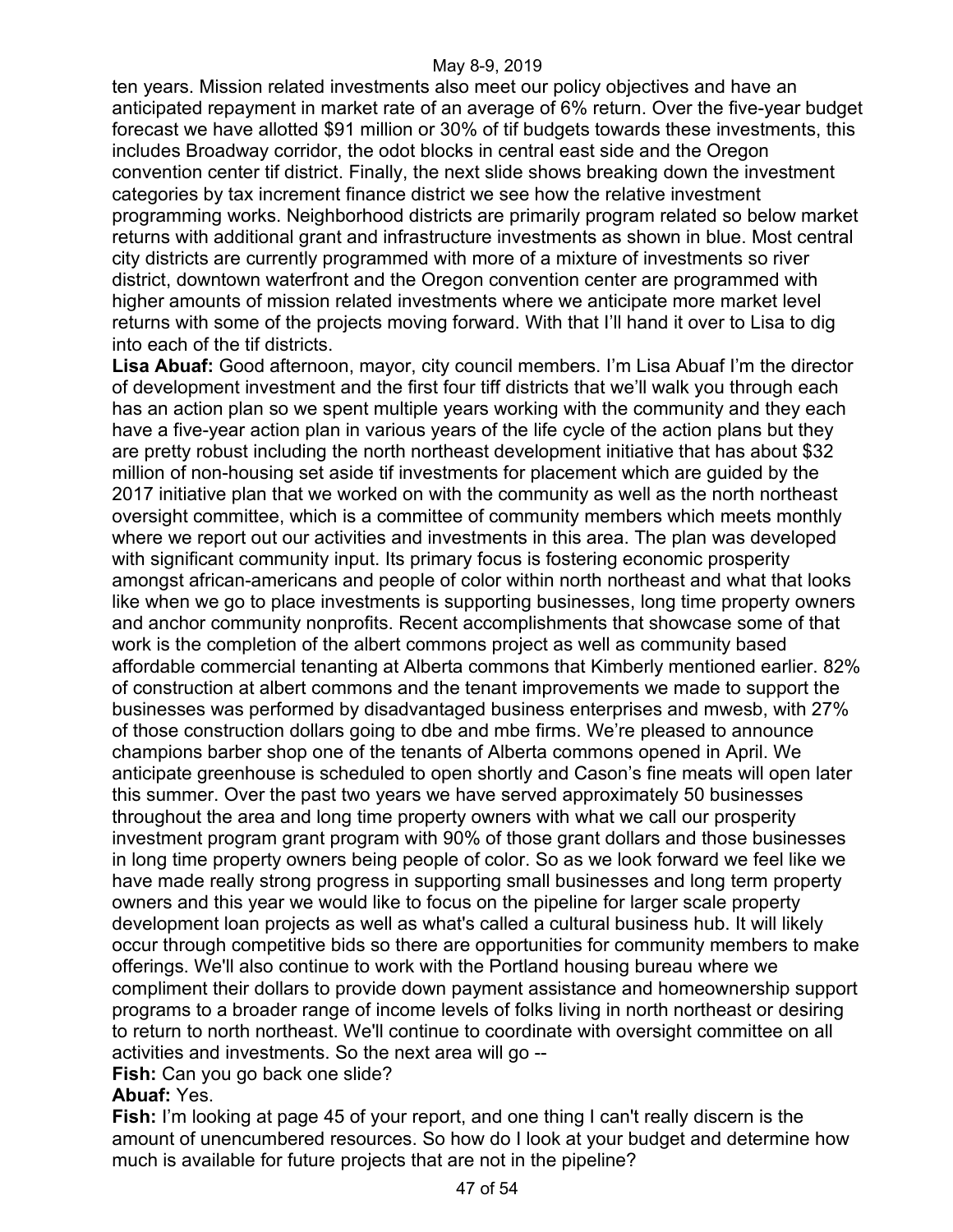**Branam:** That's a great question. We have kind of an interpretive budget we share with our budget advisory committee that shows that in a color coded way. So we will be happy to share that with you and also probably should post it. I think it's posted on our website. **Fish:** I would love to see the piece for interstate and let me be transparent. My predecessor parks launched a process with the community around the firehouse cultural center. We have received an interim report that contains some -- a range of options some of which are go big and look at redeveloping the whole site. The site has Trillium charter school to the north, has patton park to the south and has a decommissioned water bureau tank just behind it. In order for us to really evaluate all the options we need a robust partnership with prosper Portland. One of the things we're interested in learning is in any of your economic development and housing initiatives does this particular part of interstate fit in as an opportunity area? Do you have resources that might be available in the future over the next five years and then of course does prosper Portland and equally important the council have an appetite to look at investing in the next chapter of ifcc. So the document you're going to supply to me gives me a sense of what some of those unallocated resources are going forward. Adina long will be talking to you about some preliminary recommendations we received and how we might pursue them. Mayor, I think at some point we may sit down with you and others to talk about does ifcc fit within the vision for investments in -- I think particularly because the goal is to have a culturally appropriate culturally centered landmark structure whether it's the existing fire station or as part of a new development. We're going to want to know whether this is an opportunity worth pursuing, so just wanted to preview that and it's a dynamic conversation. Frankly, we'll be looking to you to see whether it fits into your five or ten-year vision for interstate. **Branam:** Thank you. We look forward to those conversations. We as Lisa mentioned have a great advisory body who will also bring in to those conversations when appropriate. So thank you.

**Abuaf:** Similar to the north northeast community, gateway has a five-year action plan that guides approximately \$35 million of nonset aside tif resources that we have available in the gateway tif district and the plan is about three years in now it was adopted in July 2016. The plan actually focuses on three geographic areas and divides up those resources from a goals perspective across the halsey weidler couplet area, gateway transit center area and then what's called central district which runs from around 102nd and Burnside south to mall 205. Our early focus as you'll see in our accomplishments has really been on the halsey weidler couplet. Over the past two years we served approximately ten gateway businesses primarily along that couplet with our prosperity investment grant program with 60% of those grants going to people of color owned businesses or property owners. We have partnered with the office of transportation on the halsey weidler streetscape projects that just started this past year with the goal of improving safety, operations and multi modal access along the couplet. We've also partnered with the parks department by providing land and investment in the gateway discovery park which had its grand opening last august and through our community livability grant programs we have been able to support really significant community nonprofits like irco Africa house throughout the gateway area. Looking forward, we're both looking to kind of complete the investments that we have been making in halsey weidler as well as starting to look at the other two key areas that were called out to us by the community. We are partnering with the housing bureau as well as human solutions on a new mixed use project intended to go adjacent to the park at 106th and halsey. It will create -- it will be a very important component to creating vitality within the park particularly through the ground floor retail. The project will bring new residents and businesses and I would just flag we are bringing this before our board here in the next month or two. We do anticipate it will be a mixed income project. The unit count has shifted so you may hear something about this from the community this evening. It has shifted and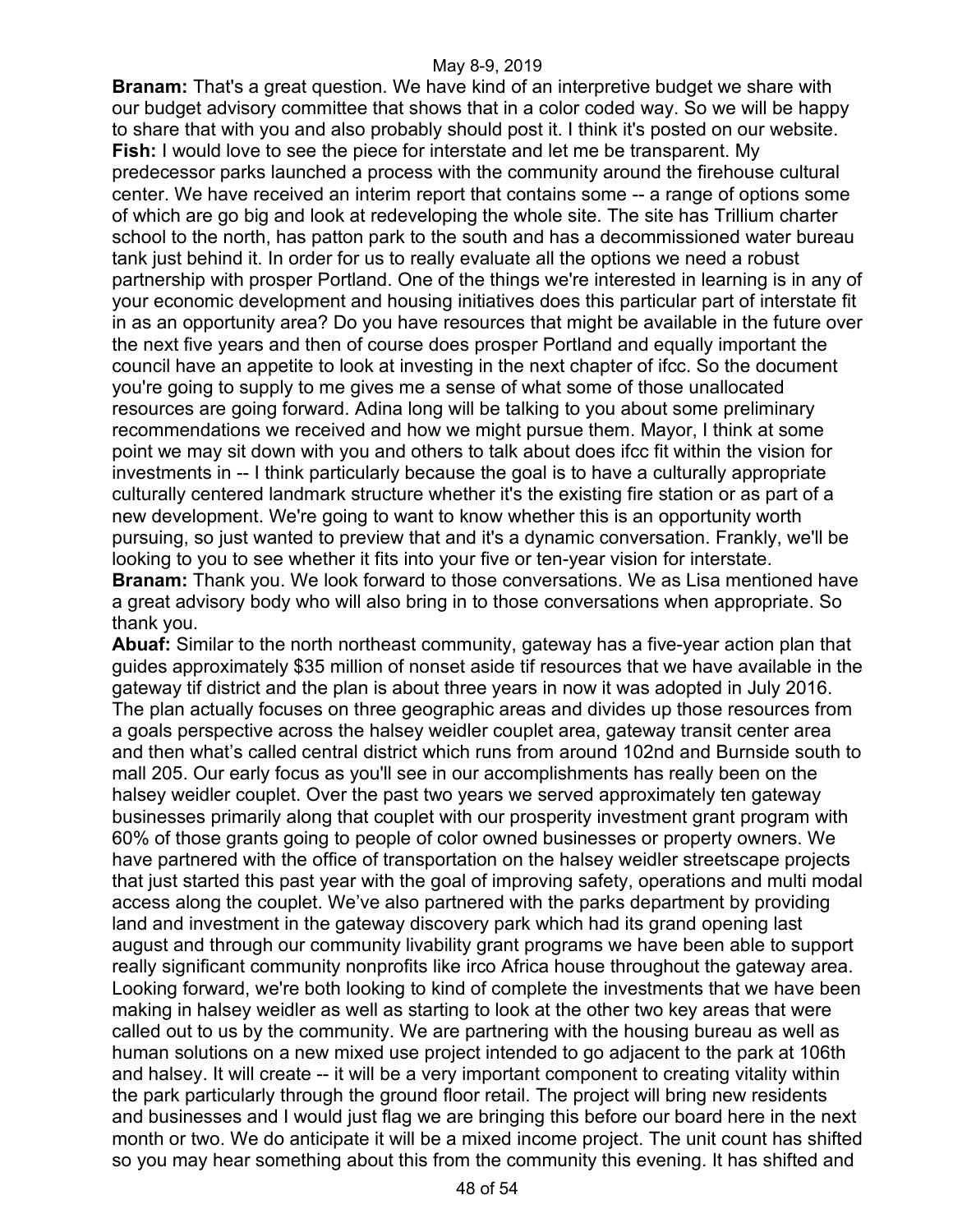we have added an additional 12 units of affordable housing moving away from being market rate housing. The shift was actually caused because one of the new market tax credit investors in that project stepped out of the project and one of the ways we could keep our commitment to keeping this project going and the important role that it will play for the park in the community was to reassign 12 units from market rate to affordable housing. The project will also include about 10,000 square feet for human solutions, their new office will be located there and there will be around 11,000 square feet of retail that Kimberly mentioned in terms of our commercial affordability project that will face onto halsey and the park. We do anticipate moving forward on the other two community nodes highlighted in the action plan. We're working with the office of transportation in their discussions with the property owners and developers about a local improvement district at 97th and Burnside and we have also been working with David Douglas school district, mount hood community college and other institutional and community partners on the potential for a participation and economic development focus project at the gateway transit center. In Lents our investments are similarly guided by a five-year action plan that is coming to the end of the five years, it was adopted May 2014. Similar to gateway it really called for focused investments in the Lents town center area along the commercial corridors of foster, 82nd and 122<sup>nd</sup> and then kind of area-wide for affordable housing, industrial and open space investments. Our early investments focused on the Lents town center area and we have been investing there in close partnership with the Portland housing bureau. What we call our phase 1 projects involved about \$50 million of investment between prosper Portland and the Portland housing bureau which created over 260 new housing units at the town center and included 205 of those units were affordable or income restricted or 80% of the units. In addition to three residential projects that the phase 1 included it also included the new 30,000 square foot Asian health services building which opened in august of last year. Collectively, the construction of those projects has achieved a 26% business equity goal with 21% of those dollars performed by mbe and dbe firms. We partnered with the office of transportation on the foster transportation streetscape project which just launched this past year similar to the halsey weidler projects tends to improve safety in the community through road reconstruction, upgrading traffic signals, crosswalks, et cetera. To ensure that the businesses were stable in preparation for construction as well as new investment we spent quite a bit of time reaching out to businesses and property owners along the foster commercial corridor and have supported 20 small businesses with 50% of those businesses being people of color owned. Looking forward in Lents, similar to gateway, we do have one significant remaining parcel located in Lents town center area, its what we call 92nd and herald in the bakery blocks its what folks affectionately known as the Lents location for the goats. Based on community input that we have been conducting over the past fiscal year we anticipate the development to continue to build on phase 1 and provide a mix of income units to the community as well as new affordable commercial space and a plaza that will help provide long term home for the Lents international market and we will also continue to support small businesses, community anchors and nonprofits through our grant programs as well as through more significant investments such as the ones we've made in leach botanical gardens.

**Fish:** On foster, what's the western border of the ura?

**Abuaf:** That's a good question. It goes pretty far. There's a tail that goes -- I think kind of the significant portion of it probably goes to around  $60<sup>th</sup>$  and then the tail goes  $-$ **Fish:** It goes to about 60<sup>th</sup> that's how it picks up the mercado.

## **Abuaf:** Yes.

**Fish:** And I just want to let you know that at 64th and foster there's laurel wood park which recently we decided to green light some investment of sdc money to begin to renovate that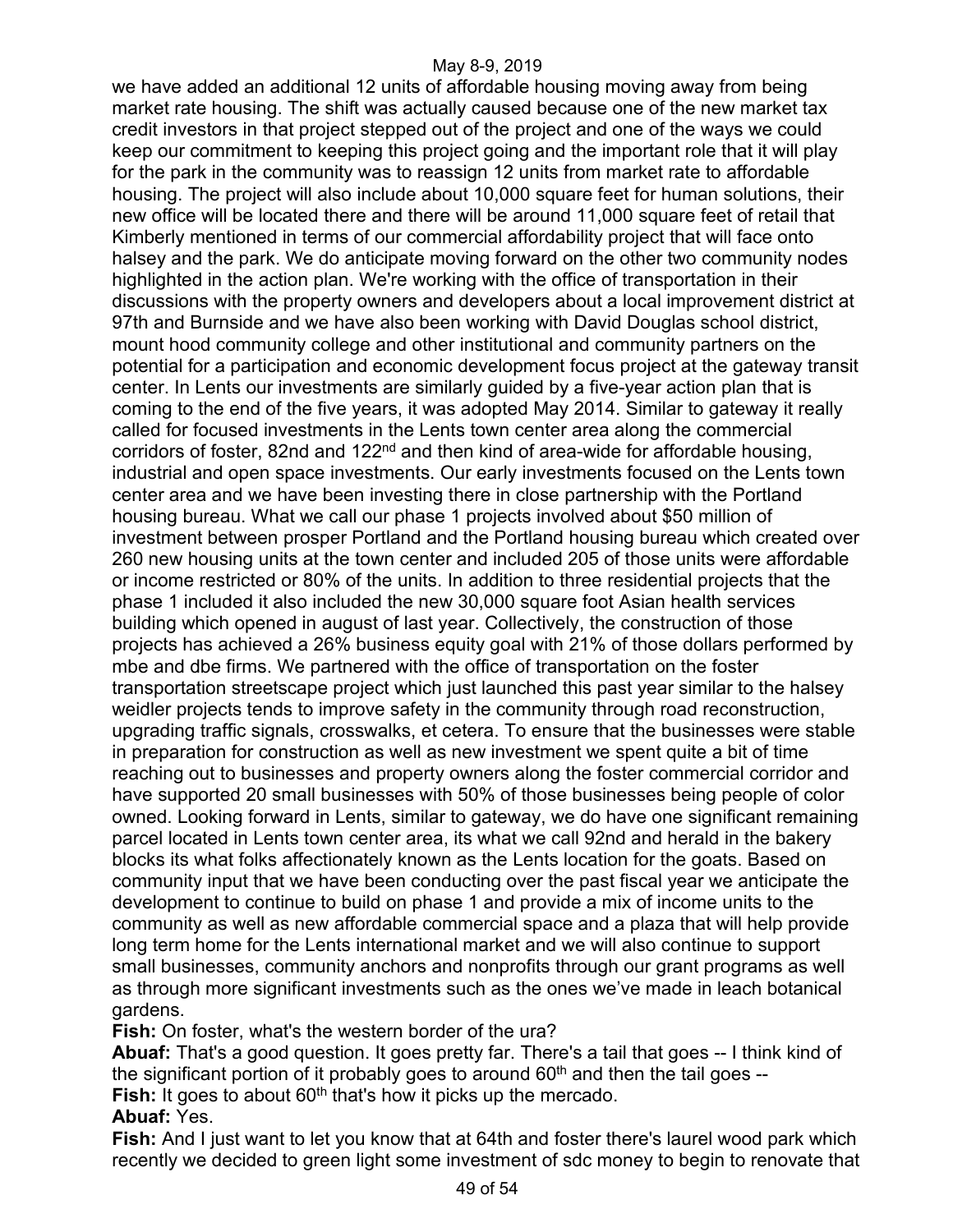park. So that is now in the heart of things if the district goes to 60th. There's a lot of commercial activity around there so we think the timing is good to make that investment to support the other things that are happening along foster.

**Abuaf:** Thank you. Then the last component I would call out because I think it will be really important particularly for the community, the picture in the lower left is know as the phoenix pharmacy and we have been working with long term property owner there for probably about three years and we're excited to say that they are looking at doing the seismic retrofit necessary for that building to come back into community and active use. The final area we have an action plan for is the old town Chinatown area. In old town Chinatown our investments have focused there were three primary goals of the action plan that included neighborhood vitality, district management and supporting businesses within that community we are in the fifth year of the action plan and we anticipate coming back with the community to council as well as the board with an request to extend the action plan. I think we see a lot of similarities to the original goals on the action as well as new goals and a double down effort particularly around seismic and district parking. In total, our commitment -- of our commitment of \$57 million we spent \$5 million so there's a significant amount of resources remaining to spend to date where we have seen success is the original action plan had a goal for 500 new moderate income housing units, about 250 of those units have now been built or renovated through the 38 Davis project, the project on southwest 3rd currently under construction via renovation of the Erickson Fritz. The action plan also had a goal of rehabilitating five buildings to address seismic challenges and historic renovation opportunities of the district. To date we have invested in rehabilitation of the overland warehouse, society hotel has become a really important community contributor in the are, Pmca, pine street market and Hoxton hotel amongst others. 24% of the construction of the Hoxton hotel was performed by mwesb and dbe businesses with about half of that performed by dbe and mbe contractors. Over the past two years we've also invested and focused our investment in small businesses in old town and we have seen over 50% of those grants supporting people of color owned businesses. We have also seen new jobs brought to the district which was another goal of the action plan of particular note is some tech companies choosing to locate their headquarters in Portland in old town as well as the opening of the gladys mccoy health department which brings over 300 new employees to the community. Finally, we have invested our community livability grants in a very targeted fashion including working with anchors like lan su chinese garden as well as supporting new community institutions like the Portland Chinatown history museum which just opened in 2018.

**Fish:** To what extent is it a priority for prosper Portland to help the lan su chinese garden acquire the lot to the north to open the door to possibly an expansion of their footprint in the future?

**Branam:** I think we feel like it's a priority that they are able to acquire the property. We have had some productive conversations with the board of lan su there are a number of competing priorities and so we would need to be a partner in that in supporting acquisition. Particularly because we are just now -- we have just now put out a request for proposals for our property adjacent to that and at 4th and Burnside. I think we are interested in supporting that project. We know it's a community priority. We'll need to dig into the details but we want to see it move forward.

## **Fish:** Thank you.

**Abuaf:** So as we look forward we anticipate continuing a lot of the work that has occurred over the past five years. For example we're working with the Nikkei legacy center, which is one of remaining cultural organizations in old town that continues to lease, and as investments continue to grow we want to make sure they can stay in the community so we are supporting their efforts to purchase a space that we currently own at northwest 4th and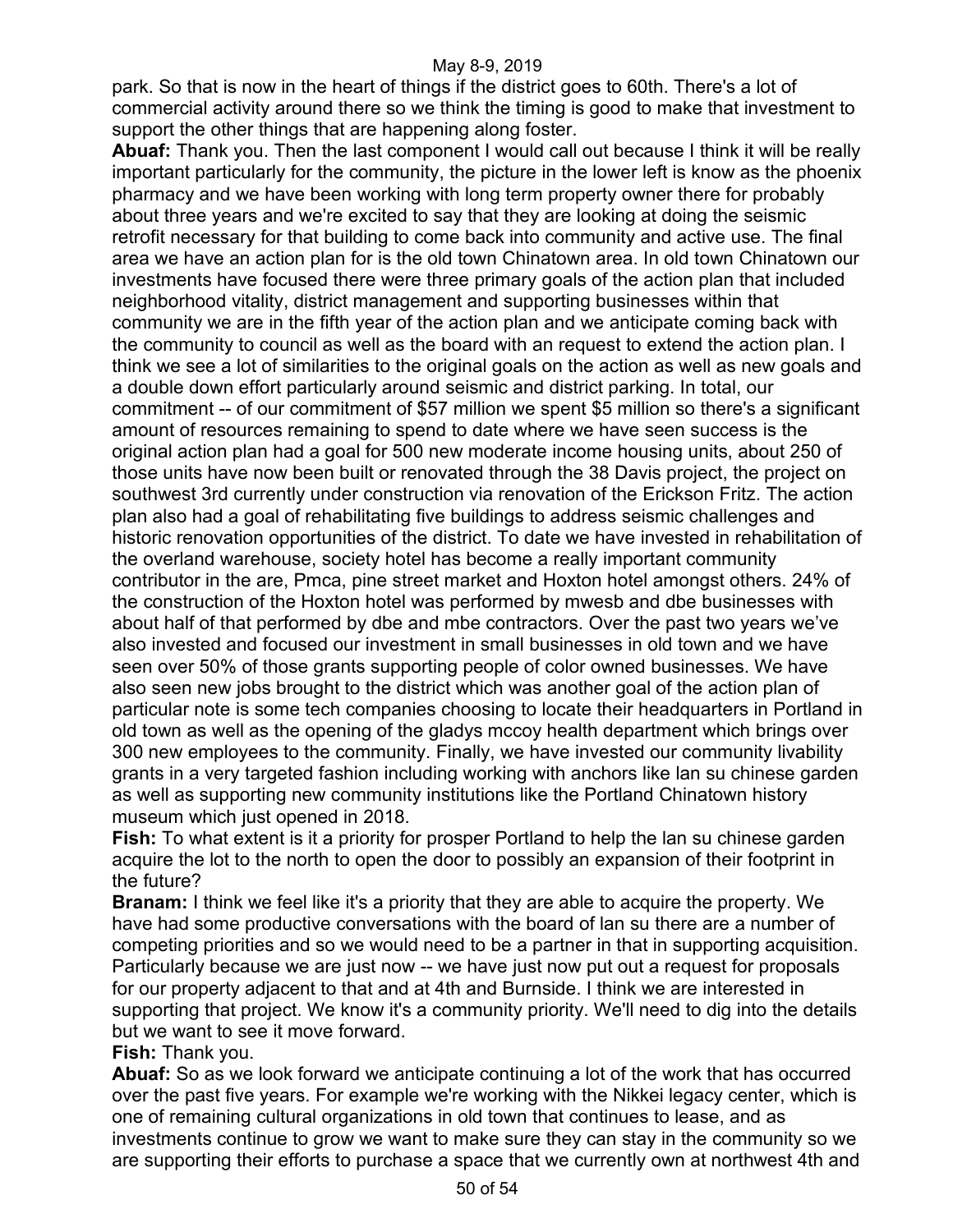Flanders which would give them a permanent home and a home in the center of what was the historic Japanese American community. We're also working with community based stakeholder group regarding the development of 4th and Burnside as well as block 25 immediately which is immediately adjacent to the block that commissioner Fish mentioned and we anticipate that those developments will focus both on bringing new vitality to the community as well as honoring the community's distinct Chinese American and Japanese American history. So the next couple of slides address our investments in the river district tax increment district, so in addition to approximately \$18 million we have committed to old town Chinatown in the river district budget we have a number of other priorities and we'll touch on some of the most significant ones. Over the past year as many folks are familiar with we have been working with a community based steering committee and with a focus on racial equity to identify community priorities an develop a master plan for the Broadway corridor or post office site. Yesterday with the support of the steering committee results of the community-based survey and input from all of the infrastructure bureaus that are represented here are board approved a preferred concept called play. The concept would extend the park blocks two blocks into the post office site. It identifies about two half block parcels that would be owned by the Portland housing bureau to ensure affordable housing and mixed income housing on the site. It also provides for connections east to union station and to the north of the site as well as to old town Chinatown and to the east side via the green loop. Over the past year the post office has moved all their functions out of that location and when we think about our asset management obligations this is certainly the most significant one that we are thinking about as property management and all security obligations moved over to us over the past year. We're in active negotiations with the post office to identify a new retail location for them to go into that satisfies their needs and this is the critical next step because we can't move forward with demolition of that building until new retail location has been agreed to and when you look at the river district budget you'll see there's a very significant cost to us on an annual basis to keep that building up and running.

**Fritz:** Is the retail currently operating there still?

**Abuaf:** It is.

**Fritz:** But just not the sorting or anything.

**Abuaf:** Exactly.

**Fritz:** That was another of the field trips I have done is behind the scenes.

**Abuaf:** Where they could watch people sorting.

**Wheeler:** That's interesting.

**Abuaf:** As part of our community conversations we're also making sure that our contracting community and our diverse contracting community is aware of the demolition opportunity that will be upcoming in the next couple of years as well as environmental cleanup. In the coming fiscal year we anticipate submitting for approval the required land use master plan coming off the selection of the preferred concept. We do anticipate meeting with design commission this summer and will continue to kind of work with bureaus as well as council offices to identify priority public infrastructure improvements as well as investments and with master plan review we'll begin negotiating a community benefit agreement and a development agreement with our partners. I would call out kind of one of the most important items to note that we have talked about with our board and the river district budget that we now have better costs around management, maintenance, demolition and cleanup as well as the infrastructure that will be required for the site and what you'll see is that we are currently in a negative balance in the river district in out years. You'll see those costs showing up in the real estate management line items predevelopment as well as redevelopment line items in the river district budget. We have discussed options with our board to address that gap which include optimizing income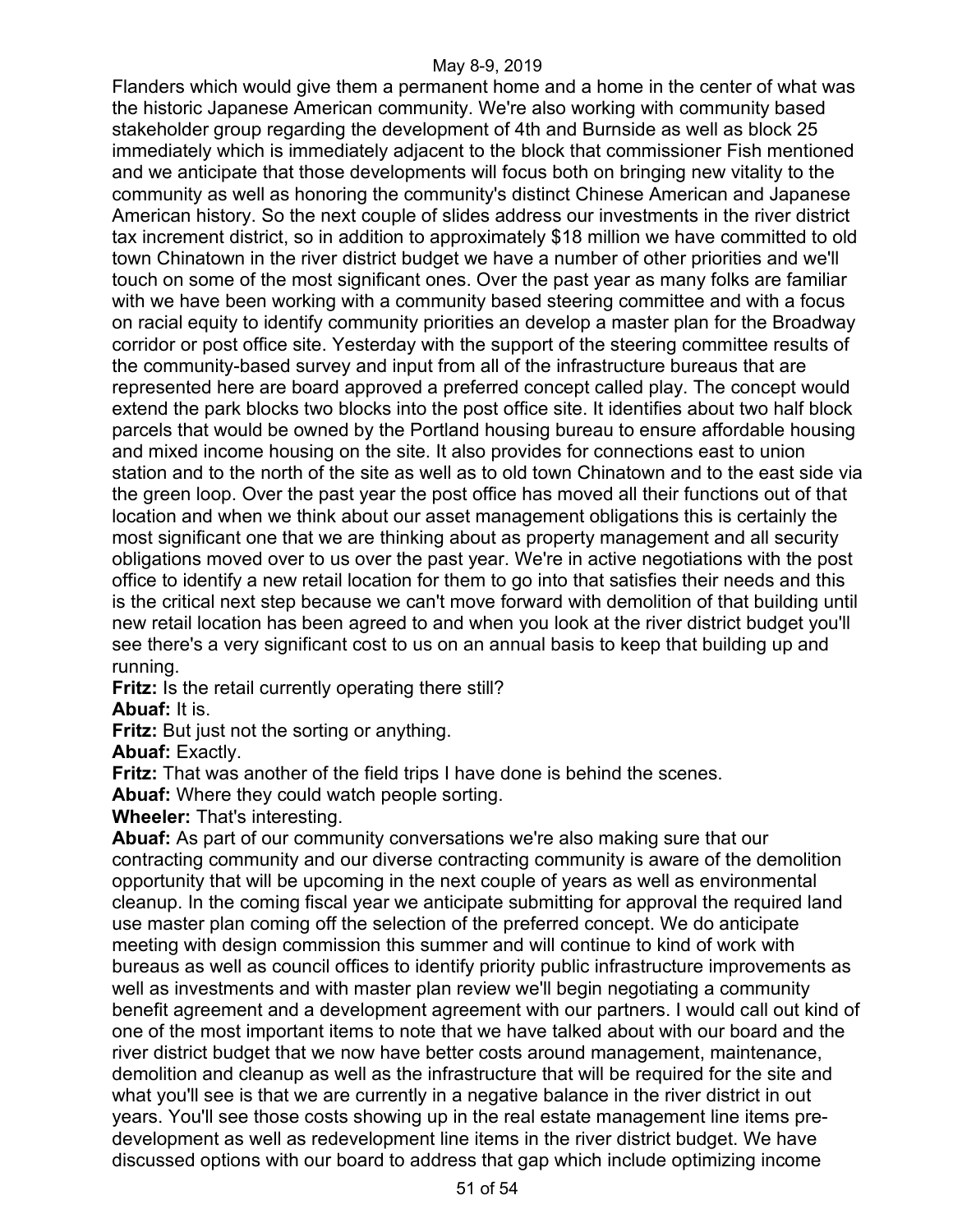from the parking garage that we are able to use for commercial parking in the interim, the one previously used by the post office. Pursuing additional land sales within the river district area for example that includes centennial mills and while we're disappointed Lynn development has stepped away from that project we do have a number of other firms expressed interest including folks who had come in on their original broker's listing of that property and we will also be holding ongoing conversations with our infrastructure bureaus for commitments to the Broadway corridor master plan public improvements. On central east side our focus has long been in supporting small business and industrial users. We provided about 15 small business loans and grants over the past two years with a 5-1 leverage of investments as well as focusing in two significant areas where new development could serve job growth and industrial growth in the district. The first is at the three blocks that we call the odot blocks that prosper owns and then also supporting omsi in their master planning efforts. Since acquiring the odot blocks we have been operating those lots as temporary parking to address the needs of businesses and tenants particularly those in the historic buildings and along southeast water in central eastside for district parking. Over the past year we also issued requests for proposals and selected beam development as our partner on odot blocks and have been working with them as well as colas construction to talk with the business community as well as the contracting community about how we optimize community benefits on that project. Over the coming year we anticipate entering into a development agreement with the beam team for the first phase of development which they have been discussing focusing on inclusive innovation. We have been convening what we call a technical advisory committee to support omsi's master plan which is made up of many of our infrastructure bureau partners knowing there's a lot of interest in what happens along southeast water as well as river frontage from southeast Hawthorne south in that area. In north McAdam's with the termination of the zrz development agreement our priorities for investment in south waterfront do remain constant. First supporting affordable housing and partnering with the housing bureau to realize the affordable housing goals of that area as Kimberly mentioned. We were close partners with the housing bureau on the development of the river place parcel 3 which known today as the vera, which provides over 200 new units in the district including 90 deeply affordable units. Our second priority which has been long standing for the community is to support ongoing transportation and open space priorities in the district and more specifically southwest bond avenue, south portal, and the greenway. In fact we partnered with pbot over the past couple of the years for design and construction of the first phase of southwest bond that supports ohsu schnitzer campus growth. Finally to support economic development and job growth including supporting ohsu and psu. We have an development agreement with Portland state university which has resulted in projects like the combined health and education program at the 4th and Montgomery project.

**Branam:** Priority investments in the Oregon convention center area have focused on construction of a garage required for the development of the new convention center hotel. We have built and will own the garage in partnership with trimet who will tenant the ground floor and own some of the parking. We're also currently looking at the potential for developing an office tower which was part of the original design when the garage was designed to further commercial growth and vitality at this end of the district. Similarly we have been working with the new owners at Lloyd center as they retenant the mall on opportunities for small businesses involved with our inclusive business resource network and our mind people's market initiatives. In the neighborhood prosperity network areas, we have been focused on working with the district managers to provide 38 business improvement grants and we're also happy to say that all seven districts are now being served by a work force navigator who is an important connector to providing jobs access to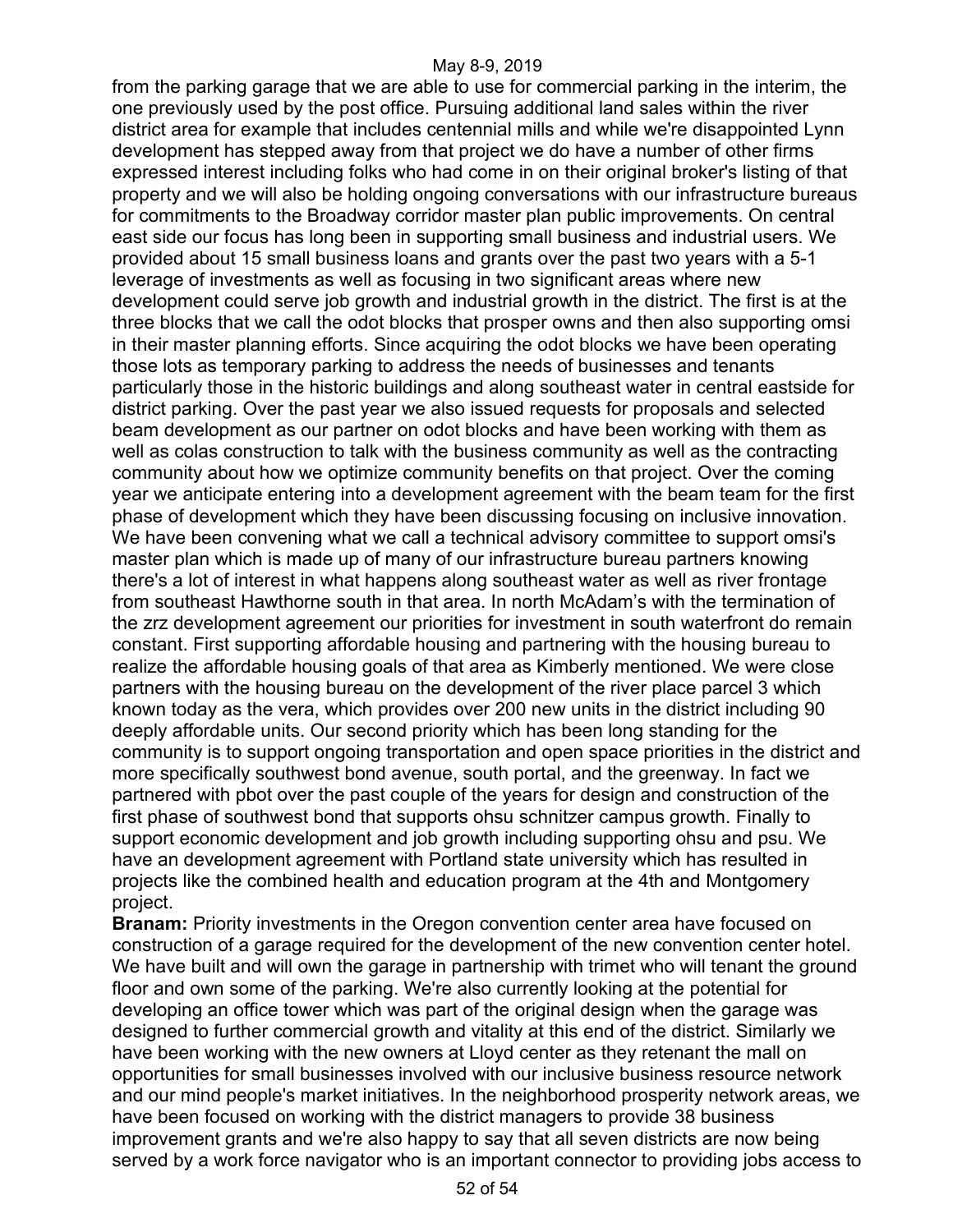folks living in those areas and we have been able to support them by providing additional part-time staffing. Other activities that we would call out are two districts are current sponsoring farmers markets with a focus on food equity. Our 42nd avenue manager is managing 24,000 square feet of commercial space tied to our commercial affordability efforts and jade district the orchard had its grand opening in April. Over the upcoming year we anticipate exploring new tax increment financing districts based on interest by cully and other adjacent prosperity network area partners as well as continuing to support the annual events that these areas sponsor. The final areas that we'll talk about are our work in the Willamette industrial district as well as airport way, which both focus on job growth and in particular industrial lands or space supply to support that job growth. Accomplishment in the airport way area is that we have been working with cook security where we sold them a parcel of land that we owned and using the e-zone investment they have committed to a public benefit agreement that includes internship opportunities, permanent work force hiring opportunities and partnering with local work for development providers as well as community partnerships and outreach. They will be reporting out on that community benefit agreement for the first time this June. We have also worked with the port on an updated environmental assessment that will help inform future development in the area and we have an agreement with trammell crow for future industrial or commercial development on two additional parcels in airport way. With that, that concludes the district specific portion of our presentation.

## **Wheeler:** Great.

**Branam:** We would be happy to take questions. We know that that was a lot of information to digest. This is why the budget advisory committee wants to meet year round because it's a lot. Happy to answer any questions now or --

**Wheeler:** Commissioner Eudaly.

**Eudaly:** I only had one question pop up. Thanks for the presentation and thank you for the recent tour. It really helped better grasp some of these projects to visit the places in person. You mentioned I think old town Chinatown that there's a significant amount of funds left. What happens to that money? Does it just sit there and get spent or - reallocated?

**Branam:** So we are anticipating with that particular action plan that we will come back to our board for an extension. While we have made progress on many of the measures of success as Lisa mentioned we have only expended 10 to 15% of what we had anticipated, but particularly because central city 2035 is now adopted and some of the design considerations are finalized we anticipate actually that the preponderance or all resources will be deployed in the next five years. In the event that five years from now we have not been able to or even two or three years from now it looks like lan su garden is not moving forward or  $4<sup>th</sup>$  and Burnside doesn't resources the property at northwest 4th and Davis doesn't need something then we will come back both to our board and to the budget advisory committee as well as to the community association which is one of our key partners in terms of the priorities.

**Eudaly:** Then what happens? I'm just curious. What would happen to that money if it isn't spent within a certain period of time?

**Branam:** We would reallocate. There will be a number of priorities within broadway corridor and the post office that will require resources, infrastructure improvements and the like. We also have about \$100 million of improvements that are needed at union station, which is in the same tif district, so while we want to continue to make sure that we apply resources as we promised in the event that we weren't able to invest in old town Chinatown there would be a number of other priorities we would also be able to support. At the end of the life of a tif district if there are remaining resources when the last date issue